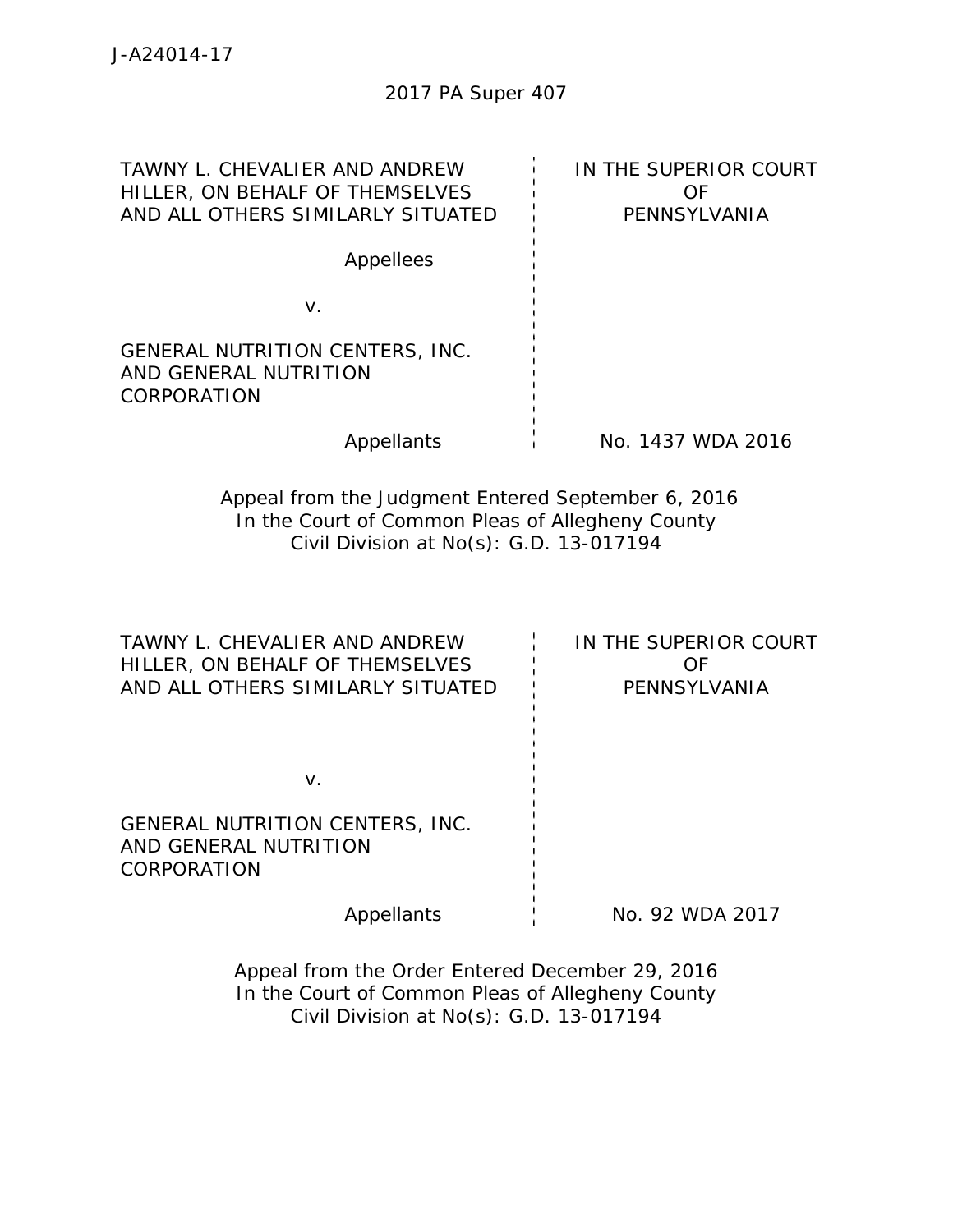BEFORE: MOULTON, J., SOLANO, J., and MUSMANNO, J. OPINION BY MOULTON, J.: **FILED DECEMBER 22 2017**

In these consolidated appeals, General Nutrition Centers, Inc. and General Nutrition Corporation (together, "GNC") appeal from: (1) the September 6, 2016 judgment entered in the Allegheny County Court of Common Pleas in favor of Tawny L. Chevalier and Andrew Hiller, on behalf of themselves and all others similarly situated (collectively, "Employees"); and (2) the December 29, 2016 order granting Employees' petition for counsel fees and litigation costs. Employees sued GNC on the ground that GNC's method of calculating their overtime pay violated the Pennsylvania Minimum Wage Act ("PMWA"), 43 P.S. §§ 333.101-333.115*.* The trial court agreed and granted Employees' motion for summary judgment, entering judgment in Employees' favor in the amount of \$1,378,494.77 plus interest. The court later granted Employees' petition for counsel fees and costs.

For the reasons that follow, we hold that: (1) GNC's method of calculating an employee's "regular rate" by dividing the employee's salary in a given week by the number of hours actually worked in that week did not violate the PMWA; and (2) GNC's payment of an overtime premium of only one-half the "regular rate" violated the PMWA and its accompanying regulations. Accordingly, we affirm in part and reverse in part the trial court's judgment, vacate the order concerning fees and costs, and remand for further proceedings.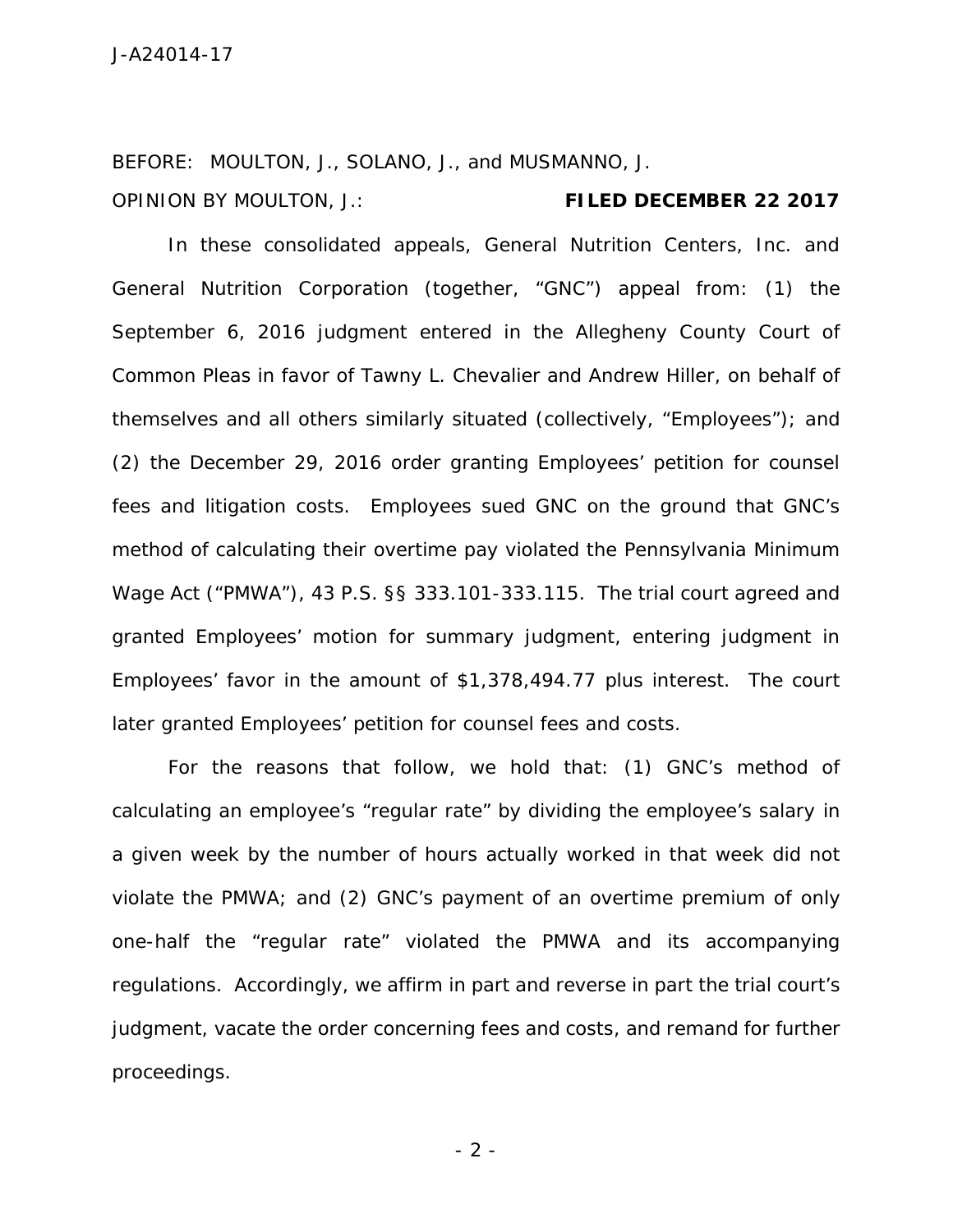## **I. Factual and Procedural History**

The trial court summarized the background of this case as follows:

[Employees] worked as store managers, assistant managers, or senior store managers for [GNC] during the period between 2009 and April 2011. [Employees] were salaried employees whose weekly pay was the same no matter the number of hours worked. However, when a salaried employee worked more than forty hours in a workweek, GNC was also required to pay overtime for the hours worked over the forty-hour workweek.

Both parties agree that the PMWA requires a payment of at least one and one-half of the employee's "regular rate" for each hour worked in excess of forty hours. However, they disagree over how to calculate the employee's "regular rate."

The following illustration sets forth the method by which GNC calculates overtime: the salaried employee is paid \$1,000 a week regardless of the number of hours worked. In a particular week, the salaried employee worked 50 hours. GNC divides the weekly pay (\$1,000) by the number of hours worked (50). This produces a \$20 amount which GNC treats as the employee's "regular rate." GNC divides the \$20 amount by two, which produces a \$10 amount. This represents 50% of the employee's "regular rate." GNC multiplies the \$10 amount by the number of hours of overtime  $(10).<sup>1</sup>$  This amount (\$100) is paid as overtime. Thus, for this workweek, the salaried employee is paid \$1,100.<sup>2</sup>

<sup>1</sup> GNC contends that through payment of salary, the salaried employee has already received regular pay for each of the 50 hours or, in other words, the salary covers the first 100% of the overtime. Thus, the employee is owed only an additional 50% of the wage as overtime.

<sup>2</sup> GNC's method of calculating overtime pay is called the fluctuating workweek [("FWW")] method of compensating overtime. . . .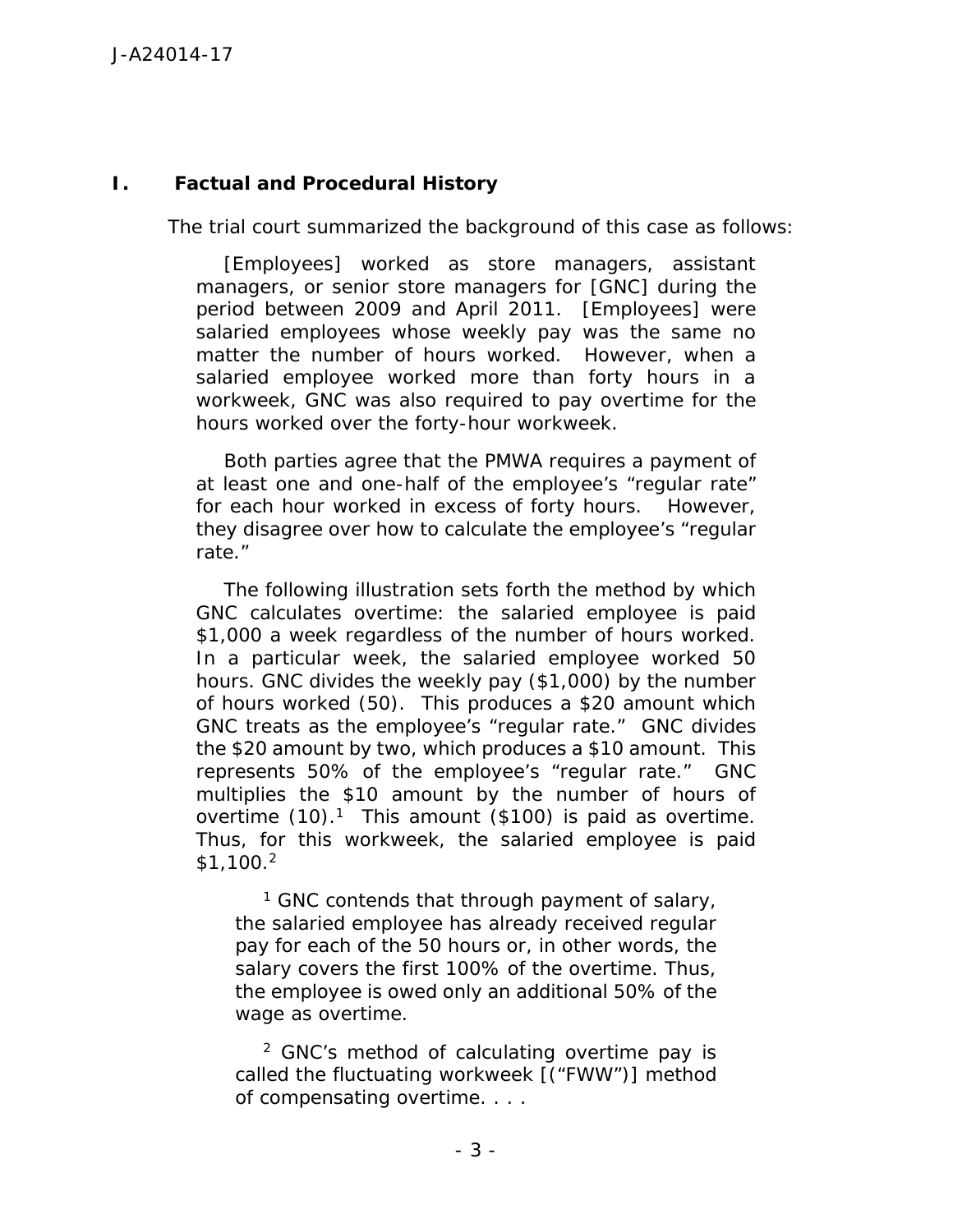[Employees] contend that the "regular rate" should be calculated based on what is earned in a forty-hour workweek. Thus, the "regular rate" should be calculated by dividing the \$1,000 weekly payment by forty hours. This produces a \$25 per hour amount which [Employees] treat as their "regular rate."

[Employees] next multiply each hour of overtime by one and one-half of this dollar amount, which, according to [Employees], is consistent with the [Fair Labor Standards Act ("FLSA"), 29 U.S.C. §§ 201 *et seq.*, which uses] a forty hour workweek. This produces an amount for ten hours of overtime of \$375. Thus, for this workweek, the salaried employee is paid \$1,375. This will be referred to as the *forty-hour method* of compensating salaried employees.

These two methods of calculating overtime produce very different results. . . .<sup>[1]</sup>

. . .

There is a third construction that neither party has proposed. The "regular rate" will be based on a forty-hour week, but for a salaried employee, the salary covers the first 100% of the overtime.[2]

<sup>1</sup> The trial court then set forth additional examples of the parties' proposed methods of calculating overtime wages, demonstrating that each yields a different result. *See* Trial Ct. Op., 10/20/14, at 2-4.

\_\_\_\_\_\_\_\_\_\_\_\_\_\_\_\_\_\_\_\_\_\_\_\_\_\_\_\_\_\_\_\_\_\_\_\_\_\_\_\_\_\_\_\_

 $2$  There is also a fourth construction, discussed in more detail later in this opinion. Under this construction, the "regular rate" fluctuates based on the number of hours worked in a given week, but for every hour over 40 worked in that week, the employee receives additional pay of one and one half times the regular rate. In other words, the fluctuating "regular rate" component of the FWW method applies, but the one-half pay component does not. Using the trial court's illustration, the employee's "regular rate" would be the same as under the FWW method employed by GNC – weekly pay (\$1000) divided by hours worked (50) produces a "regular rate" of \$20 per hour. Under this fourth construction, however, the multiplier for overtime would be 1.5 rather than 0.5, yielding an overtime rate of \$30 per hour. As a result, the employee's overtime pay would be \$300 (\$30 times 10 hours of overtime worked), for a total of \$1,300 for the week, compared to \$1,100 under GNC's method and \$1,375 under Employees' preferred method.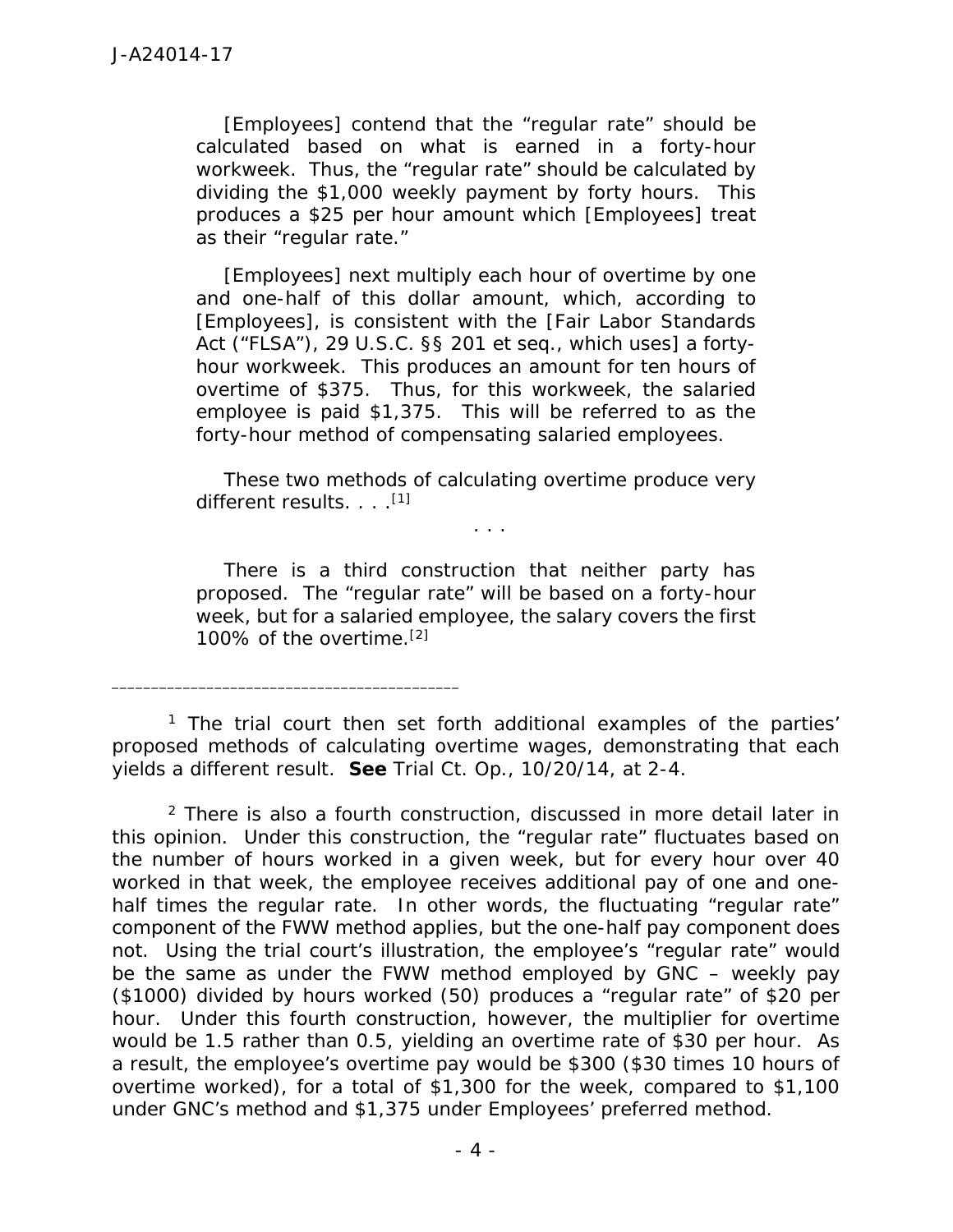Trial Ct. Op., 10/20/14, at 1-4 (italics in original).

In 2014, GNC and Employees filed cross-motions for summary judgment, limited to the issue of whether GNC's use of the FWW method to calculate overtime compensation complies with the PMWA. On October 20, 2014, the trial court granted Employees' motion and denied GNC's motion, concluding:

> The General Assembly delegated to the [S]ecretary [of the Pennsylvania Department of Labor and Industry ("Secretary")] the responsibility for promulgating regulations interpreting "regular rate." The one sentence of the PMWA mandating overtime pay provides no guidance as to whether an employer is permitted to use the [FWW method] to calculate overtime pay for salaried employees. The regulations also provide no guidance.

> When the words of a statute are not clear, the intention of the General Assembly may be ascertained by considering the occasion and necessity for the statute, the mischief to be remedied, and the object to be attained. *Habecker v. Nationwide Ins. Co.*, 445 A.2d 1222, 1224 (Pa. Super. 1982); 1 Pa.C.S.A. § 1921.

> The purpose of the portion of the PMWA governing overtime was to alter the behavior of employers. The goal was to cause employers to hire new workers in lieu of paying existing employees to work overtime by making overtime more expensive. A construction of the PMWA that allows the use of the [FWW] encourages the use of overtime. A method for calculating overtime that defines "regular rate" as the rate based on a forty-hour workweek creates a substantial financial incentive to hire new employees instead of paying for overtime. Consequently, GNC's use of the [FWW method] to calculate [Employees'] overtime pay violates the PMWA.

*Id.* at 21-22.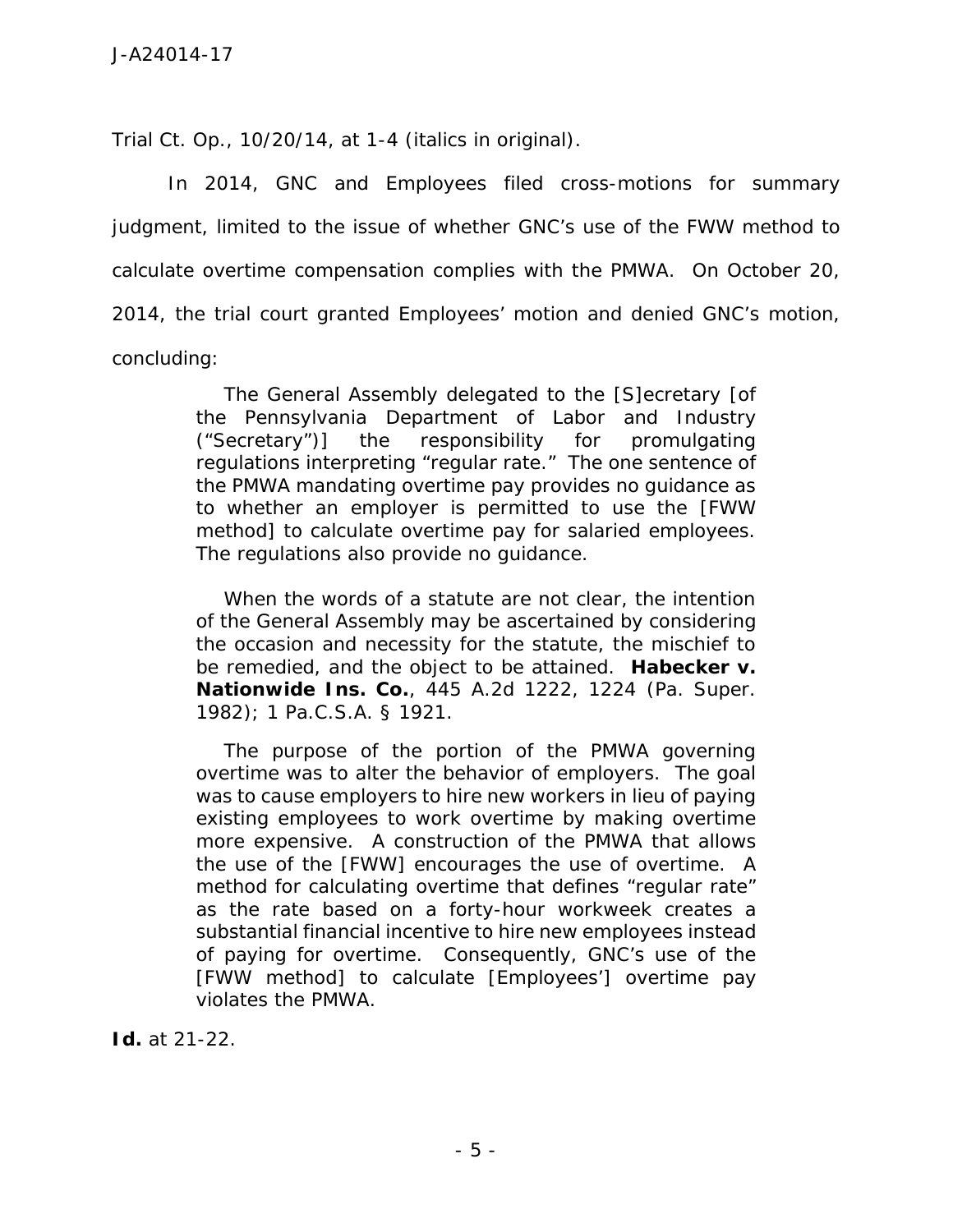On December 16, 2014, Employees filed a motion for class certification, which GNC opposed. On July 15, 2015, the trial court granted Employees' motion, certifying a class of current and former GNC employees in Pennsylvania who were paid overtime compensation using the FWW method.

Thereafter, GNC requested additional discovery. On March 15, 2016, Employees filed a motion for a protective order objecting to the requested discovery, which the trial court granted. Also on March 15, 2016, Employees filed a motion to include commissions in the calculation of Employees' damages for unpaid overtime. The trial court granted the motion, concluding that GNC may not use the FWW method of calculating overtime as to Employees' commissions. *See* Trial Ct. Op., 5/11/16, at 3-5.

On September 6, 2016, the trial court entered final judgment as follows:

[T]his Court having previously determined that [GNC's] methodology of calculation of overtime was contrary to Pennsylvania law, and that a 1.5 multiplier was required to be applied to a "regular rate" based upon a 40-hour workweek in the calculation of overtime due the Class, and furthermore, having certified this matter as a Class Action on July 15, 2015, and upon being advised that the parties agree that the sum of \$1,378,494.77 represents the correct calculation of the amount of overtime at issue in this case and that \$362,286.08 represents the correct calculation of interest as of this date, and that [Employees'] claim for liquidated damages under the Wage Payment and Collection Law[, 43 P.S. §§ 260.1-260.12,] is hereby dismissed with prejudice, this Court hereby finds and concludes that this matter is ripe for the entry of judgment.

Thus, the Court hereby enters judgment in favor of [Employees] in the amount of \$1,378,494.77 plus interest calculated at six percent (6%) per annum from the date of the non-payment of any overtime earned, or \$362,286.08 for a total sum of \$1,740,780.85 for interest accruing after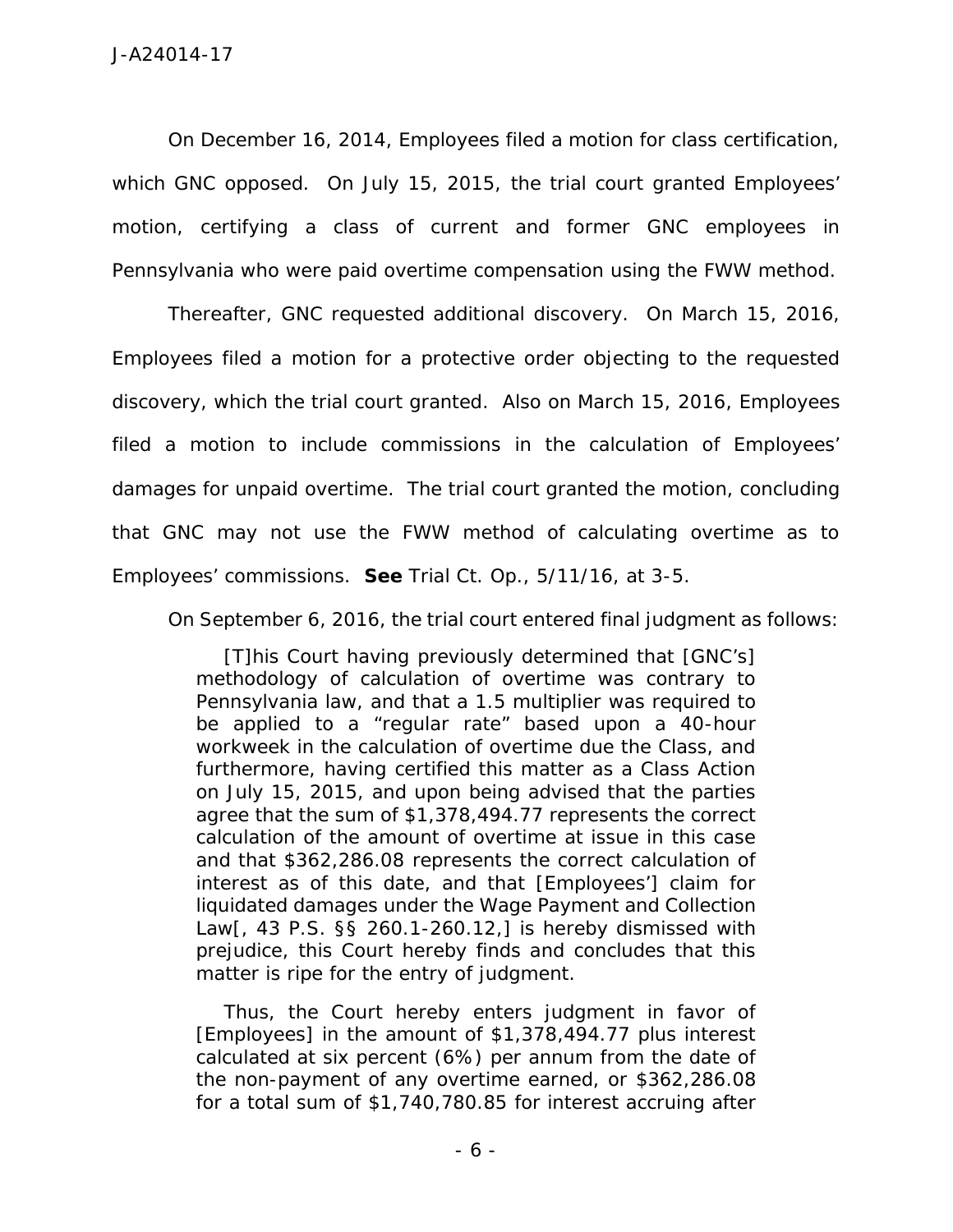the date of judgment at the statutory rate, plus costs and attorney's fees and incentive payments in amounts to be determined through further proceedings.

Trial Ct. Judgment,  $9/6/16$ , at  $1-2<sup>3</sup>$  On September 29, 2016, GNC timely appealed from the judgment.

On September 15, 2016, Employees filed a petition for counsel fees, litigation costs, and incentive payments, to which GNC filed a response. On December 30, 2016, the trial court awarded counsel fees in the amount of \$360,000 and litigation costs in the amount of \$8,000 but denied Employees' request for incentive payments. On January 17, 2017, GNC timely appealed

from that order.

GNC raises the following issues on appeal:

- A. Whether the [FWW] method of computing overtime compensation violates the [PMWA]; that is, whether under the PMWA: (i) the "regular rate" associated with a non-exempt employee's salary must be determined by dividing the employee's weekly salary by 40 (rather than by all hours worked); and (ii) the additional overtime compensation premium owed on that salary must be calculated at 1.5 times that "regular rate" for all hours worked over 40 (rather than 0.5 times the "regular rate").
- B. Whether [Employees'] motion for class certification should have been granted, despite the fact that GNC presented evidence that putative class members had an agreement or understanding with GNC that their overtime would be calculated pursuant to 34 Pa. Code § 231.43(d)(3).

<sup>&</sup>lt;sup>3</sup> In its September 6, 2016 judgment, the trial court expressly retained jurisdiction to determine counsel fees, litigation costs, and incentive payments at a later date.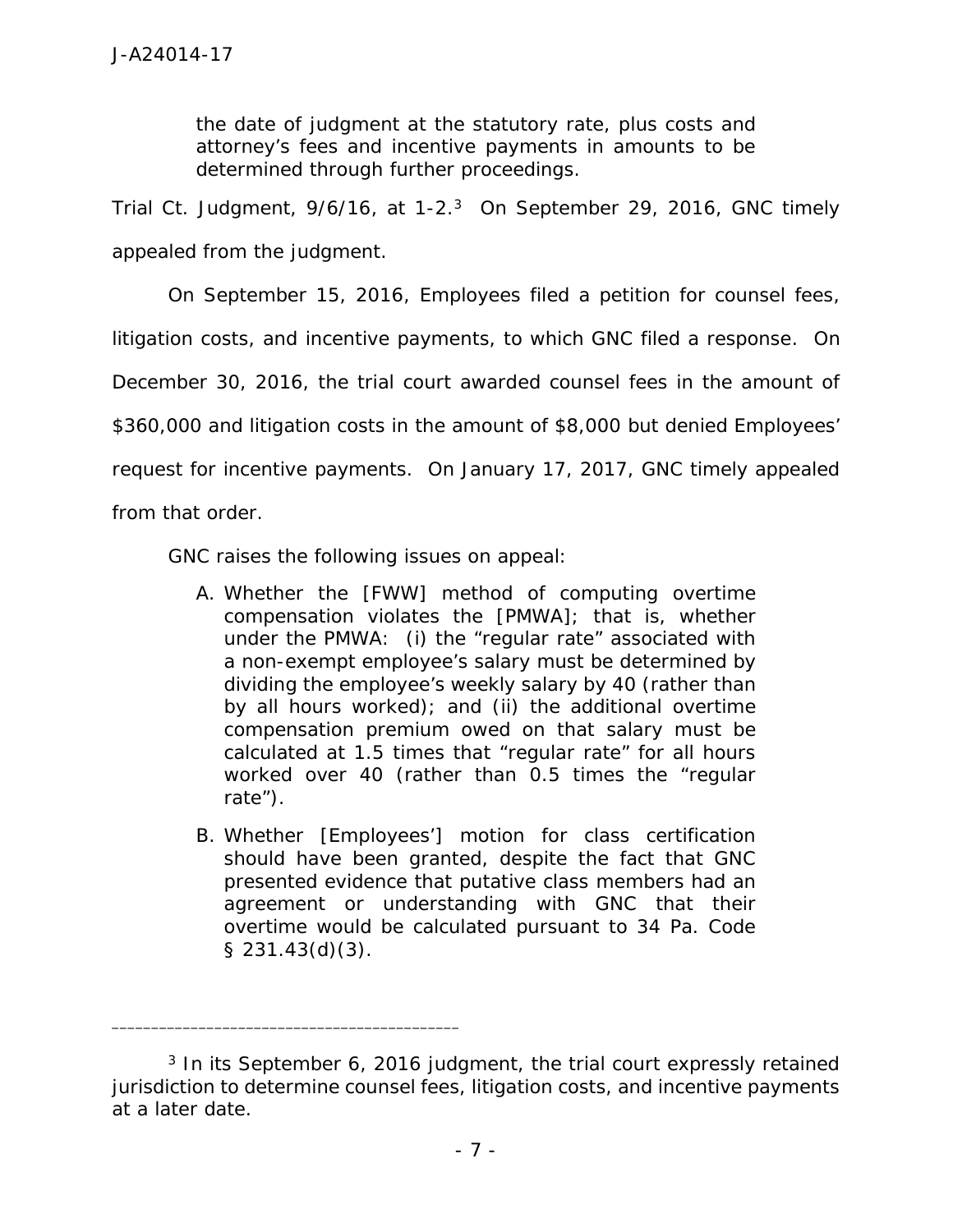- C. Whether 34 Pa. Code  $\S$  231.43(d)(3) permits GNC to calculate overtime compensation pursuant to an agreement or understanding with class members.
- D. Whether under the PMWA: (i) the "regular rate" associated with a non-exempt employee's commission earnings must be determined by dividing the employee's weekly commissions by 40 (rather than by all hours worked); and (ii) the additional overtime compensation premium owed on those commissions must be calculated at 1.5 times that "regular rate" for all hours worked over 40 (rather than 0.5 times the "regular rate").
- E. Whether the trial court was authorized to apply a 1.5 contingency "multiplier" enhancement to the lodestar when calculating the award of attorney's fees, where the lodestar already reflected counsel's contingent risk.

GNC's Br. at 4-6 (trial court answers omitted).

GNC's "issues present pure questions of law, over which our standard of review is *de novo* and our scope of review is plenary." *In re Vencil*, 152 A.3d 235, 241 (Pa. 2017); *see In re Concord Twp. Voters*, 119 A.3d 335, 341 (Pa. 2015) ("Issues of statutory interpretation are pure questions of law."). Our review of a trial court's order awarding counsel fees is limited "to determining whether the trial court palpably abused its discretion." *Thunberg v. Strause*, 682 A.2d 295, 299 (Pa. 1996).

**II. The FWW Method and the PMWA**

The central issue in this case is whether GNC's use of the FWW method to calculate overtime compensation for salaried employees is consistent with section 4(c) of the PMWA, which provides in relevant part: "Employe[e]s shall be paid for overtime not less than one and one-half times the employe[e]'s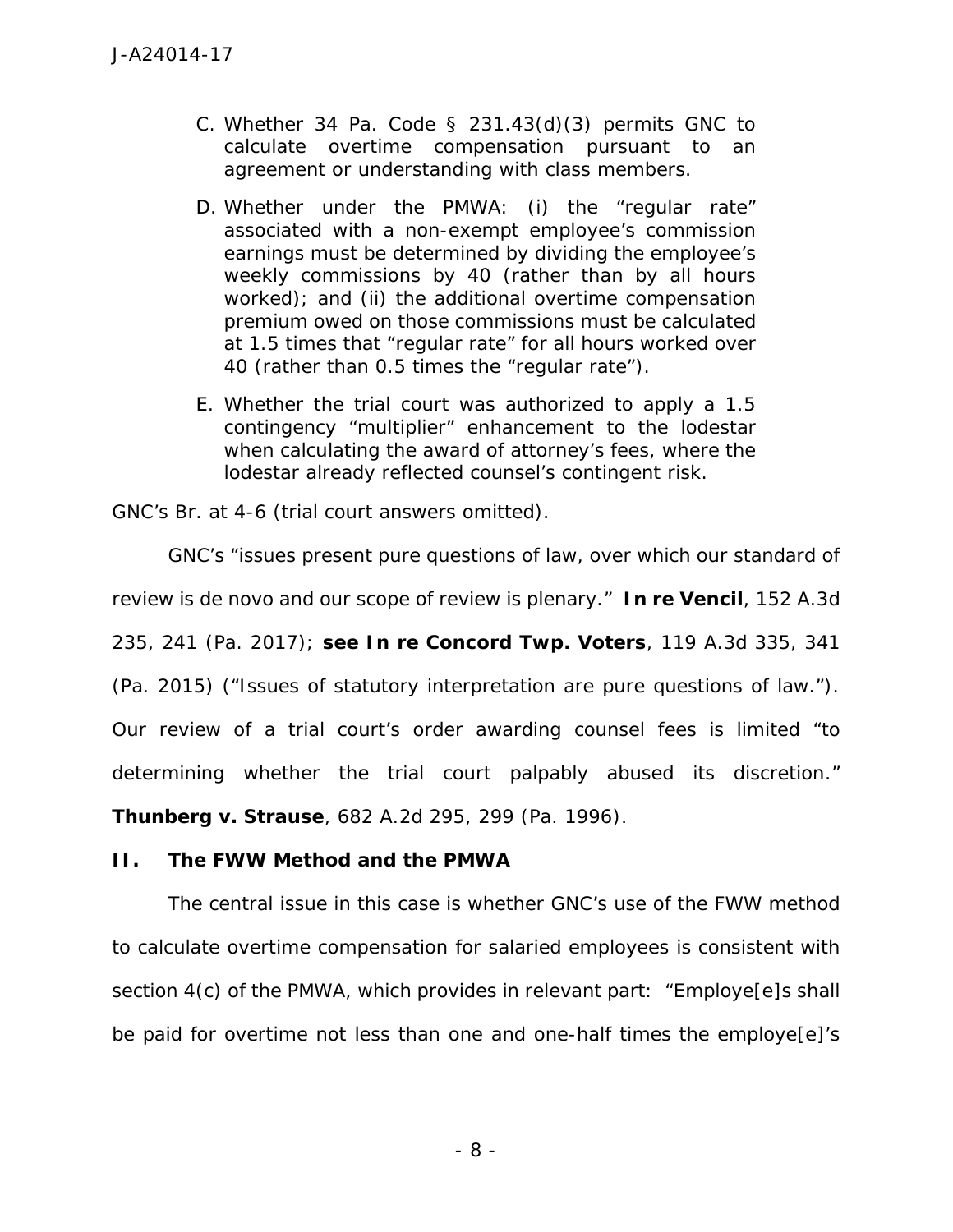regular rate as prescribed in regulations promulgated by the [S]ecretary." 43 P.S. § 333.104(c).

There are two components of the FWW method at issue. First, the FWW method determines the "regular rate" by dividing the employee's weekly salary by the total number of hours worked in that week. In other words, the "regular rate" for a given employee will fluctuate from week to week as the employee's hours fluctuate. This stands in contrast to the 40-hour method, advocated by Employees and adopted by the trial court, under which the "regular rate" remains constant from week to week. Second, the FWW method, as employed by GNC, pays the employee in question an additional overtime premium of one-half of the "regular rate" for a given week for each hour over 40 worked by the employee in that week, as opposed to one and one-half times the "regular rate."

**A. The Positions of the Parties**

GNC's argument proceeds as follows: (1) In 1942, the United States Supreme Court held in *Overnight Motor Transportation Co. v. Missel*, 316 U.S. 572 (1942), that the FWW method of calculating a salaried employee's "regular rate," and the resulting overtime payments, was lawful under the FLSA. (2) In 1968, the Pennsylvania General Assembly adopted the "regular rate" terminology in the PMWA's overtime provision. (3) Pennsylvania case law instructs that, unless a contrary intent appears, when a Pennsylvania statute tracks the language of a federal statute, Pennsylvania courts should consult federal authority for guidance in ascertaining the meaning of the term

- 9 -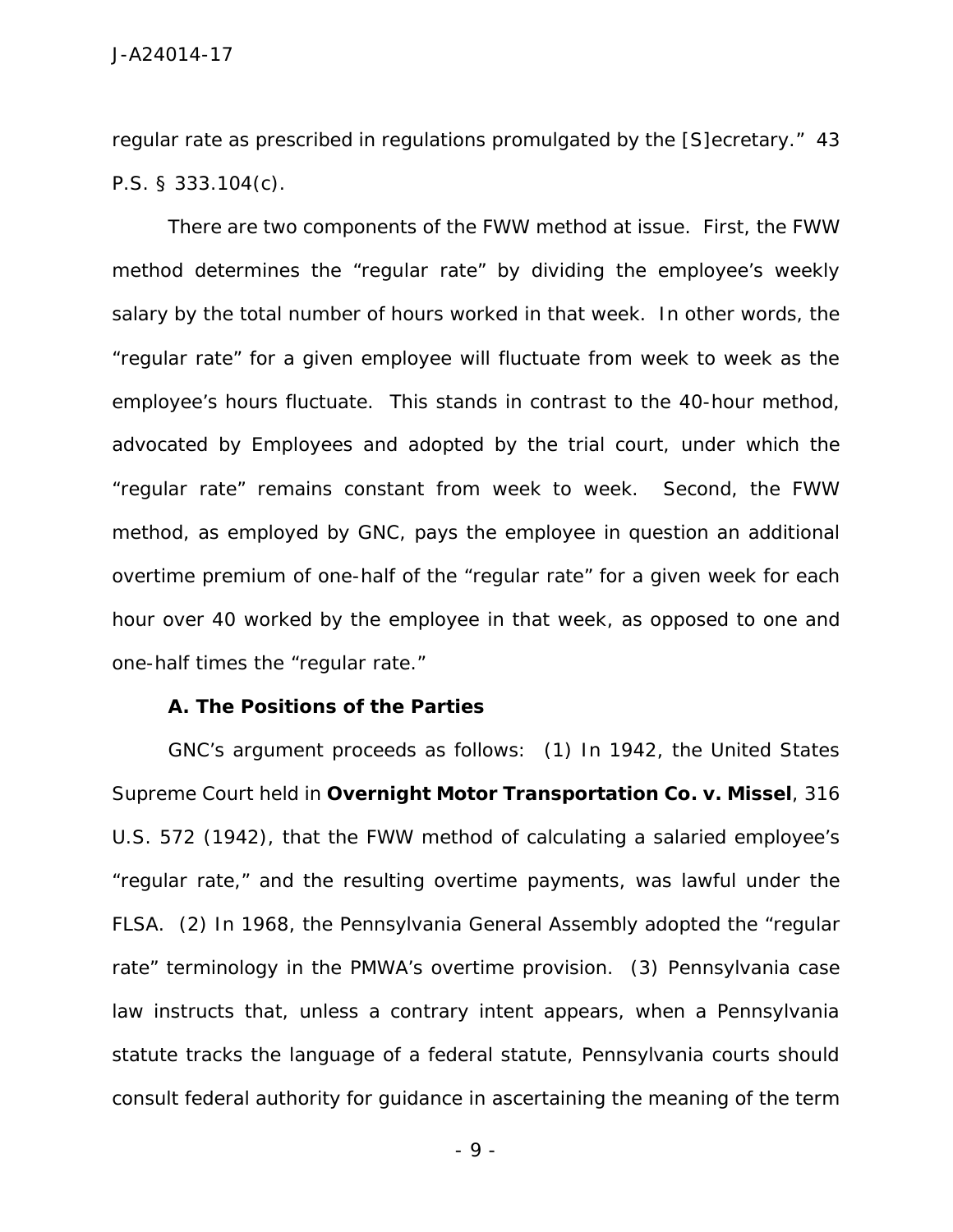in question. (4) Nothing in the text of the PMWA suggests that the General Assembly intended to give a meaning to "regular rate" different from that established under the FLSA. (5) While the PMWA does authorize the Pennsylvania Department of Labor and Industry ("Department") to promulgate regulations defining "regular rate," and the Department could have promulgated a regulation defining "regular rate" to prohibit the FWW method, it has not done so, and nothing in the PMWA regulations that the Department has adopted evinces an intent to bar the FWW method.

Employees counter that important differences between the PMWA and the FLSA belie GNC's wholesale-FLSA-incorporation argument. According to Employees, those differences, along with policy statements contained in the preamble to the PMWA, demonstrate that the PMWA was intended to provide greater protection to employees in Pennsylvania than that afforded by the FLSA. In particular, Employees point to the language in the PMWA that, as both parties concede, authorizes the Department to define "regular rate" differently (and more favorably to employees) than does federal law. And while Employees admit that no Pennsylvania regulation expressly **prohibits** the FWW method for salaried employees, they emphasize that Pennsylvania has not promulgated a regulation **authorizing** the FWW method. To support the significance of that omission, Employees point out that the Department has promulgated a regulation that expressly permits a version of the FWW method, but only for employees paid at a flat rate per day or per job. *See* 34 Pa. Code § 231.43(b). They contend that the Department's failure to adopt a

 $-10 -$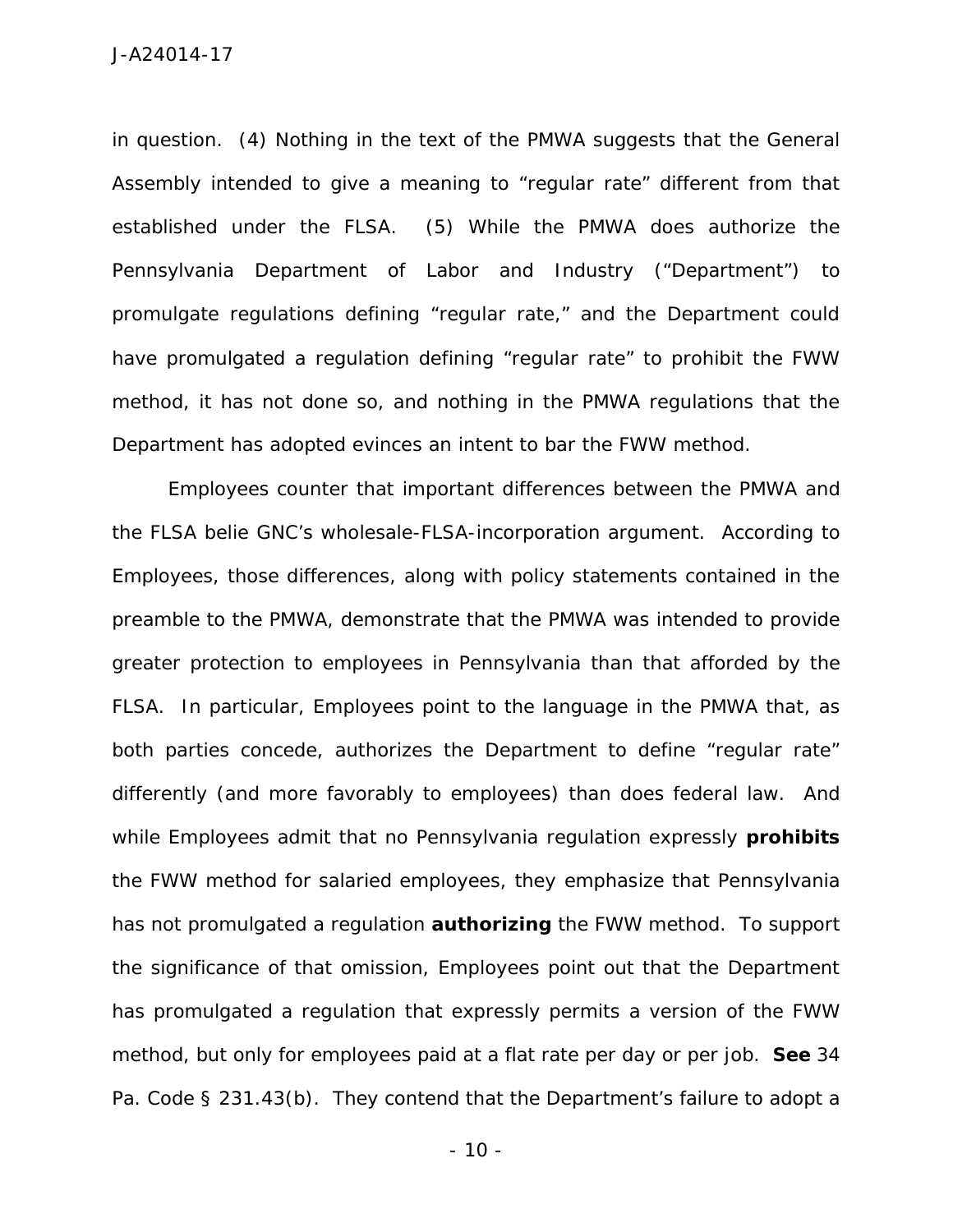similar regulation for salaried employees, as exists in the FLSA regulations, is telling. Finally, Employees argue that the FWW method runs directly counter to what they contend is a fundamental purpose of the PMWA – promoting greater employment by incentivizing employers to hire more workers rather than incurring substantial costs in paying overtime to existing workers.

As noted above, both parties agree that: the PMWA authorizes the Secretary of the Department to promulgate regulations defining the term "regular rate" as it applies to salaried employees; the Secretary's authority would support a regulation either permitting or prohibiting the FWW method for calculating overtime pay for such employees; and the Secretary has not exercised that authority in either direction. In essence, the difference between the parties' positions is that GNC argues that absent an express prohibition, the FWW method is permissible, while Employees argue that absent an express authorization, the FWW method is impermissible.

**B. The Pennsylvania Department of Labor and Industry**

On September 22, 2017, shortly after oral argument, this Court issued an order requesting (but not requiring) the views of the Department concerning "whether the PMWA authorizes an employer to use the [FWW] method to calculate overtime compensation for salaried employees." Super. Ct. Order, 9/22/17, at 2. The order further provided:

> In particular: (1) is the "regular rate" referenced in Section 333.104(c) of the PMWA properly determined by dividing the employee's weekly salary by all hours worked or by 40; and (2) for hours worked over 40, is the overtime to be paid to salaried employees an additional one and one-half times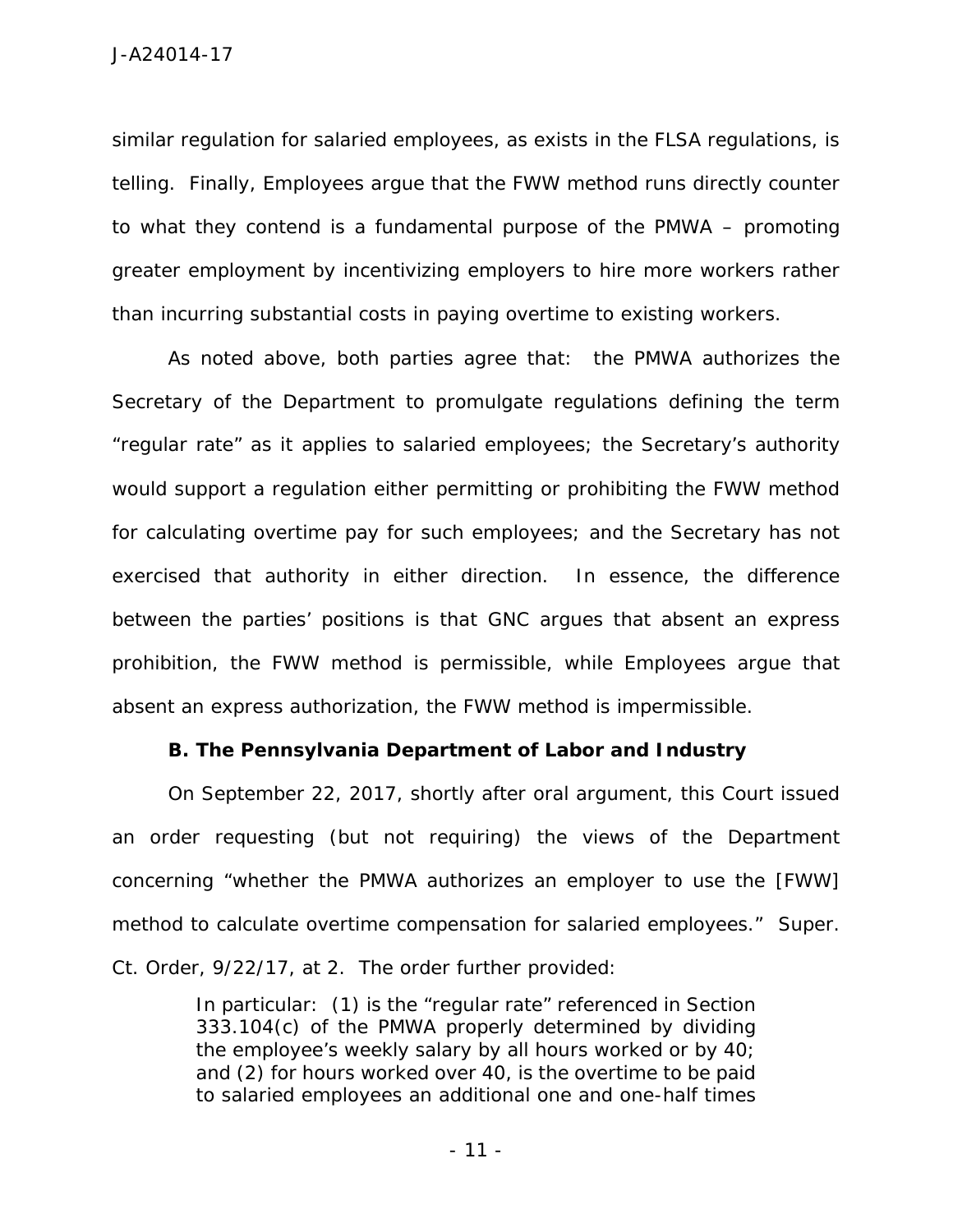the regular rate, or an additional one-half times the regular rate.

*Id.*

The request was based on several factors, including the Department's general responsibility for administering and enforcing the PMWA. Indeed, had Employees in this case so chosen, they could have filed a complaint with the Department's Bureau of Labor Law Compliance challenging the legality of GNC's use of the FWW method for calculating overtime.<sup>4</sup> Had Employees done so, the Department would have been authorized to "take an assignment of such wage claim, in trust for the assigning worker and . . . bring any legal action necessary to collect such claim." 43 P.S. § 333.113.

In addition, GNC supports its interpretation of the PMWA by reference to a letter issued in 1998 by a deputy chief counsel in the Department. GNC's Br. at 36, 40-41; *see* Ltr. from R. Lengler to J. Harris, 11/12/98 ("1998 Letter"). The 1998 Letter appears to be a response to an inquiry from an attorney for an employer; the inquiry itself is not in the record.<sup>5</sup> While the

<sup>4</sup> *See* 43 P.S. § 333.113; *see also* Pa. Dep't of Labor & Indus. Minimum Wage and Overtime Complaint Form, available at http://www.dli.pa.gov/Individuals/Labor-Management- Relations/llc/minimum-wage/Pages/Minimum-Wage-Complaint-Form.aspx (last visited Dec. 1, 2017).

<sup>&</sup>lt;sup>5</sup> The employer's name has been redacted from the copy of the 1998 Letter in the certified record. We note that GNC does not claim that it was the employer in question, or that it somehow acted in reliance on the letter in formulating its overtime policy. We also note that the copy provided to this Court is, in parts, illegible.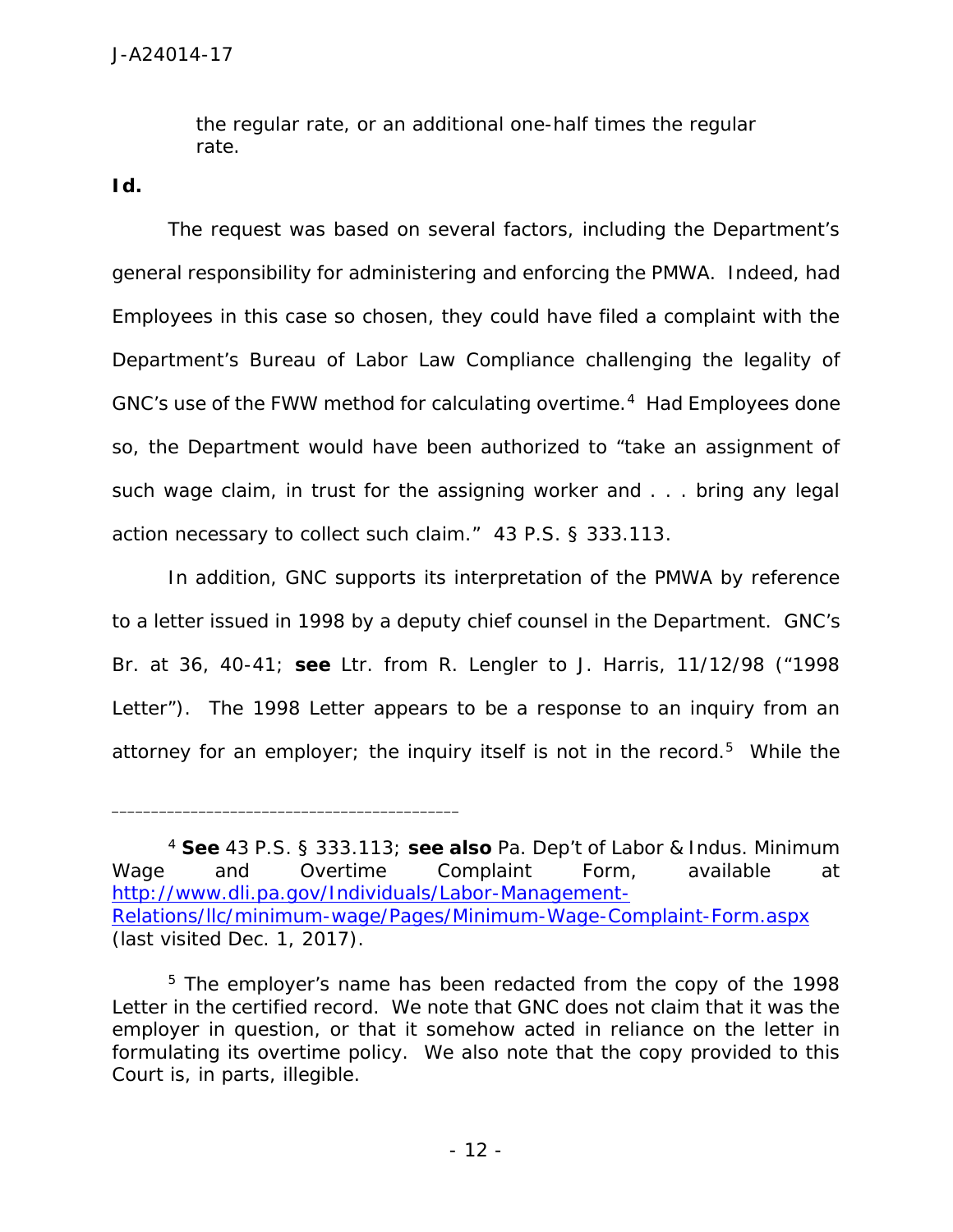letter suggests that the inquiry did not raise the FWW issue, the letter did

offer some general observations about that method of calculating overtime.<sup>6</sup>

<sup>6</sup> The 1998 Letter provides in relevant part:

\_\_\_\_\_\_\_\_\_\_\_\_\_\_\_\_\_\_\_\_\_\_\_\_\_\_\_\_\_\_\_\_\_\_\_\_\_\_\_\_\_\_\_\_

The major issue which you did not raise, and which I believe could be at the center of this dispute, is whether Pennsylvania recognizes a fluctuating work week. In this regard, overtime is computed under paragraph "3.2a" of the employment contract using base earnings for the week, and a variable number of hours worked. This arrangement is permitted under the FLSA. [Illegible citation omitted.] However, a federal court decision suggests that such an arrangement is not permitted under Pennsylvania law. *Friedrich v. U.S. Computer Services*, 833 F.Supp. 470 (E.D. Pa. 1993). The Department . . . did not participate in this case and it has only been within the last year that the ramifications of *Friedrich* have been called to our attention. Previously, we had assumed that a fluctuating work week was permitted under Pennsylvania law, although this issue never appears to have been the subject of an in-depth analysis. We have yet to issue any pronouncements regarding *Friedrich*, subsequent to being made aware of its ramifications.

A federal court's analysis of state law, of course, is not binding on the state courts. *Lilley v. Johns-Manville, Corp.*, 596 A.2d 203 (Pa. Super. 1991). Therefore, *Friedrich* is not precedent in the strictest sense of the term. This brings us to the question of whether we would [illegible] *Friedrich*. At this point, without having been called upon to prosecute an actual wage claim, I would venture to say that if a plausible construction could be made of the [P]MWA and/or its regulations that would allow a fluctuating workweek on the same terms as the FLSA, this agency would embrace such a construction. This is because we would be inclined to interpret our law on the same plane as federal law – as opposed to advocating higher standards than those imposed by federal law.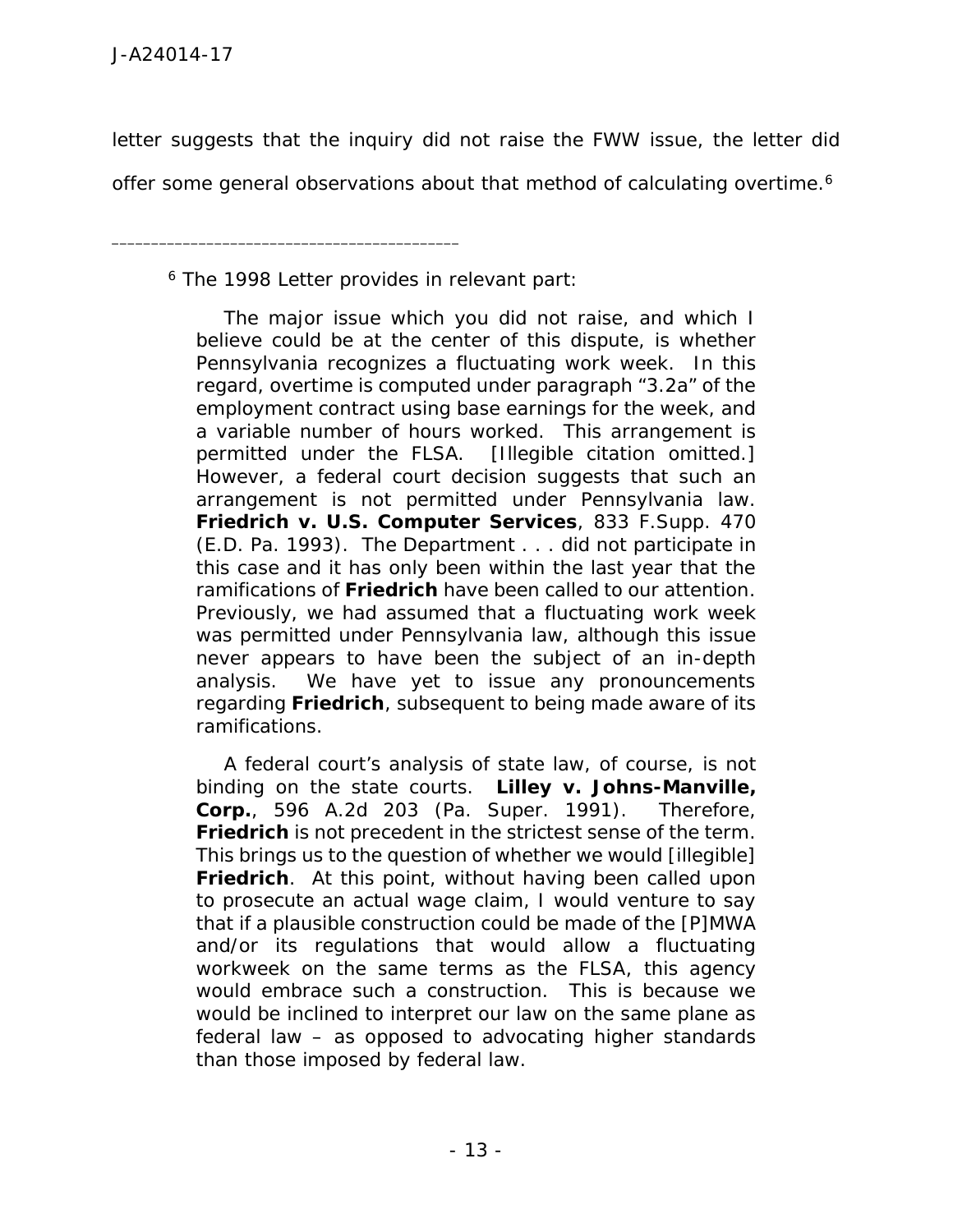\_\_\_\_\_\_\_\_\_\_\_\_\_\_\_\_\_\_\_\_\_\_\_\_\_\_\_\_\_\_\_\_\_\_\_\_\_\_\_\_\_\_\_\_

In this regard, I am hesitant to place the same weight, as the *Friedrich* court did, on the absence of state rulemaking adopting a regulation equivalent to 29 C.F.R. § 778.114. The federal regulation, according to the source note in the *Code of Federal Regulations*, was adopted January 26, 1968. While it is true, as the *Friedrich* court observed, that the Pennsylvania minimum wage and overtime regulations were promulgated in 1977, I am unable to assume (as the *Friedrich* court apparently did) that these regulations were adopted from scratch. Rather, the 1977 rulemaking took existing (and presumably pre- Commonwealth Documents Law) regulations and "reviewed" them, "improved" upon them and revised them to eliminate "inconsistencies between the existing regulations and the act, as amended." 7 Pa.B.25 (Jan. 1, 1977). While the preambles accompanying both the proposed and the final rulemaking are meager by today's standards, it is important to realize that prior to the enactment of the present-day [P]MWA, there was a statute on the books known as the "Minimum Wage Act of 1961," act of September 15, 1961, P.L. 1313, 43 P.S. §§ 333.1- 333.11 (repealed). That statute, in turn, contained authority for the adoption of regulations. 43 P.S. §§ 333.9(a), 333.22 (repealed). Accordingly, there is a possibility that the 1977 regulations passed under [P]MWA were substantially a re-codification of regulations promulgated under the 1961 act before the federal government's adoption of 29 C.F.R. § 778.114.

Second, it [is] obvious that this agency has not attempted rulemaking under the [P]MWA on the same magnitude as the federal Wage and Hour Division has under the FLSA. To do so, seemingly, would require the filling of possibly two volumes of the *Pennsylvania Code*. By the same token, Pennsylvania has not been nearly as vigilant in updating its regulations; rather it appears that the last substantial changes to the regulations occurred in 1979. In short, I am reluctant to infer a conscious intention to reject the idea of a fluctuating workweek simply based on the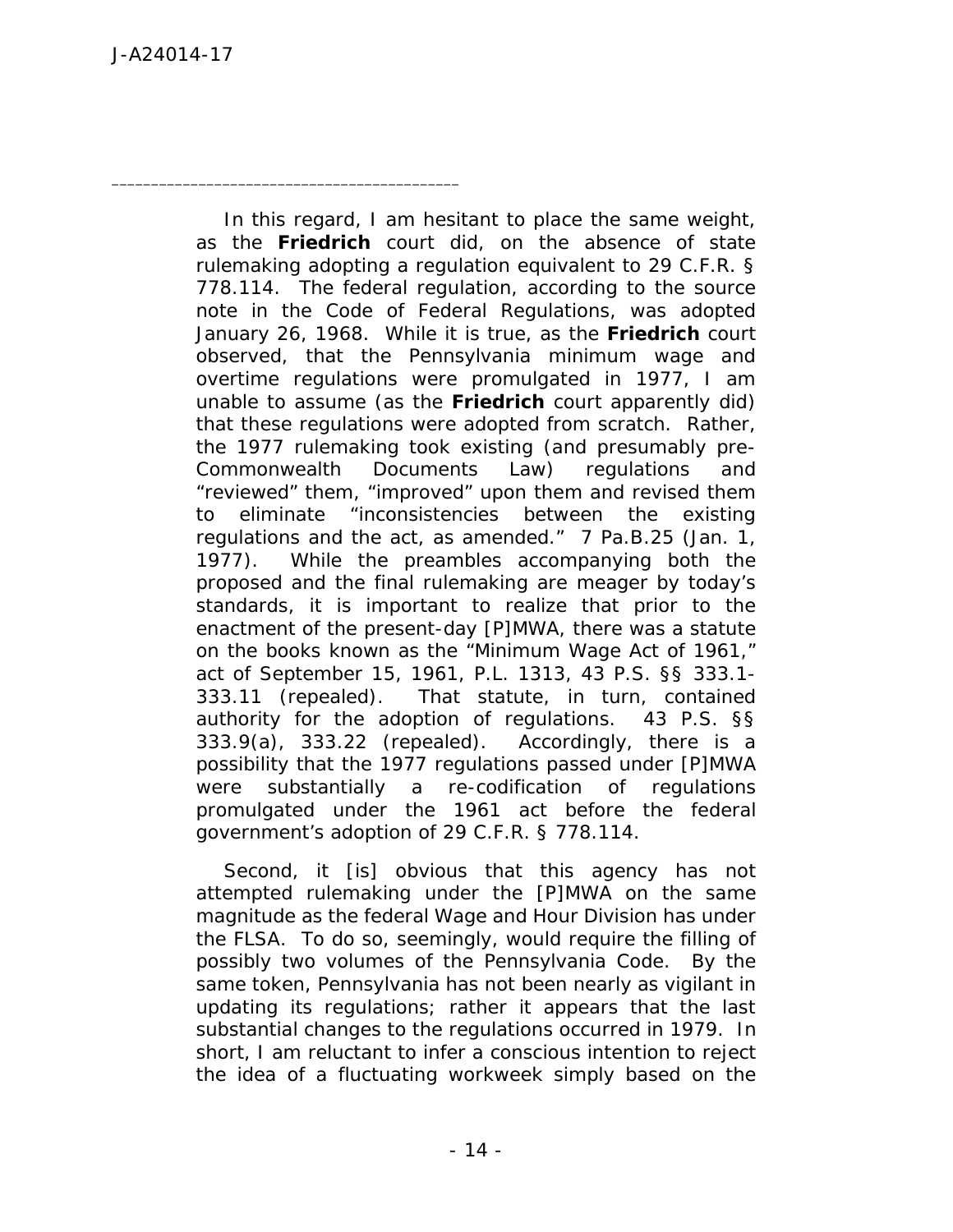\_\_\_\_\_\_\_\_\_\_\_\_\_\_\_\_\_\_\_\_\_\_\_\_\_\_\_\_\_\_\_\_\_\_\_\_\_\_\_\_\_\_\_\_

absence of regulatory language on the state level similar to 29 C.F.R. § 778.114.

The next step is the analysis to determine whether support for a fluctuating workweek can be derived from the [P]MWA or the existing regulations. In *Jay R. Reynolds, Inc. v. Department of Labor and Industry*, 661 A.2d 494, 497 (Pa. Cmwlth. 1995), the court recognized that an agency may render (and rely on) interpretive law as long as the interpretive rule tracks the meaning of the statute that it interprets, and does not expand the plain meaning of that statute. In my view, the concept of a fluctuating workweek can be accommodated under existing law. Not only is there no language forbidding a fluctuating workweek, or defining 40 hours as the standard for determining the employer's regular rate for overtime purposes, but the language of 34 Pa.Code § 231.43(b) seems to support this concept. That regulation requires that an employee's regular rate be calculated by total hours actually worked in the workweek for employees paid by the day or the job. The logical extension of this methodology, in my view, encompasses the fluctuating workweek by using total hours actually worked to determine the actual rate. Indeed, the fluctuating workweek simply gives recognition to the fact that some employees are paid a fixed salary without regard to hours, and quite logically allows their regular rate to be determined by using the hours actually worked, and not an artificial standard. The mandating of a 40-hour standard for non exempt employees paid salary, when determining their regular rate, would appear to be the more expansive construction of the statute, and the one requiring the specific adoption of regulations. Consequently, I believe that [the Department] will embrace the fluctuating workweek, since the [P]MWA and existing regulations support such an interpretation, and because Pennsylvania employers will not be subjected to greater burdens than those imposed by federal law through, at best, a latent discrepancy between state and federal regulations.

1998 Ltr. at 5-8.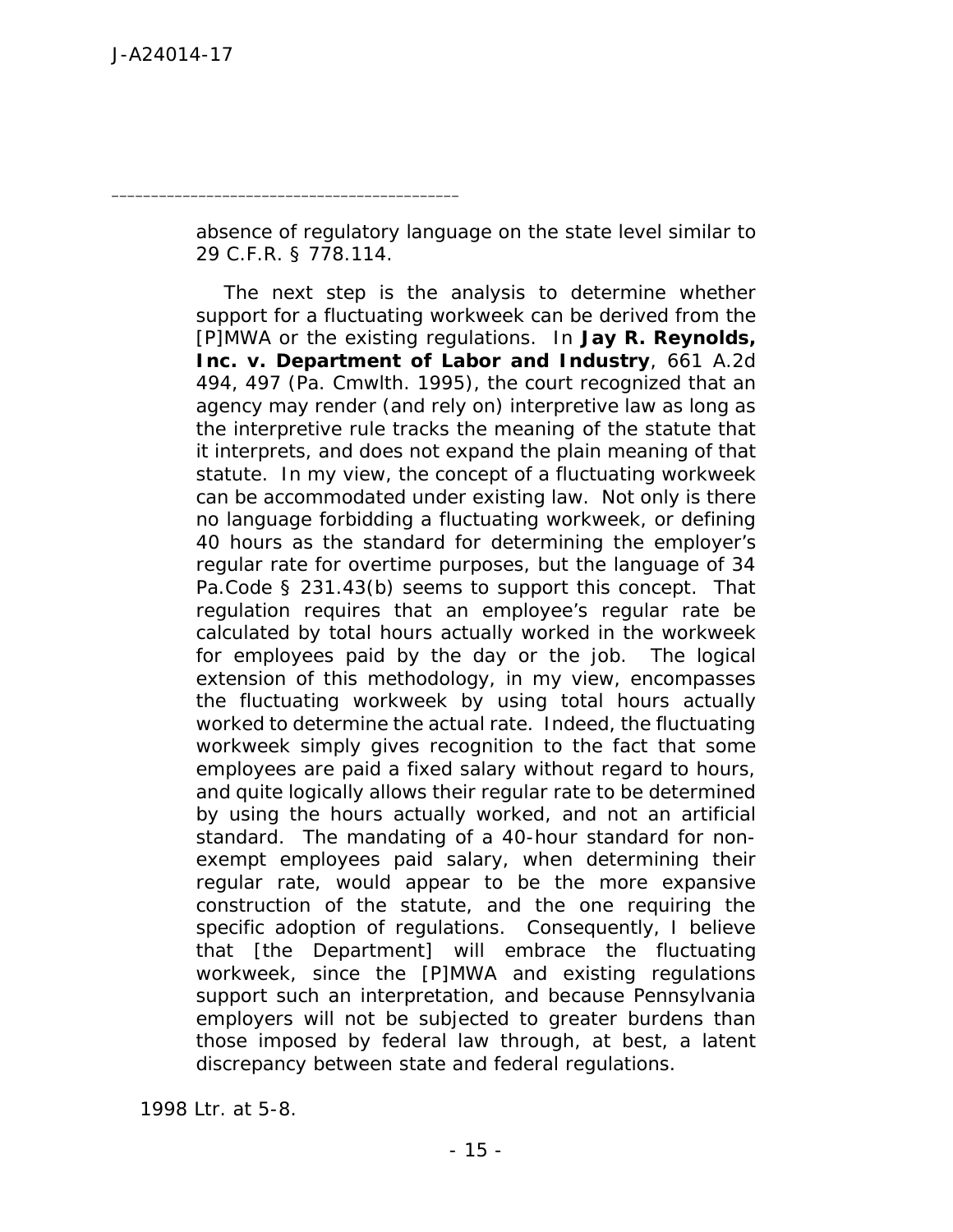On October 11, 2017, the Department responded to this Court's order

as follows:

The [Department] respectfully responds to the Superior Court's September 22, 2017 Order requesting that the Department provide its views regarding whether the [PMWA] authorizes an employer to use the [FWW] method to calculate overtime compensation for salaried employees. While the Department appreciates the opportunity to comment on the important issue under consideration by the Court, the Department must respectfully decline the Court's invitation.

The subject matter of the Court's request implicates not merely an interpretation of law but policy choices among competing positions as to how best to effectuate the intent of the legislature. The development of guidance to implement statutory law generally involves public notice and comment, stakeholder outreach, and coordination within key Commonwealth agencies. Accordingly, there is a significant concern that articulation of a formal position on this issue may be construed as agency rule-making in a manner inconsistent with the Commonwealth's regulatory review process.

While the Department is unable to offer its views, the Department nonetheless looks forward to the Court's guidance on the contours of the law on this significant issue of employment law.

Ltr. from M. Sajer to N. Corsetti, 10/11/17, at 1-2.

Both GNC and Employees submitted briefs in response to the Department's October 11, 2017 letter. Not surprisingly, each party argues that the Department's response supports its respective position. GNC contends that the Department's letter: (1) confirms that existing regulations do not address, one way or the other, the validity of the FWW method under the PMWA; (2) confirms that the FWW method implicates competing policy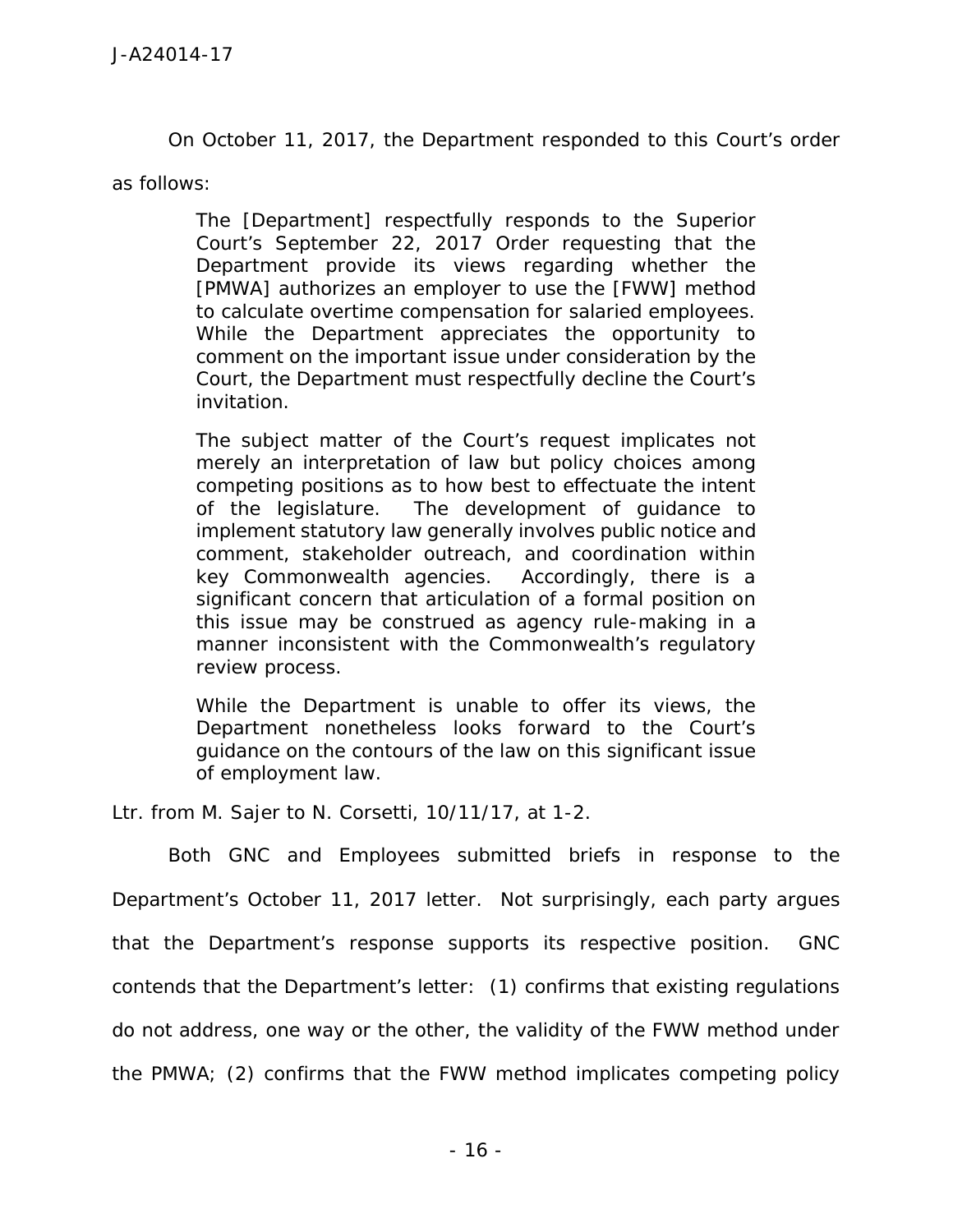considerations best addressed by either the General Assembly or the Department through the formal rulemaking process; and (3) did not repudiate the Department's earlier statement (in the 1998 Letter) affirming the validity of the FWW method. GNC's Br. in Resp. to Dep't Ltr. at 2-16. Employees, in contrast, argue that the Department's letter: (1) effectively rejects the "unofficial observations" in the 1998 Letter; and (2) supports Employees' view that absent express authorization for the FWW method in either the PMWA itself or in duly enacted regulations, use of that method is prohibited. Employees' Resp. to Dep't Ltr. at 1-4.

**C. Analysis**

We must measure both aspects of GNC's FWW method of calculating overtime against the PMWA: (1) calculation of the "regular rate" by considering all hours worked in a week (as opposed to 40 hours); and (2) paying overtime beyond salary at one-half the regular rate (as opposed to one and one-half times that rate). To assess the parties' arguments, and to determine the meaning of the relevant provisions of the PMWA and its accompanying regulations, we begin by examining the history of the overtime provisions in both the FLSA and the PMWA.

**1. History of the FLSA and the PMWA Overtime Provisions**

**a. The FLSA Overtime Provision and Regulations**

In 1938, the United States Congress enacted the FLSA. Section 7(a)(1) of the FLSA provides:

- 17 -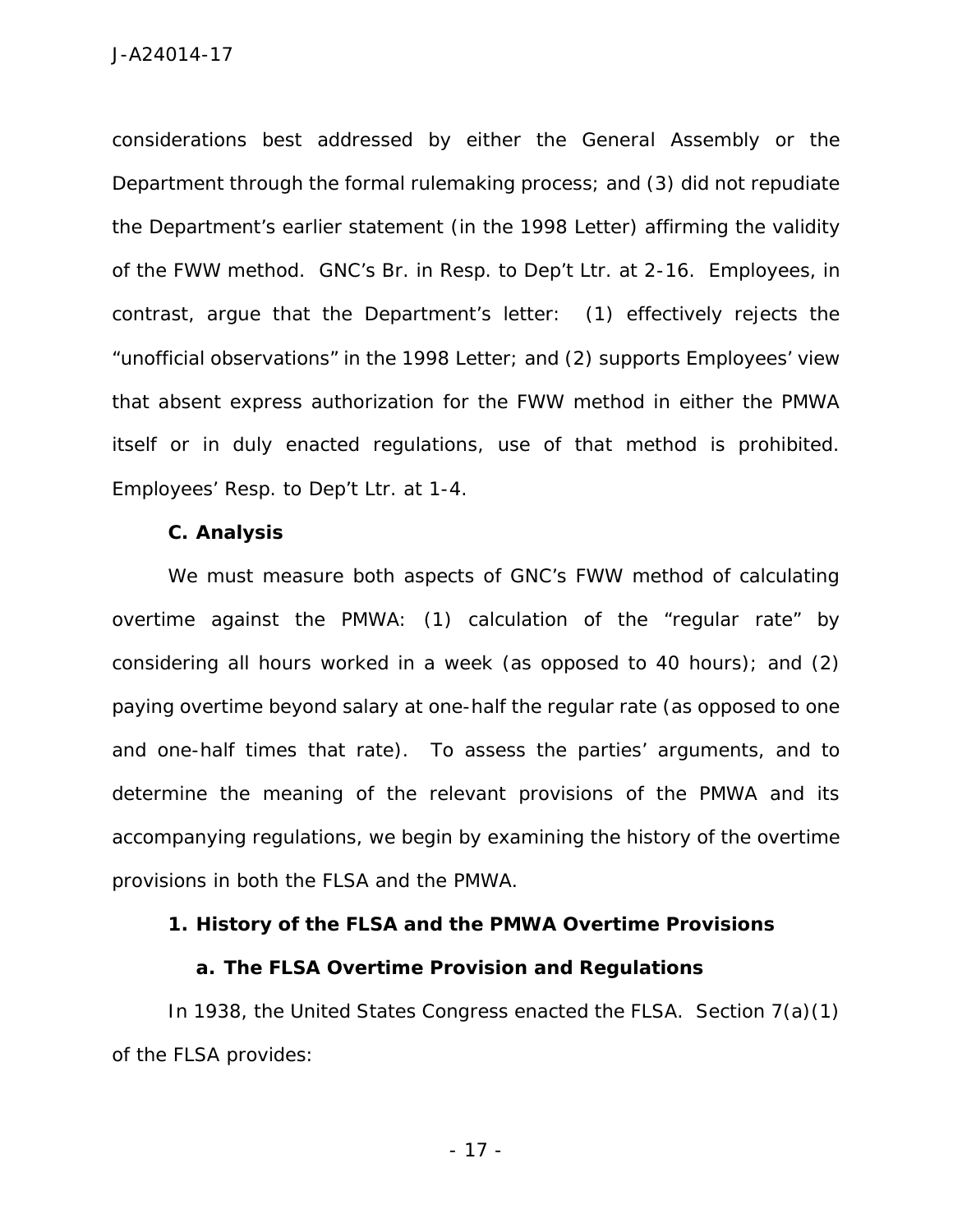Except as otherwise provided in this section, no employer shall employ any of his employees who in any workweek is engaged in commerce or in the production of goods for commerce, or is employed in an enterprise engaged in commerce or in the production of goods for commerce, for a workweek longer than forty hours<sup>[7]</sup> unless such employee receives compensation for his employment in excess of the hours above specified at a rate not less than one and one half times the regular rate at which he is employed.

29 U.S.C. § 207(a)(1).

In 1942, the United States Supreme Court decided *Missel*. At issue in *Missel* was the application of the FLSA's overtime provision "to an employee working irregular hours for a fixed weekly wage" and "the meaning of the words 'the regular rate at which he is employed.'" 316 U.S. at 573, 579 (quoting 29 U.S.C. § 207(a)(1)). In construing section  $7(a)(1)$  of the FLSA, the Supreme Court concluded that if an employee is paid a fixed weekly salary for "variable or fluctuating hours," the "regular rate" was to be calculated by dividing the weekly salary by the hours worked that particular week. 316 U.S. at 580. The Supreme Court recognized that this method would produce a different "regular rate" for each week $<sup>8</sup>$  and that "the longer the hours the less</sup> the rate and the pay per hour." *Id. Missel* also has been understood to hold that the employer's overtime obligation could be satisfied by adding an overtime premium equal to one-half the regular rate for each hour worked,

<sup>7</sup> This provision originally stated "forty-four hours," *see Missel*, 316 U.S. at 579, but was later amended to "forty hours."

<sup>8</sup> The *Missel* Court explained that the rate "is regular in the statutory sense inasmuch as the rate per hour does not vary for the entire week, though week by week the rate varies with the number of hours worked." 316 U.S. at 580.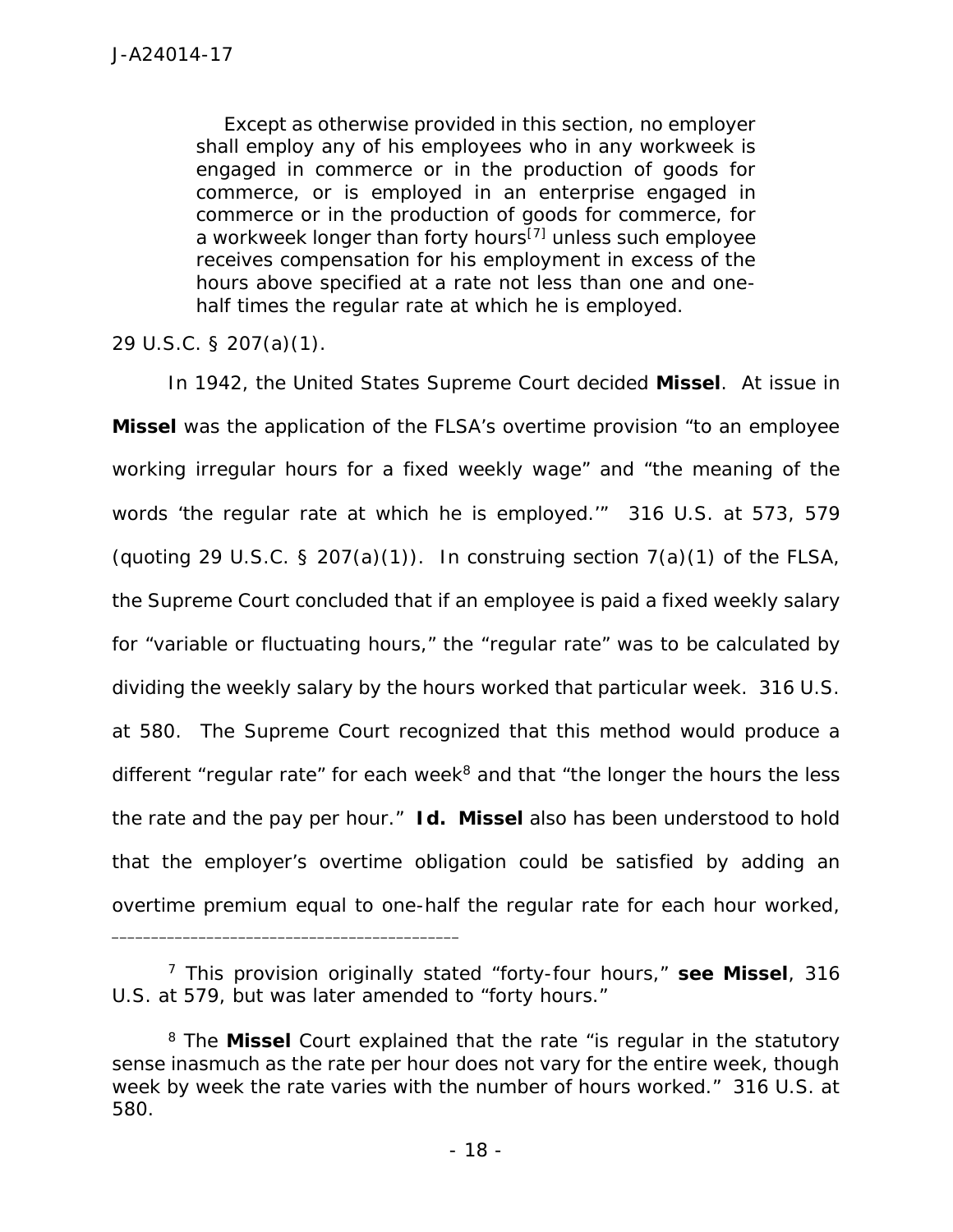on the theory that the employee's salary already covered the employee's "straight time" for hours worked over 40. *See Lalli v. Gen. Nutrition Ctrs., Inc.*, 814 F.3d 1, 3 (1st Cir. 2016) (after citing *Missel*, stating that "[o]nly an additional 'half' is required to satisfy the [FLSA] because the 'time' in 'time and-a-half' has already been compensated under the salary arrangement").

Following *Missel*, in 1950, the United States Department of Labor ("DOL") adopted a federal regulation expressly authorizing both aspects of the FWW method of overtime compensation under the FLSA.<sup>9</sup> The FWW regulation is now codified at 29 C.F.R. § 778.114(a), which states:

> An employee employed on a salary basis may have hours of work which fluctuate from week to week and the salary may be paid him pursuant to an understanding with his employer that he will receive such fixed amount as straight time pay for whatever hours he is called upon to work in a workweek, whether few or many. Where there is a clear mutual understanding of the parties that the fixed salary is compensation (apart from overtime premiums) for the hours worked each workweek, whatever their number, rather than for working 40 hours or some other fixed weekly work period, such a salary arrangement is permitted by the [FLSA] if the amount of the salary is sufficient to provide compensation to the employee at a rate not less than the applicable minimum wage rate for every hour worked in those workweeks in which the number of hours he works is greatest, and if he receives extra compensation, in addition to such salary, for all overtime hours worked at a rate not less than one-half his regular rate of pay. Since the salary in such a situation is intended to compensate the employee at straight time rates for whatever hours are worked in the workweek, **the regular rate of the employee will vary from week to week and is determined by dividing the**

 $9$  The regulation was codified at 29 C.F.R. § 778.3(b)(5) until 1965, when it was redesignated as 29 C.F.R. § 778.114(a).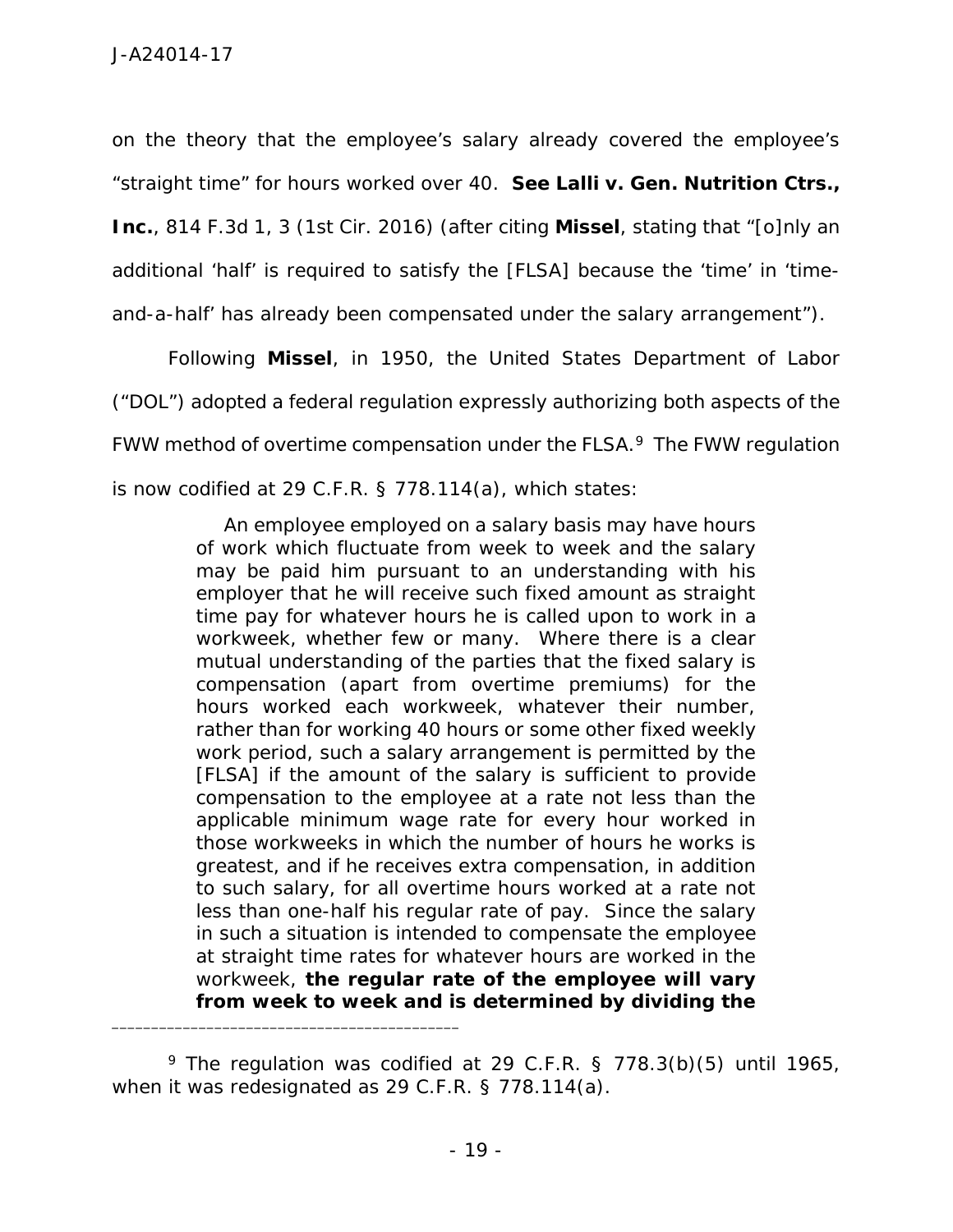**number of hours worked in the workweek into the amount of the salary to obtain the applicable hourly rate for the week. Payment for overtime hours at one-half such rate in addition to the salary satisfies the overtime pay requirement because such hours have already been compensated at the straight time regular rate, under the salary arrangement.**

29 C.F.R. § 778.114(a) (emphasis added).<sup>10</sup>

\_\_\_\_\_\_\_\_\_\_\_\_\_\_\_\_\_\_\_\_\_\_\_\_\_\_\_\_\_\_\_\_\_\_\_\_\_\_\_\_\_\_\_\_

In 1968, the DOL revised the FWW regulation, adding subsections (b)

and (c) and amending subsection (a).<sup>11</sup> In 2011, the DOL again revised the

<sup>10</sup> The above-quoted text, most recently amended on April 5, 2011, appears in the current version of the regulation.

<sup>11</sup> Subsection (b) and (c) of the regulation provide:

(b) The application of the principles above stated may be illustrated by the case of an employee whose hours of work do not customarily follow a regular schedule but vary from week to week, whose total weekly hours of work never exceed 50 hours in a workweek, and whose salary of \$600 a week is paid with the understanding that it constitutes the employee's compensation, except for overtime premiums, for whatever hours are worked in the workweek. If during the course of 4 weeks this employee works 40, 37.5, 50, and 48 hours, the regular hourly rate of pay in each of these weeks is \$15.00, \$16.00, \$12.00, and \$12.50, respectively. Since the employee has already received straight-time compensation on a salary basis for all hours worked, only additional half-time pay is due. For the first week the employee is entitled to be paid \$600; for the second week \$600.00; for the third week \$660 (\$600 plus 10 hours at \$6.00 or 40 hours at \$12.00 plus 10 hours at \$18.00); for the fourth week \$650 (\$600 plus 8 hours at \$6.25, or 40 hours at \$12.50 plus 8 hours at \$18.75).

(c) The [FWW] method of overtime payment may not be used unless the salary is sufficiently large to assure that no workweek will be worked in which the employee's average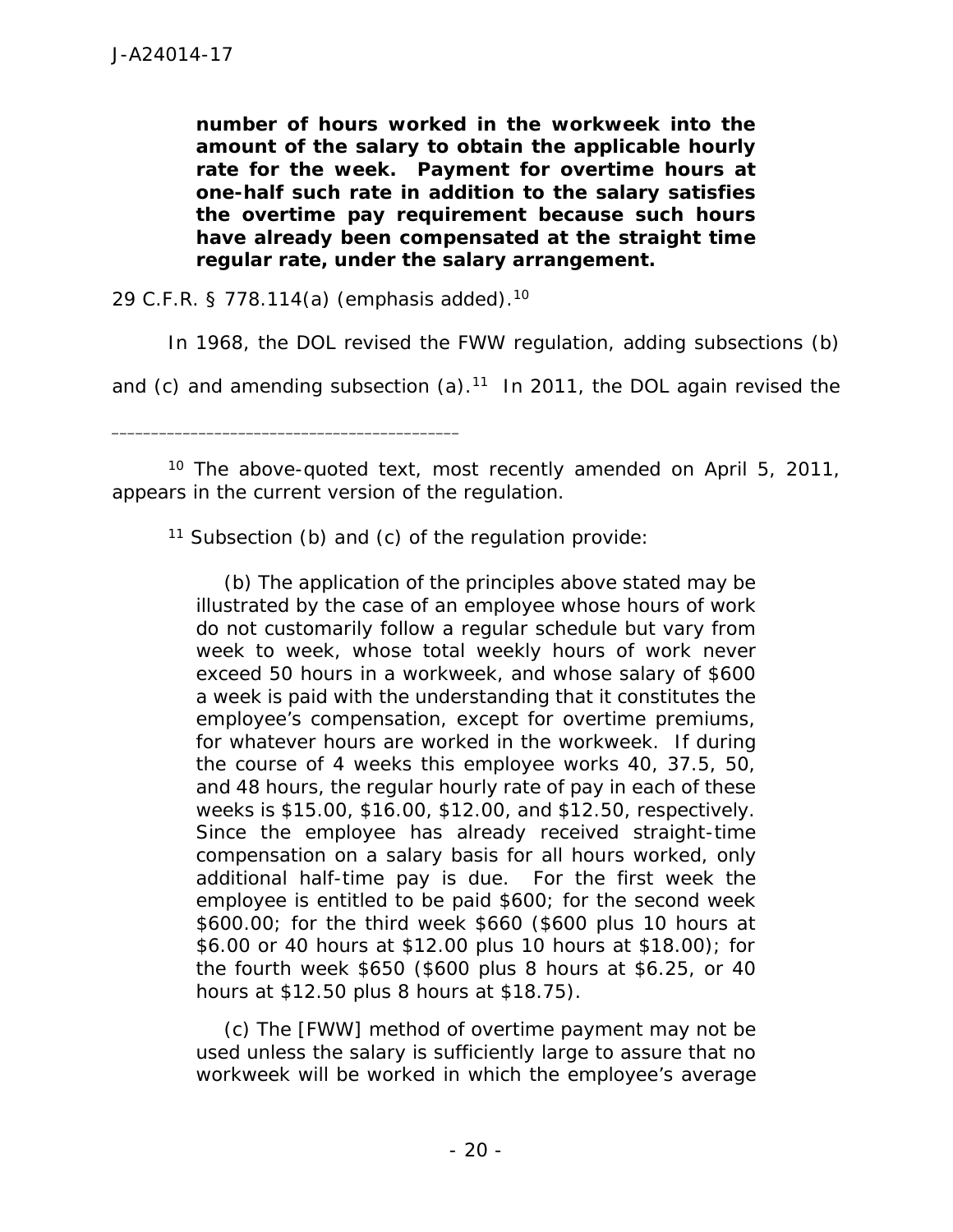FWW regulation to incorporate amendments to the FLSA; the 2011 amendments became effective on May 5, 2011 and are still in effect.<sup>12</sup>

**b. The PMWA Overtime Provision and Regulations**

In 1968, the Pennsylvania General Assembly enacted the PMWA, initially

covering only those employees not already covered by the FLSA.<sup>13</sup> The PMWA,

\_\_\_\_\_\_\_\_\_\_\_\_\_\_\_\_\_\_\_\_\_\_\_\_\_\_\_\_\_\_\_\_\_\_\_\_\_\_\_\_\_\_\_\_

29 C.F.R. § 778.114(b), (c).

 $12$  For a more detailed discussion of the history of the FLSA's overtime provision and its accompanying regulations, *see generally* John F. Lomax, Jr., *The Attack on the Fluctuating Workweek Method*, 30 Am. Bar Ass'n J. Labor & Empl. L. 347 (2015).

<sup>13</sup> Before 1988, the definition of "employee" in the PMWA excluded any individual who

hourly earnings from the salary fall below the minimum hourly wage rate applicable under the [FLSA], and unless the employee clearly understands that the salary covers whatever hours the job may demand in a particular workweek and the employer pays the salary even though the workweek is one in which a full schedule of hours is not worked. Typically, such salaries are paid to employees who do not customarily work a regular schedule of hours and are in amounts agreed on by the parties as adequate straighttime compensation for long workweeks as well as short ones, under the circumstances of the employment as a whole. Where all the legal prerequisites for use of the [FWW] method of overtime payment are present, the [FLSA], in requiring that "not less than" the prescribed premium of 50 percent for overtime hours worked be paid, does not prohibit paying more. On the other hand, where all the facts indicate that an employee is being paid for his overtime hours at a rate no greater than that which he receives for nonovertime hours, compliance with the [FLSA] cannot be rested on any application of the [FWW] overtime formula.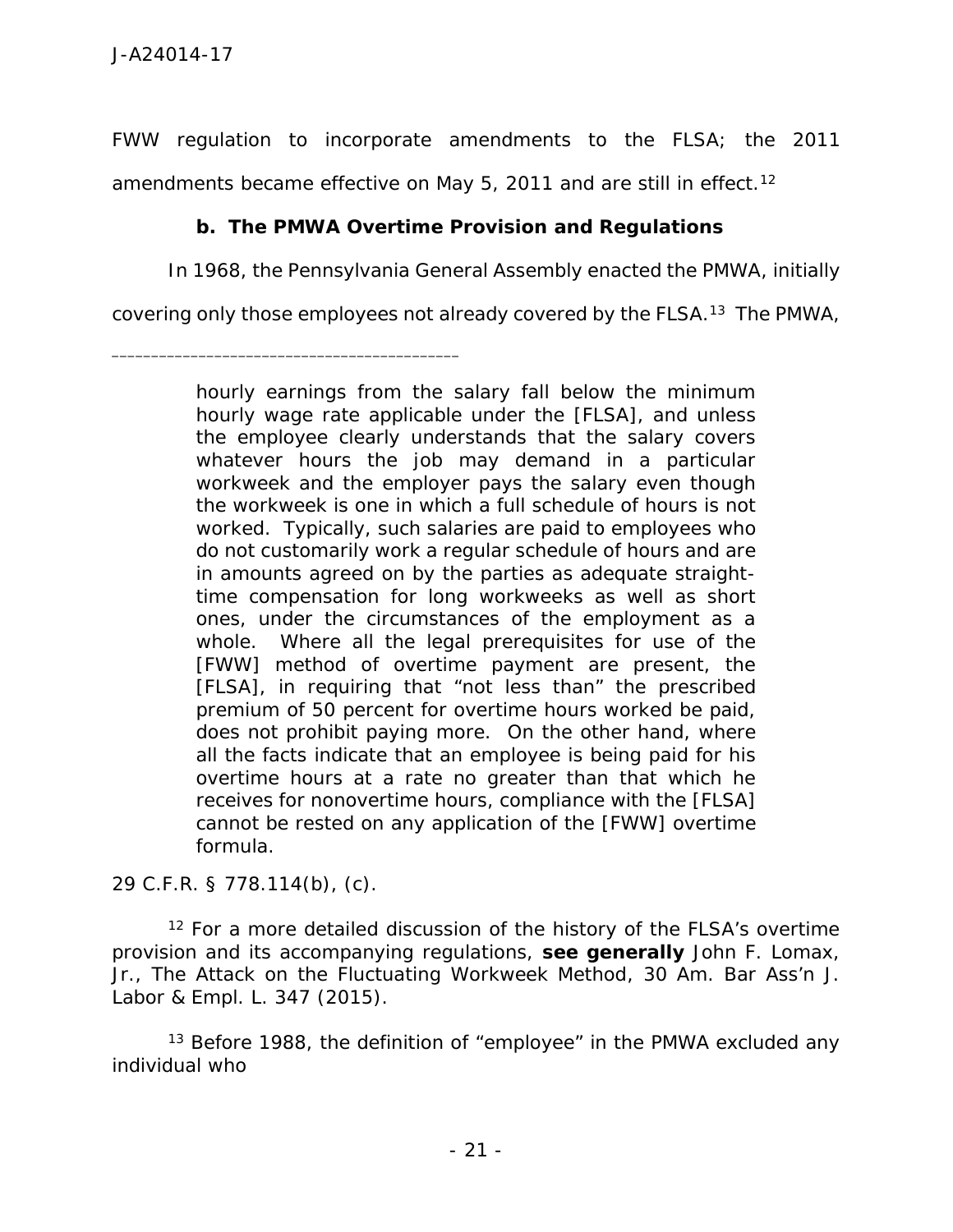which in many respects mirrors the FLSA, was "designed to protect employees who do not have real bargaining power." *Cerutti v. Frito Lay, Inc.*, 777 F.Supp.2d 920, 925 (W.D.Pa. 2011) (quoting *Pa. Dep't of Labor & Indus. v. Stuber*, 822 A.2d 870, 873 (Pa.Cmwlth. 2003), *aff'd*, 859 A.2d 1253 (Pa. 2004)). Section 4(c) of the PMWA begins by using language, including "regular rate," that closely tracks section 7(a) of the FLSA. *Compare* 43 P.S. § 333.104(c) ("Employe[e]s shall be paid for overtime not less than one and one-half times the employe[e]'s regular rate . . ."), *with* 29 U.S.C. § 207(a)(1) (requiring payment for overtime "at a rate not less than one and one-half times the regular rate at which [the employee] is employed"). Section 4(c) then breaks from the FLSA by directing the Secretary of the Department to promulgate regulations implementing the overtime requirement. *See* 43 P.S. § 333.104(c) ("as prescribed in regulations promulgated by the [S]ecretary").

Further, in the PMWA's "Declaration of Policy" provision, the General Assembly stated:

> Employe[e]s are employed in some occupations in the Commonwealth of Pennsylvania for wages unreasonably low

43 P.S. § 333.103, Hist. & Stat. Notes (Act 1988).

is subject to the [FLSA] . . . Provided, That this limitation shall not be deemed to exclude any individuals from entitlement to the amount of weekly wages due them (with respect to regular time pay and overtime pay where applicable) under any statute of the Commonwealth of Pennsylvania or any valid regulation or order thereunder on the effective date of this act.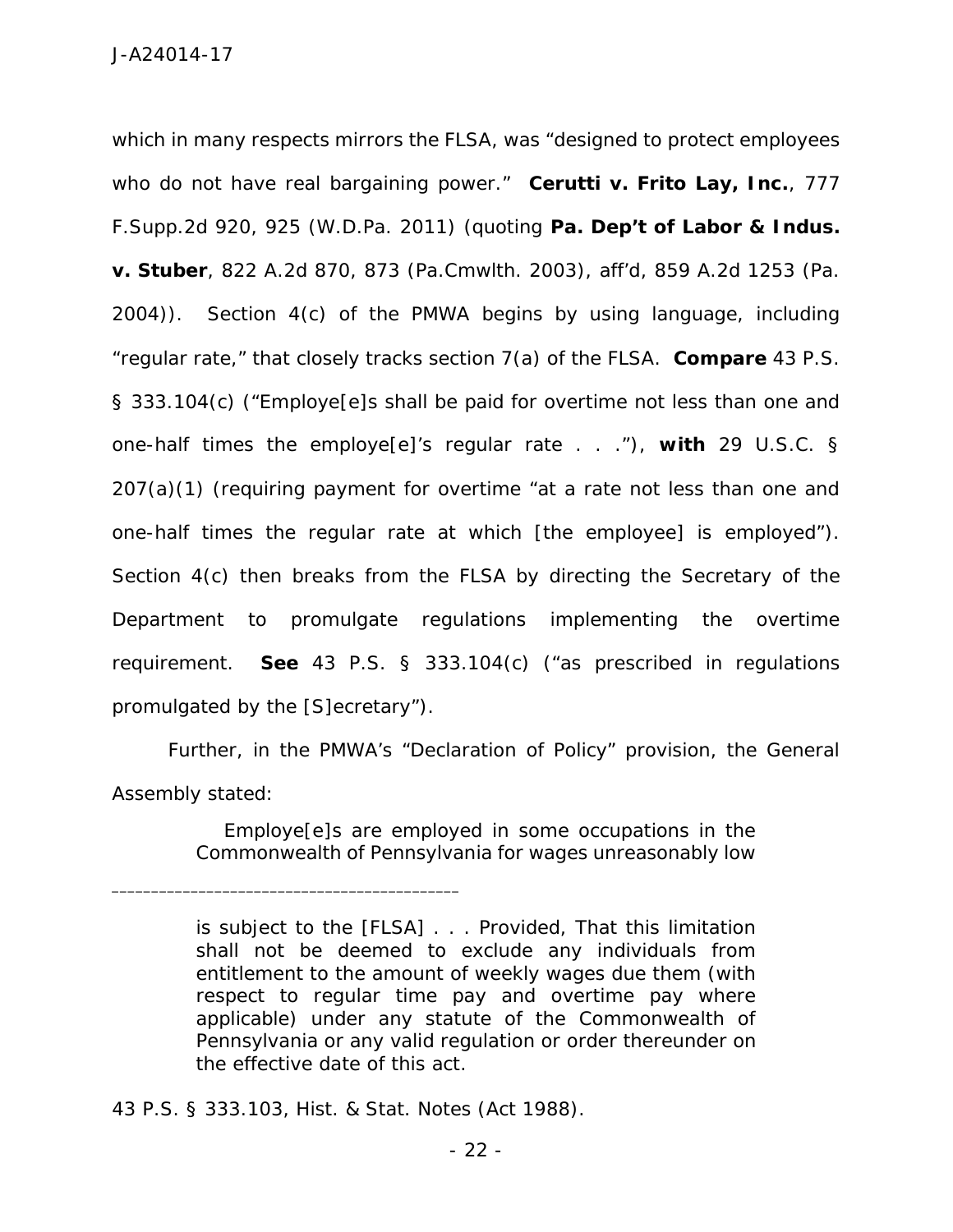and not fairly commensurate with the value of the services rendered. Such a condition is contrary to public interest and public policy commands its regulation. Employe[e]s employed in such occupations are not as a class on a level of equality in bargaining with their employers in regard to minimum fair wage standards, and "freedom of contract" as applied to their relations with their employers is illusory.

43 P.S. § 333.101.

In 1977, the Department adopted regulations interpreting the PMWA's

overtime provision, which provide in full:

**§ 231.41. Rate.**

Except as otherwise provided in section 5(a)--(c) of the [PMWA] (43 P. S. § 333.105(a)--(c)), each employee shall be paid for overtime not less than 1-1/2 times the employee's regular rate of pay for all hours in excess of 40 hours in a workweek.

## **§ 231.42. Workweek.**

The term workweek shall mean a period of 7 consecutive days starting on any day selected by the employer. Overtime shall be compensated on a workweek basis regardless of whether the employee is compensated on an hourly wage, monthly salary, piece rate or other basis. Overtime hours worked in a workweek may not be offset by compensatory time off in any prior or subsequent workweek.

**§ 231.43. Regular rate.**

 $[(a)]$  For purposes of these §§ 231.41--231.43 (relating to overtime pay), the regular rate at which an employee is employed shall be deemed to include all remuneration for employment paid to or on behalf of the employee, but it shall not be deemed to include the following:

(1) Sums paid as gifts, payments in the nature of gifts made at Christmas time or on other special occasions as a reward for service, the amounts of which are not measured by or dependent on hours worked, production or efficiency.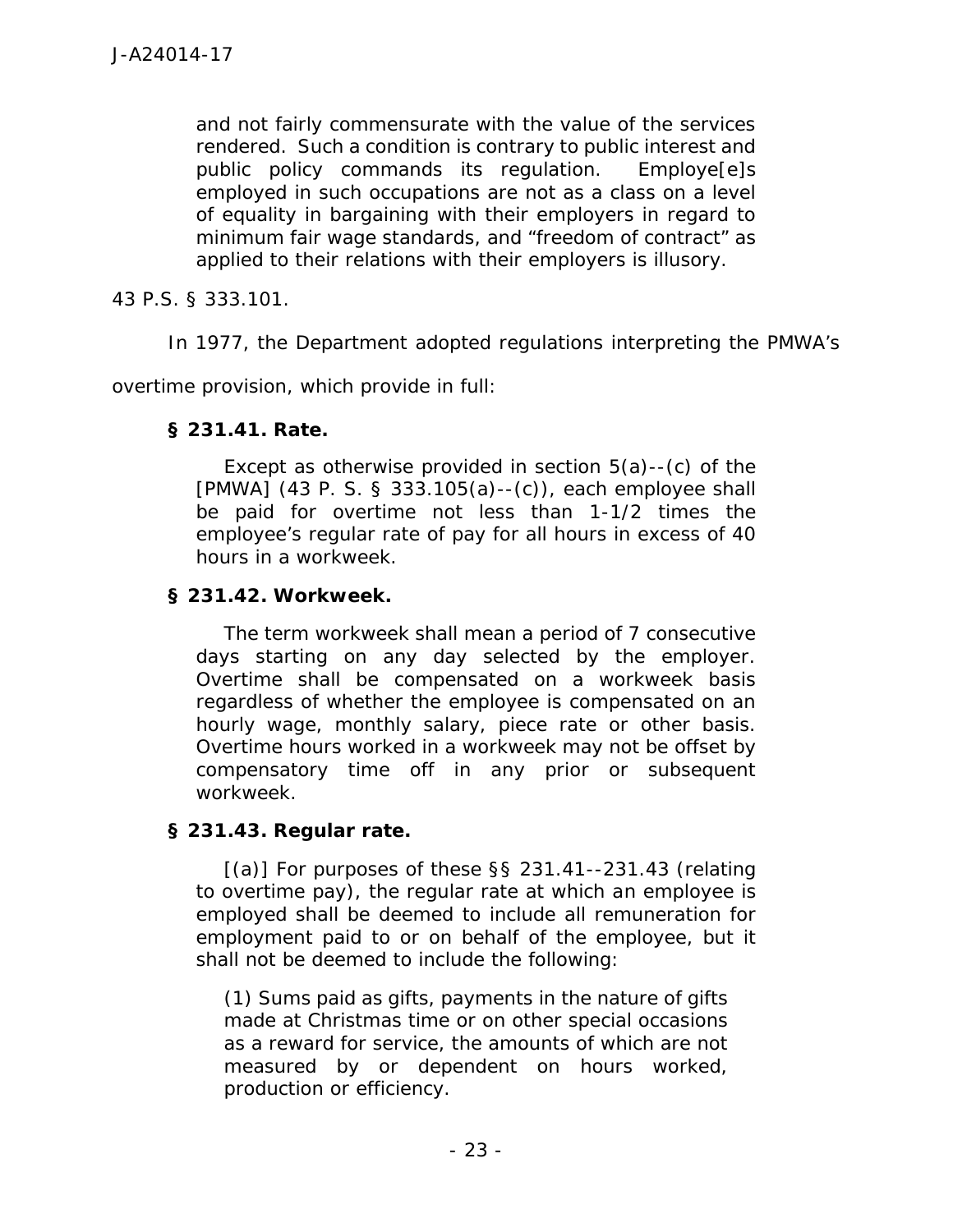(2) Payments made for occasional periods when no work is performed due to vacation, holiday, illness, failure of the employer to provide sufficient work or other similar cause, reasonable payments for traveling expenses or other expenses incurred by an employee in the furtherance of his employer's interests and properly reimbursable by the employer, and other similar payments to an employee which are not made as compensation for the employee's hours of employment.

(3) Sums paid in recognition of services performed during a given period if:

(i) Both the fact that payment is to be made and the amounts of the payment are determined at the sole discretion of the employer at or near the end of the period and not pursuant to any prior contract, agreement or promise causing the employee to expect such payments regularly.

(ii) The payments are made pursuant to a bona fide profit-sharing plan or trust or bona fide thrift or savings plan without regard to hours of work, production or efficiency.

(iii) The payments are talent fees paid to performers, including announcers on radio and television programs.

(4) Contributions irrevocably made by an employer to a trustee or third person under a bona fide plan for providing old-age, retirement, life, accident or health insurance or similar benefits for employees.

(5) Extra compensation provided by a premium rate for certain hours worked by the employee in any day or workweek because such hours are hours worked in excess of 8 in a day or in excess of the maximum workweek applicable to the employee under § 231.41 (relating to rate) or in excess of the normal working hours or regular working hours of the employee, as the case may be.

(6) Extra compensation provided by a premium rate paid for work by the employee on Saturdays,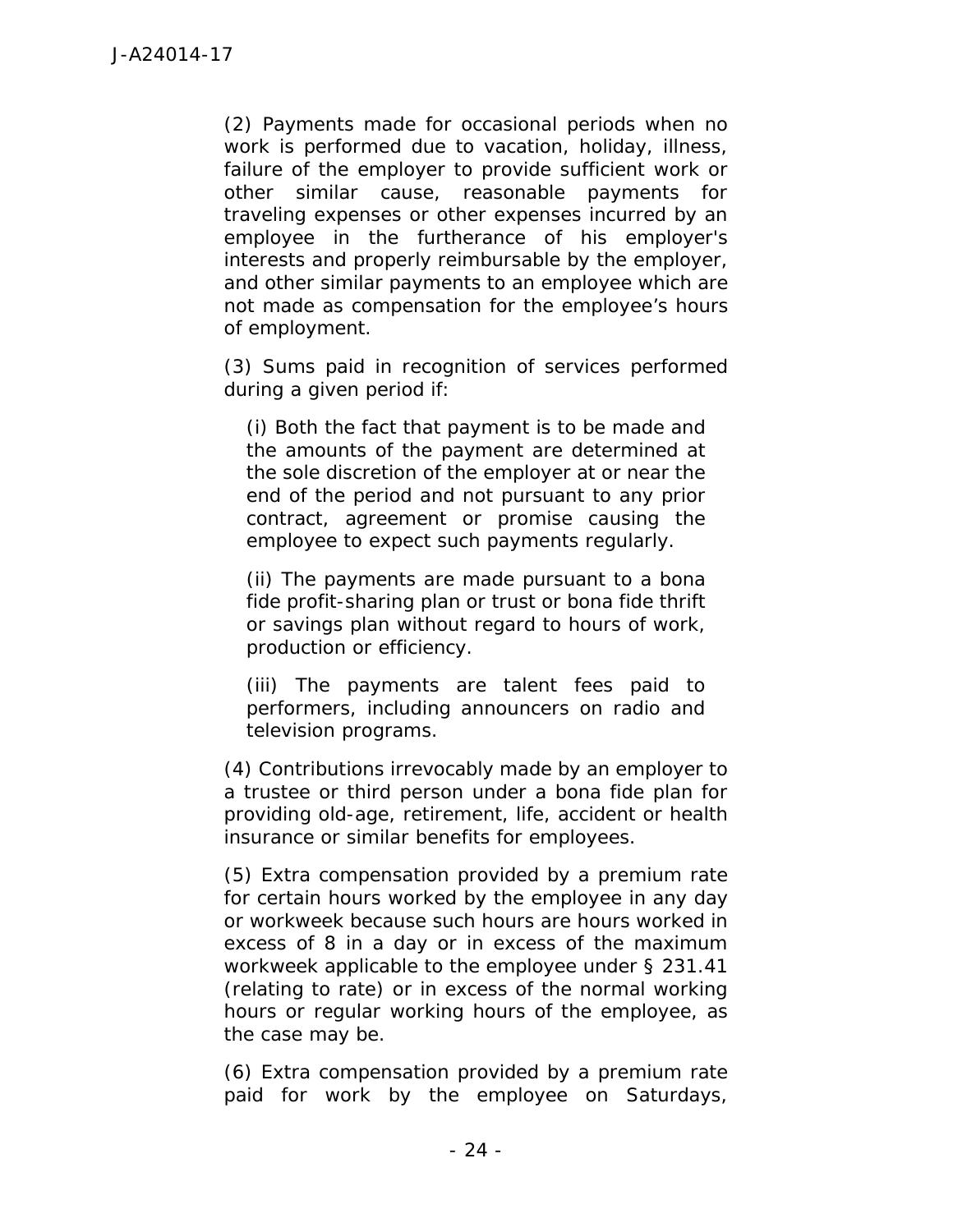Sundays, holidays or regular days of rest, or on the sixth or seventh day of the workweek, where such premium rate is not less than 1 1/2 times the rate established in good faith for like work performed in nonovertime hours on other days.

(7) Extra compensation provided by a premium rate paid to the employee in pursuance of an applicable employment contract or collective bargaining agreement for work outside of the hours established in good faith by the contract or agreement as the basic, normal or regular workday not exceeding 8 hours or workweek not exceeding the maximum workweek applicable to the employee under § 231.41 (relating to rate), where the premium rate is not less than 1 1/2 times the rate established in good faith by the contract or agreement for like work performed during the workday or workweek.

(b) If the employee is paid a flat sum for a day's work or for doing a particular job without regard to the number of hours worked in the day or at the job and if he receives no other form of compensation for services, his regular rate is determined by totaling all the sums received at the day rates or job rates in the workweek and dividing by the total hours actually worked. He is then entitled to extra half-time pay at this rate for hours worked in excess of 40 in the workweek.

(c) No employer may be deemed to have violated these §§ 231.41--231.43 (relating to overtime pay) by employing an employee for a workweek in excess of the maximum workweek applicable to the employee under § 231.41 (relating to rate) if the employee is employed under a bona fide individual contract or under an agreement made as a result of collective bargaining by representatives of employees, if the duties of the employee necessitate substantially irregular hours of work. For example, where neither the employee nor the employer can either control or anticipate with a degree of certainty the number of hours the employee must work from week to week, where the duties of the employee necessitate significant variations in weekly hours of work both below and above the statutory weekly limit on nonovertime hours, or where the substantially irregular hours of work are not attributable to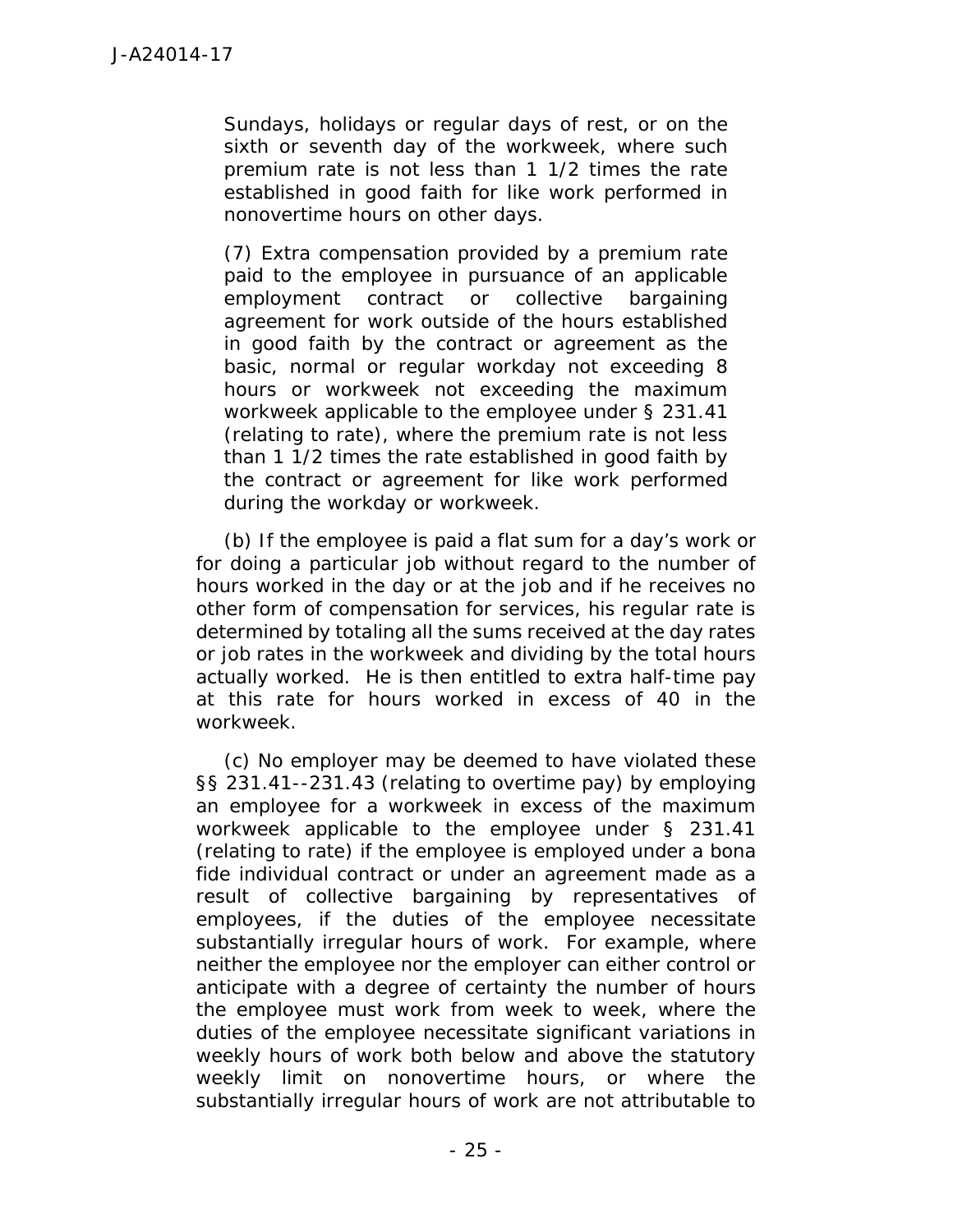vacation periods, holidays, illness, failure of the employer to provide sufficient work, or other similar causes, and the contract or agreement:

(1) Specifies a regular rate of pay of not less than the minimum hourly rate and compensation at not less than 1 1/2 times the rate for hours worked in excess of the maximum workweek.

(2) Provides a weekly guaranty of pay for not more than 60 hours based on the rates so specified.

(d) No employer may be deemed to have violated these §§ 231.41--231.43 by employing an employee for a workweek in excess of the maximum workweek applicable to the employee under § 231.41 if, under an agreement or understanding arrived at between the employer and the employee before performance of the work, the amount paid to the employee for the number of hours worked by him in the workweek in excess of the maximum workweek applicable to the employee under § 231.41:

(1) In the case of an employee employed at piece rates, is computed at piece rates not less than 1 1/2 times the bona fide piece rates applicable to the same work when performed during nonovertime hours.

(2) In the case of an employee's performing two or more kinds of work for which different hourly or piece rates have been established, is computed at rates not less than 1 1/2 times the bona fide rate applicable to the same work when performed during nonovertime hours.

(3) Is computed at a rate not less than 1 1/2 times the rate established by the agreement or understanding as the basic rate to be used in computing overtime compensation thereunder; and if the average hourly earnings of the employee for the workweek, exclusive of payments described in subsection  $(a)(1)$ -- $(7)$ , are not less than the minimum hourly rate required by applicable law and if extra overtime compensation is properly computed and paid on other forms of additional pay required to be included in computing the regular rate.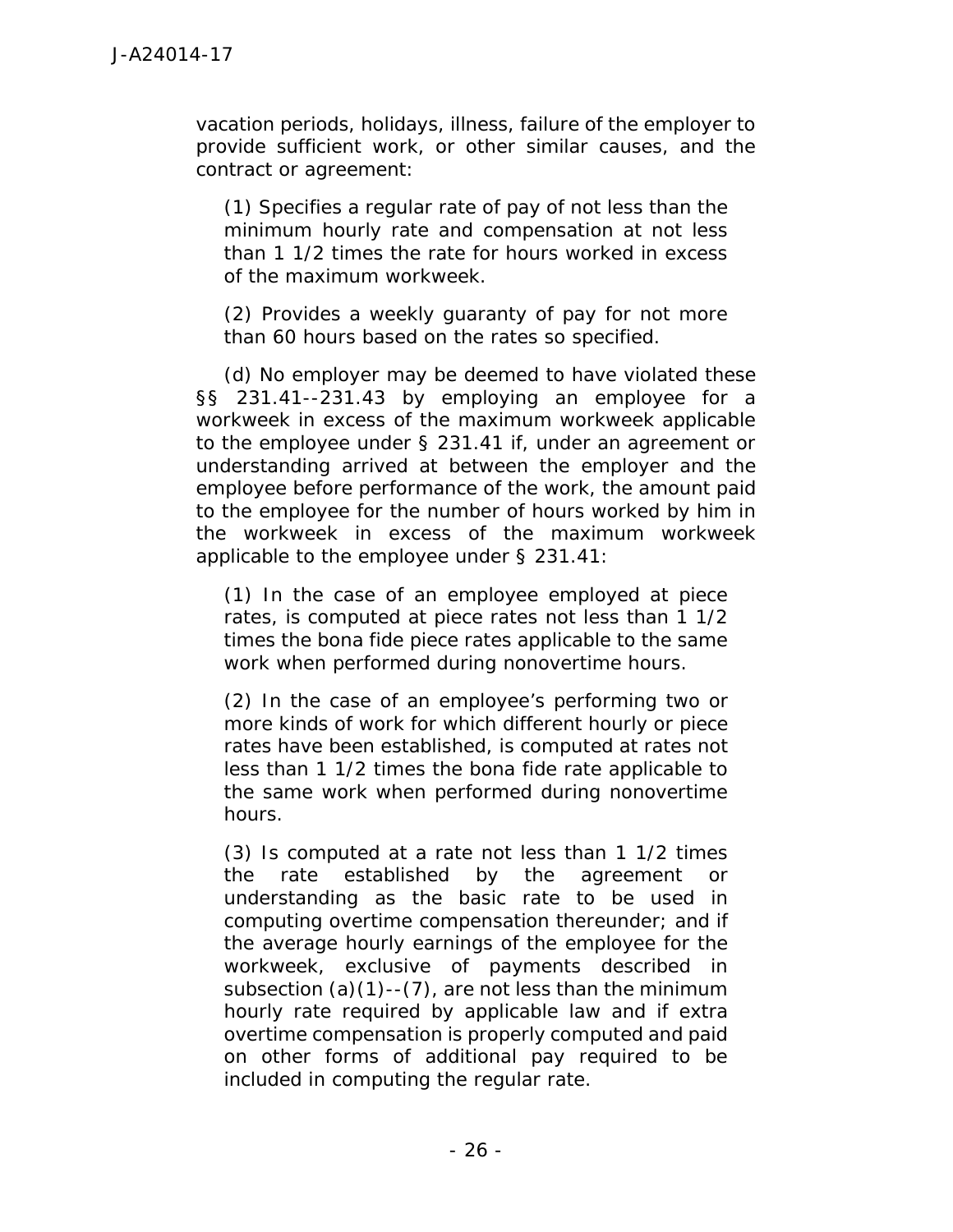(e) Extra compensation paid as described in subsection (a)(5)--(7) shall be creditable toward overtime compensation payable under these §§ 231.41--231.43 (relating to overtime pay).

(f) No employer may be deemed to have violated these §§ 231.41--231.43 by employing an employee of a retail or service establishment for a workweek in excess of 40 hours if:

(1) The regular rate of pay of the employee is in excess of 1 1/2 times the minimum hourly rate applicable.

(2) More than half of the employee's compensation for a representative period, not less than 1 month, represents commissions on goods or services. In determining the proportion of compensation representing commissions, all earnings resulting from the application of a bona fide commission rate shall be deemed commissions on goods or services without regard to whether the computed commissions exceed the draw or guarantee.

34 Pa. Code §§ 231.41-231.43.

Subsequently, in 1988, the General Assembly amended the PMWA to expand the definition of "employee" to "include[] any individual employed by an employer." 43 P.S. § 333.103(h). With that amendment, the PMWA applied to all employees in Pennsylvania, including those who are subject to the FLSA. As the Pennsylvania Supreme Court observed, the FLSA thus became the "floor" rather than the "ceiling" to worker protection in Pennsylvania. *See Bayada Nurses, Inc. v. Pa. Dep't of Labor & Indus.*, 8 A.3d 866, 883 (Pa. 2010) (recognizing that FLSA "establishes only a national floor under which wage protections cannot drop" and "does not prohibit state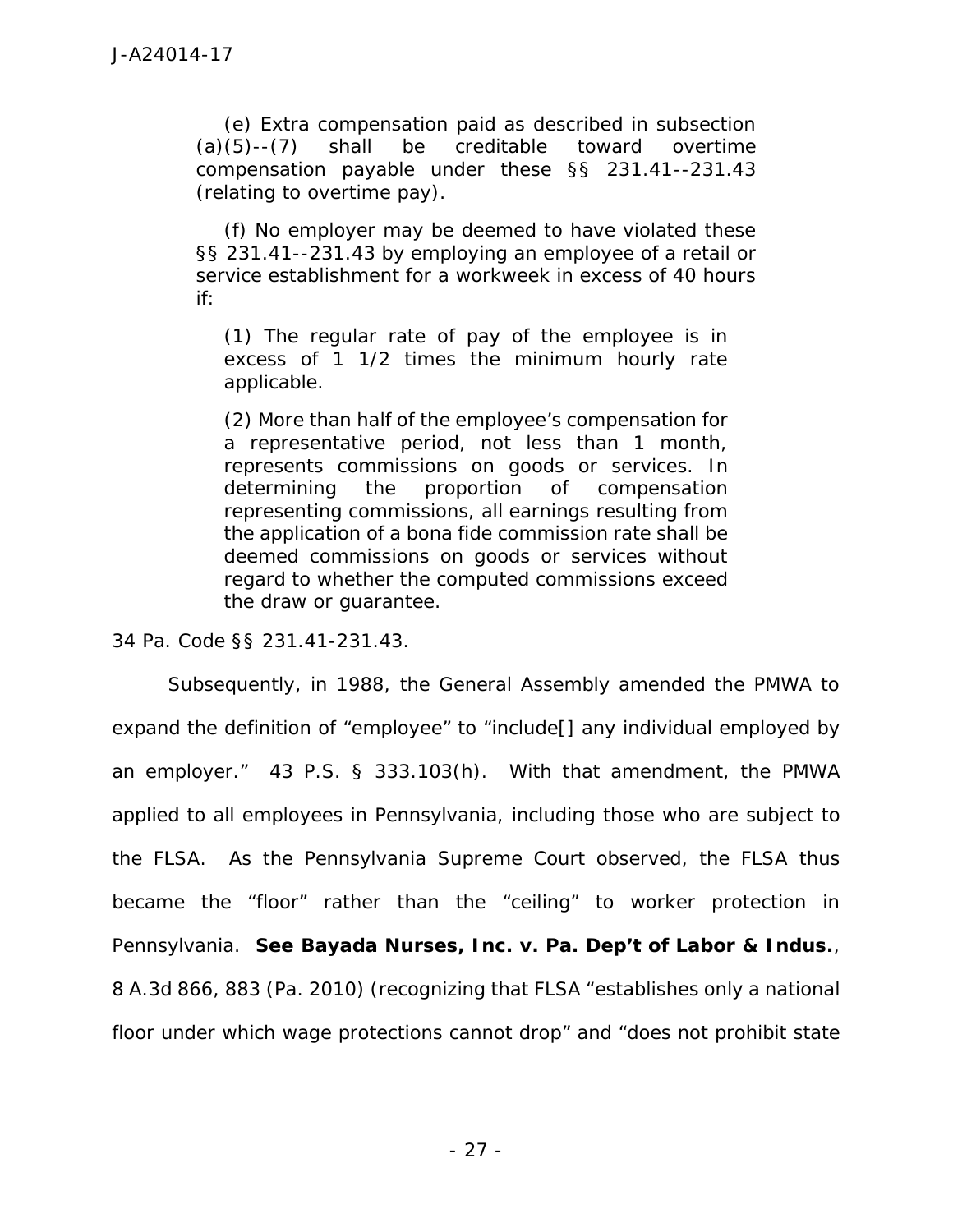regulation of wages and overtime if the state's standards are more beneficial

to workers").

The PMWA's overtime provision was most recently amended in 2012. Section 4(c) of the PMWA now provides:

> Employe[e]s shall be paid for overtime not less than one and one-half times the employe[e]'s regular rate as prescribed in regulations promulgated by the secretary: Provided, That students employed in seasonal occupations as defined and delimited by regulations promulgated by the secretary may, by such regulations, be excluded from the overtime provisions of this act: And provided further, That the secretary shall promulgate regulations with respect to overtime subject to the limitations that no pay for overtime in addition to the regular rate shall be required except for hours in excess of forty hours in a workweek. An employer shall not be in violation of this subsection if the employer is entitled to utilize, and acts consistently with, section 7(j) of the  $[FLSA]$ , 29 U.S.C. § 207(j) $[$ ] and regulations promulgated under that provision.[14]

43 P.S. § 333.104(c).

\_\_\_\_\_\_\_\_\_\_\_\_\_\_\_\_\_\_\_\_\_\_\_\_\_\_\_\_\_\_\_\_\_\_\_\_\_\_\_\_\_\_\_\_

**2. Federal Cases Addressing Overtime under the PMWA**

No Pennsylvania appellate court has addressed the relationship between the FWW method of calculating overtime and section 4(c) of the PMWA and its accompanying regulations. However, several federal district courts in Pennsylvania have done so. *See, e.g., Verderame v. RadioShack Corp.*, 31 F.Supp.3d 702, 709-10 (E.D.Pa. 2014) (holding that employer violated

<sup>&</sup>lt;sup>14</sup> Section  $7(i)$  of the FLSA applies to employees of a hospital or other establishment engaged in the care of the sick, the aged, or the mentally ill. *See* 29 U.S.C. § 207(j). The General Assembly added the last sentence of section 4(c) of the PMWA in 2012 in response to court decisions prohibiting the "8/80 approach" for health care workers. *See Verderame v. RadioShack Corp.*, 31 F.Supp.3d 702, 708 n.4 (E.D.Pa. 2014).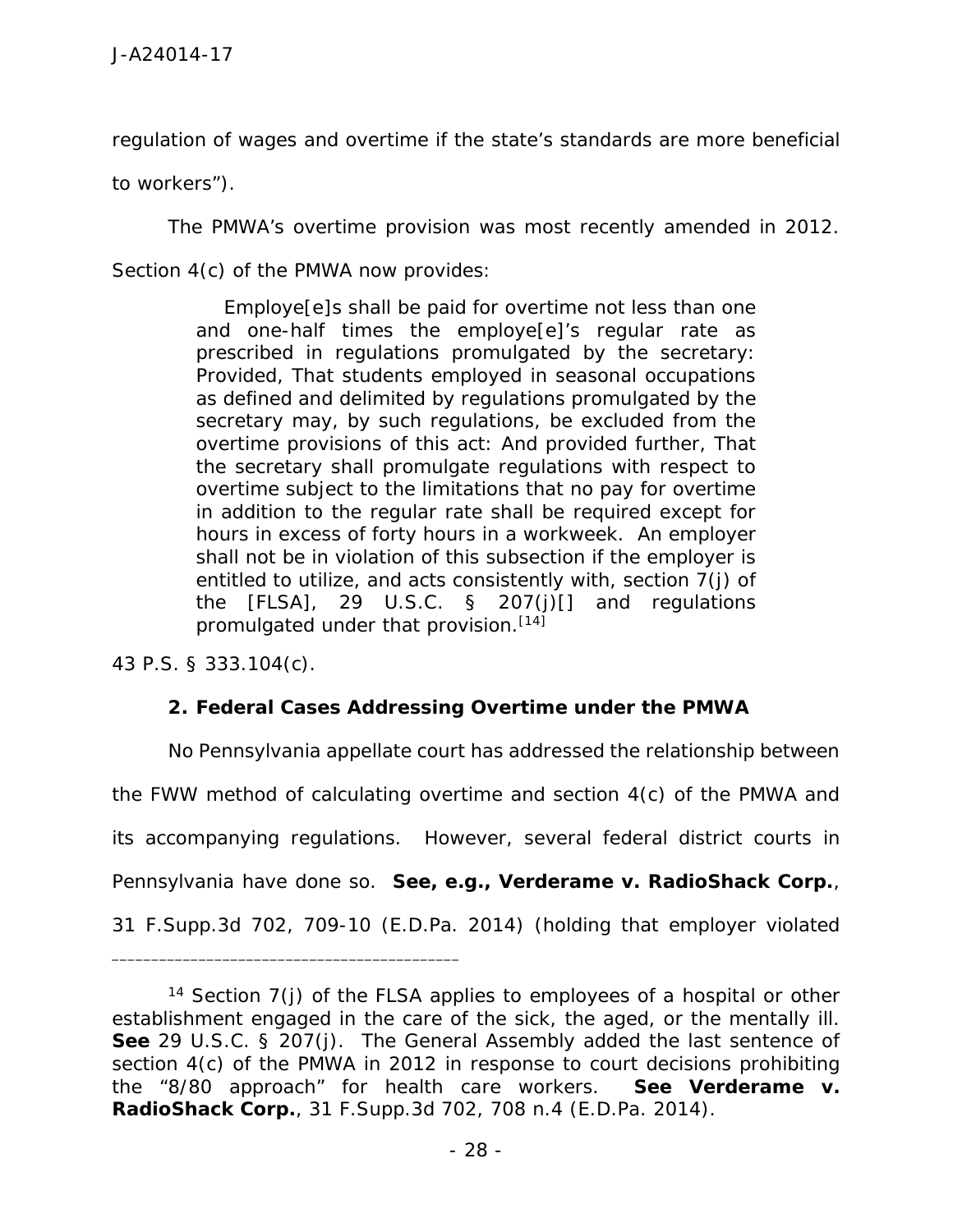PMWA by not compensating employee for overtime at one and one-half times basic rate as set forth in employee's compensation plan); *Foster v. Kraft Foods Global, Inc.*, 285 F.R.D. 343, 348 (W.D.Pa. 2012) (holding that payment of overtime under FWW method at one-half times regular or basic rate, as opposed to one and one-half times, was impermissible under PMWA); *Cerutti*, 777 F.Supp.2d at945 (holding that FWW method of overtime calculation is impermissible under PMWA).

Each of these cases involved the interpretation and application of 34 Pa. Code § 231.43(d)(3), the PMWA regulation that addresses situations in which the employer and the employee have reached an agreement as to overtime pay before performance of the work in question. Subsection (d)(3) states that such agreements are permissible under the PMWA as long as, among other things, the overtime rate "[i]s computed at a rate not less than 1 1/2 times the rate established by the agreement or understanding as the basic rate to be used in computing overtime compensation thereunder." *Id.* While the case before us does not involve the application of subsection  $(d)(3)$ , <sup>15</sup> the analysis in these federal cases is nonetheless instructive.<sup>16</sup>

<sup>&</sup>lt;sup>15</sup> As discussed more fully in part III of this opinion, GNC has waived its reliance on subsection (d)(3) of the regulation in this appeal.

<sup>&</sup>lt;sup>16</sup> "Although this Court is not bound by federal court opinions interpreting Pennsylvania law, we may consider federal cases as persuasive authority." *Rancosky v. Wash. Nat'l Ins. Co.*, 130 A.3d 79, 96 n.23 (Pa.Super. 2015), *aff'd*, 170 A.3d 364 (Pa. 2017).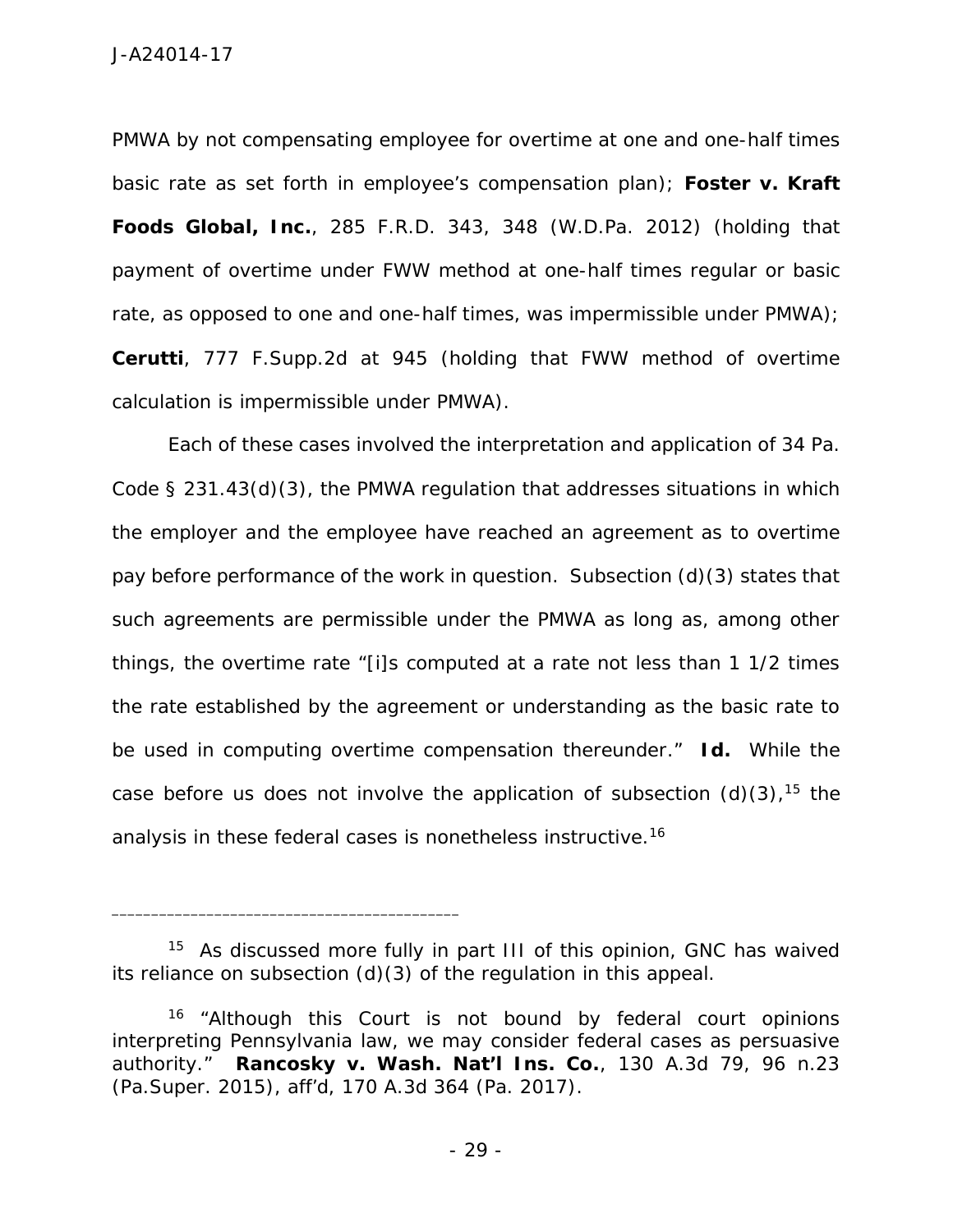For our purposes, the chief issue in each case was whether the employer's payment of an overtime premium of one-half the "basic rate," rather than one and one-half times that rate, was consistent with Pennsylvania law. *See Verderame*, 31 F.Supp.3d at 707-08; *Foster*, 285 F.R.D. at 347- 48; *Cerutti*, 777 F.Supp.2d at 943-45. The most recent of these cases, *Verderame*, is illustrative. There, RadioShack applied the same FWW method as did GNC, using the employees' weekly salary divided by hours actually worked (rather than 40) to arrive at the regular rate, and then paying an overtime rate of one-half that regular rate. 31 F.Supp.3d at 703.<sup>17</sup> RadioShack argued that this method not only complied with the FLSA but also was consistent with the PMWA. *Id.* at 705. While recognizing that subsection  $(d)(3)$  of 31 Pa. Code § 231.43 states that employees must be paid for overtime "at a rate not less than 1 1/2 times the . . . basic rate," RadioShack contended that because its employees' weekly salaries already covered the straight time for overtime hours, paying them an additional one-half the basic rate for those hours was consistent with both subsection (d)(3) and the PMWA. *Id.* at 706-07.

<sup>&</sup>lt;sup>17</sup> Subsection (d)(3) uses the term "basic rate" to refer to "the rate established by the agreement or understanding [between the parties] . . . to be used in computing overtime compensation thereunder." 34 Pa. Code § 231.43(d)(3). RadioShack, in its compensation plan, used the term "regular rate" rather than, and as an apparent synonym for, "basic rate." *See Verderame*, 31 F.Supp.3d at 703 (quoting compensation plan).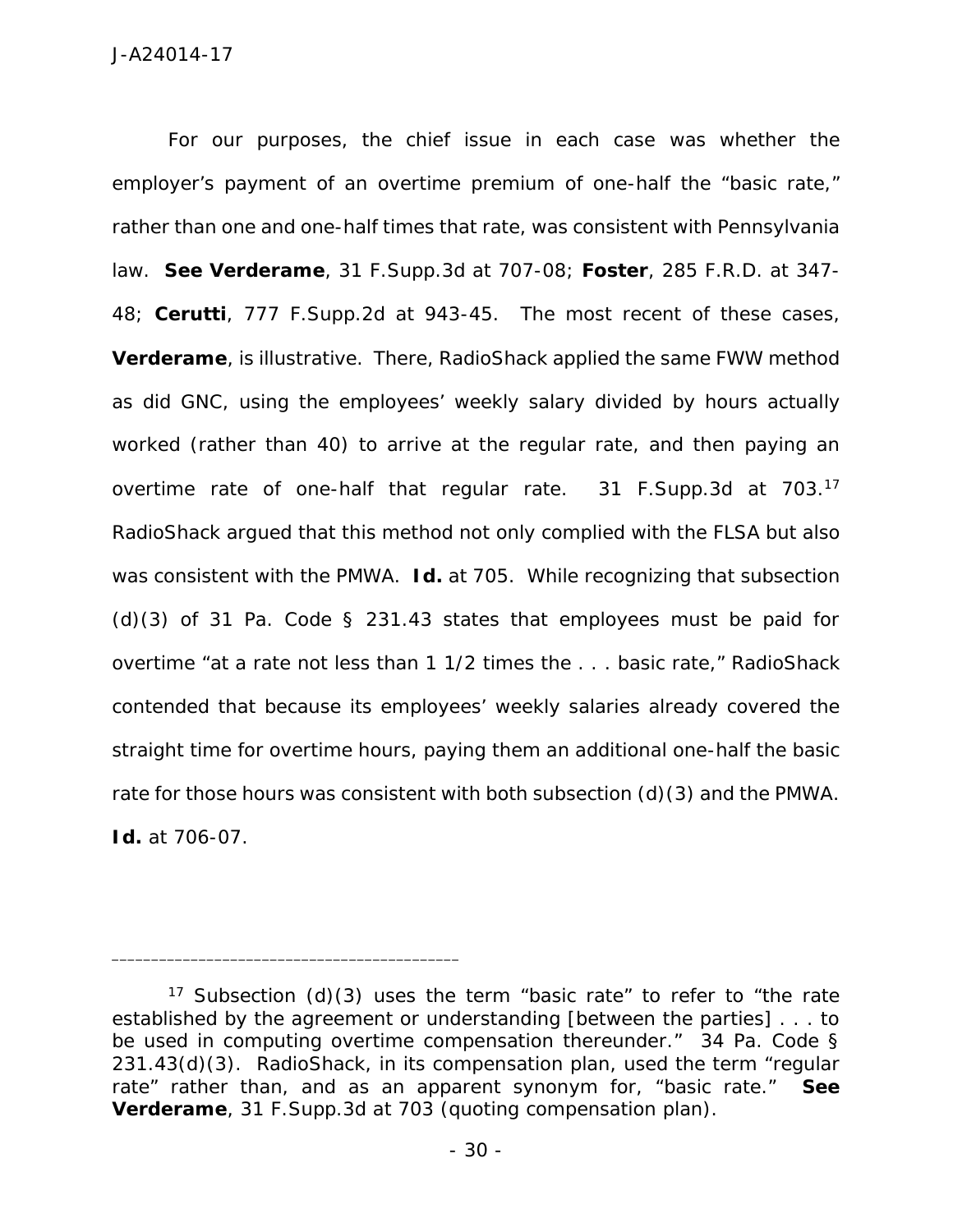Judge Mitchell S. Goldberg, after surveying *Foster* and *Cerutti*, held

that subsection (d)(3) does not permit an overtime payment of only one-half

the regular rate:

While RadioShack's compensation plan may be permissible under the FLSA, it cannot be reconciled with the plain language of § 231.43(d)(3). Indeed, while an overtime rate of "one half" is clearly stated in other regulatory language, it is conspicuously absent from section 231.43(d). As the court in *Foster* noted, "[h]ad the Pennsylvania regulatory body wished to authorize one-half time payment under section 231.43(d), it certainly knew how to do so." *Foster*, 285 F.R.D. at 345 (commenting on the identical language of 34 Pa.Code § 231.43(b) and 29 C.F.R. § 778.112). Although section 231.43(b) pertains to a flat sum for a day's work, and not as here, a fluctuating workweek, the language used in each certainly illustrates the regulatory bodies' willingness to set out "one half" overtime standards. These two sections provide, in relevant part:

If the employee is paid a flat sum for a day's work or for doing a particular job, without regard to the number of hours worked in the day or at the job ... his regular rate is determined by totaling all the sums received at the day rates or job rates in the workweek and dividing by the total hours actually worked. He is then entitled *to extra half-time pay at this rate* for hours worked in excess of 40 in the workweek.

29 C.F.R. § 778.112 (emphasis added); 34 Pa.Code § 231.43(b). I thus conclude that the absence of the "halftime" language in section 231.43(d)(3) and the inclusion of "not less than 1 1/2 times" is indicative of Industrial Board of the [Department's] intent in drafting the regulations at issue.

*Id.* at 707.

Notably, Judge Goldberg's opinion in *Verderame*, like *Foster* and *Cerutti*, assumed that the first part of the FWW method – determining the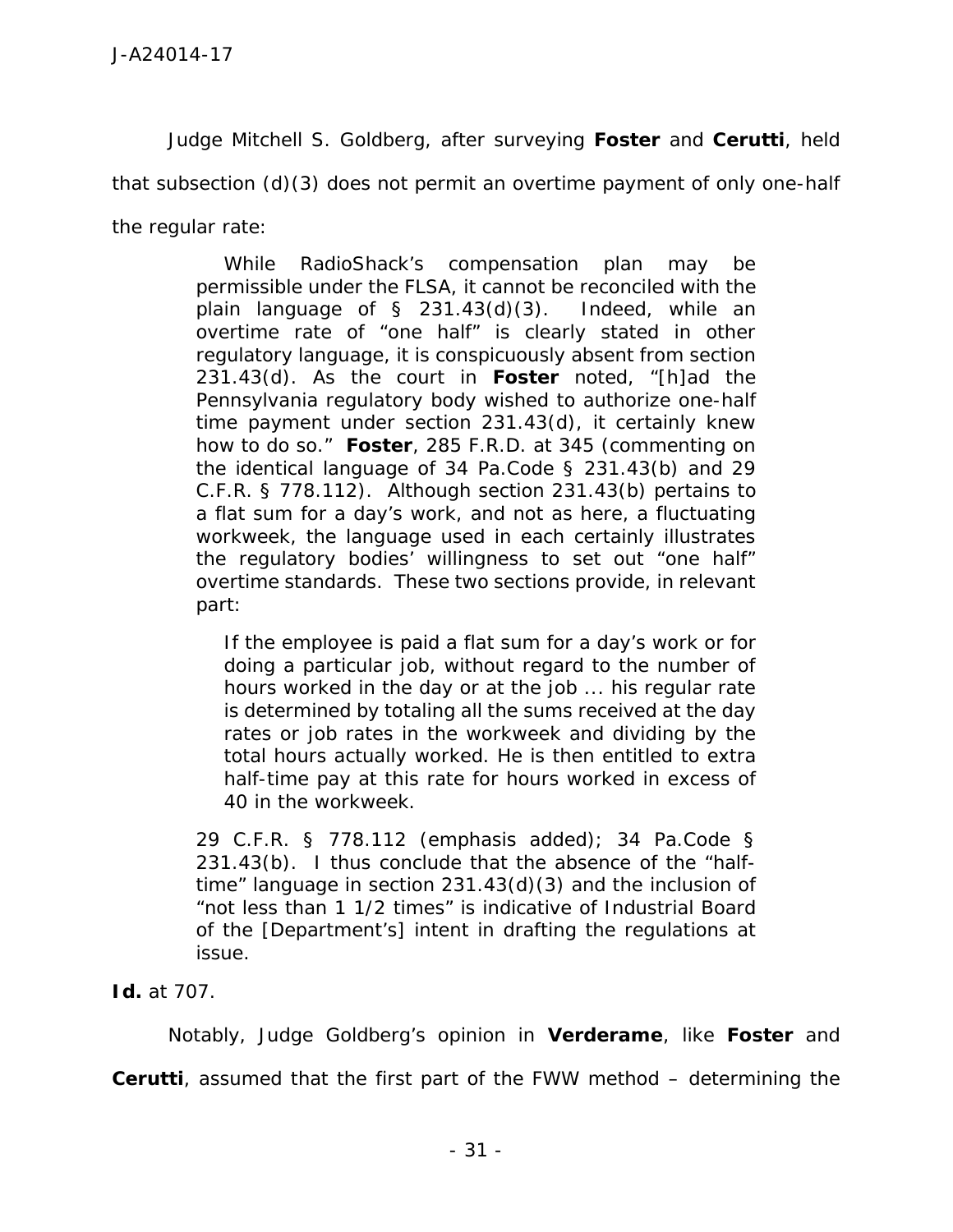regular rate by dividing weekly salary by hours actually worked – was consistent with the PMWA. *See Foster*, 285 F.R.D. at 347 & n.4; *Cerutti*, 777 F.Supp.2d at 923 (describing both aspects of the FWW method employed by Frito Lay); *id.* at 945 (holding that Frito Lay "cannot comply with [34 Pa. Code § 231.43(d)(3)] without paying plaintiffs at an [overtime] rate of one and one-half times the plaintiffs' regular rate"). Employees in this case, while placing significant weight on *Verderame*, *Foster*, and *Cerutti*, *see* Employees' Br. at 4, 5, 22, 35, 37, 40, 54, fail to note this aspect of those cases.

**3. Using Hours Actually Worked to Establish the "Regular Rate"**

We now address the first aspect of GNC's FWW method – calculating the "regular rate" by dividing an employee's salary in a given week by the number of hours the employee actually worked that week. For any week in which overtime is due (that is, any week in which the employee works more than 40 hours), this method establishes a lower regular rate than would the 40-hour method advocated by Employees.<sup>18</sup> The question before us is whether this method is consistent with the PMWA, or whether, as Employees contend, the

 $18$  The example used by the trial court illustrates the point. Assume that a salaried employee paid \$1,000 per week works 50 hours in a particular week. Under the FWW method employed by GNC, that employee's "regular rate" for the week is \$20 – the employee's weekly pay (\$1,000) divided by the hours worked (50). Under the 40-hour method urged by Employees, that same employee's "regular rate" would be \$25 – weekly pay (\$1,000) divided by 40. *See* Trial Ct. Op., 10/20/14, at 2-4.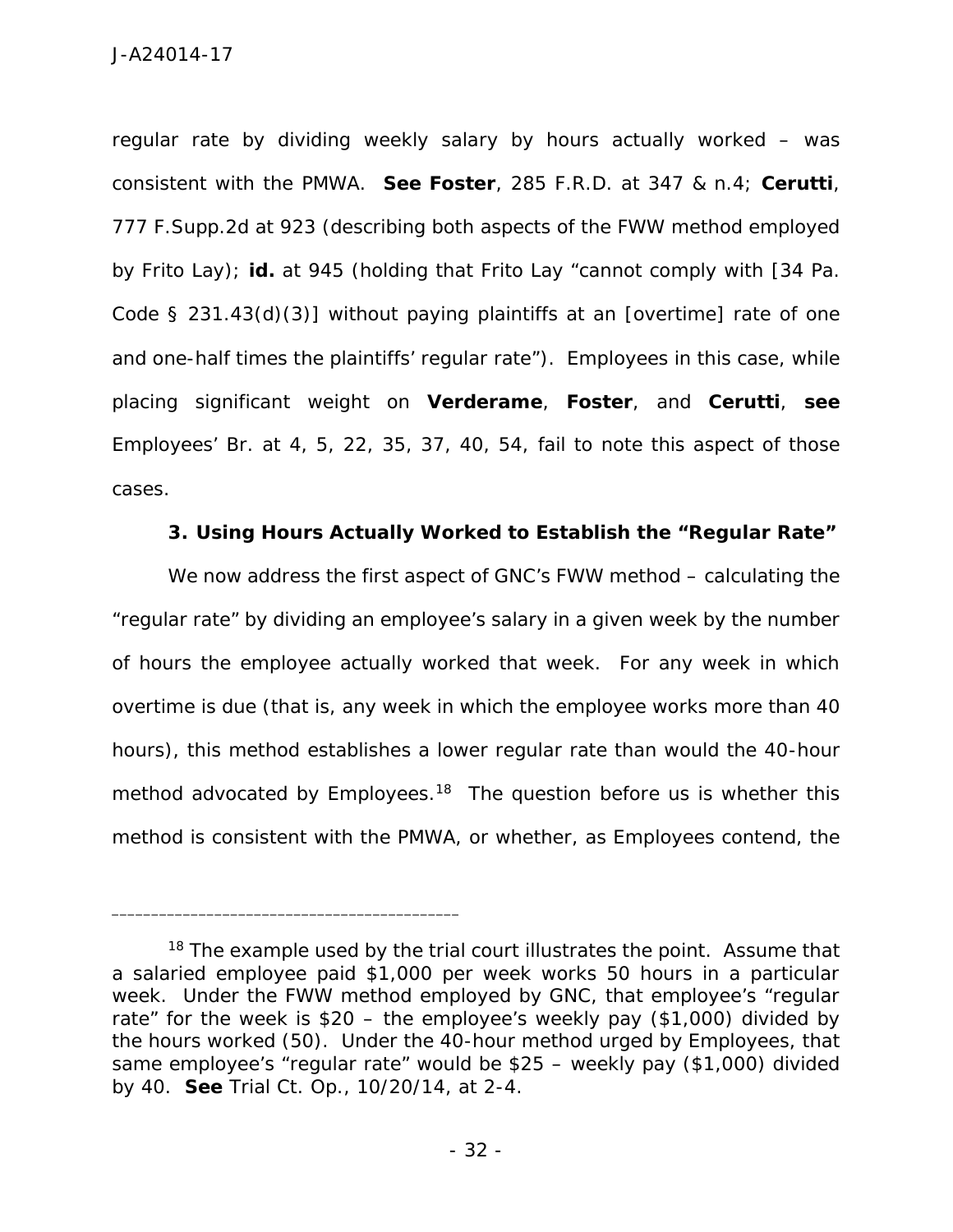term "regular rate" in the PMWA means weekly salary divided by 40 hours, no matter how many hours were actually worked.

We face this question against the backdrop of a series of choices made by others. First, the General Assembly chose to use the term "regular rate" in the overtime provision of the PMWA, a term plainly borrowed from the FLSA. Second, the General Assembly chose not to define the term, instead delegating that responsibility to the Secretary. And third, the Secretary (or more accurately, a series of Secretaries) has thus far chosen not to promulgate a regulation defining "regular rate." 19

Interpreting the term "regular rate" in the PMWA

requires us to perform the familiar task of statutory interpretation. Statutory interpretation is a question of law over which our standard of review is *de novo*, and our scope of review plenary. *Commonwealth v. Kingston*, 143 A.3d 917, 921 (Pa. 2016). "In all matters involving statutory interpretation, we apply the Statutory Construction Act, 1 Pa.C.S. §§ 1501, *et seq*., which directs us to ascertain and effectuate the intent of the General Assembly. 1 Pa.C.S. § 1921(a)." *Kingston*, 143 A.3d at 922.

In discerning that intent, the court first resorts to the language of the statute itself. If the language of the statute clearly and unambiguously sets forth the legislative intent, it is the duty of the court to apply that intent to the case at hand and not look beyond the statutory language to ascertain its meaning. *See* 1 Pa.C.S. § 1921(b) ("When the words of a statute are clear and free from all ambiguity, the letter of it is not to be disregarded under the pretext of pursuing its spirit."). "Relatedly, it is well established that resort to the rules of statutory construction is to be made only when there

<sup>&</sup>lt;sup>19</sup> Although 34 Pa. Code § 231.43 bears the heading "Regular Rate," it does not provide a general definition of the term.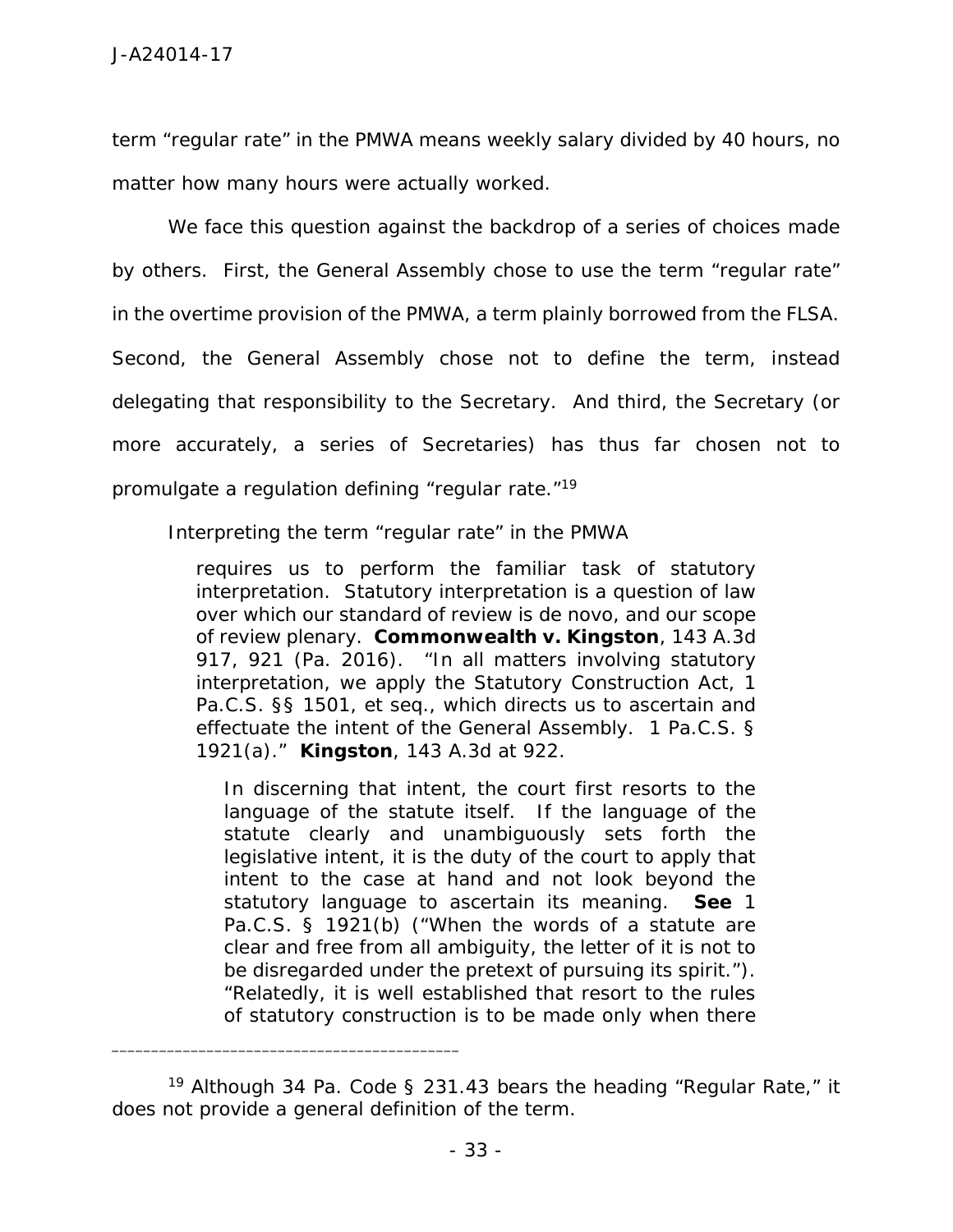is an ambiguity in the provision." *Oliver v. City of Pittsburgh*, 608 Pa. 386, 11 A.3d 960, 965 (2011).

*Mohamed v. Commonwealth, Dep't of Transp., Bureau of Motor Vehicles*, 615 Pa. 6, 40 A.3d 1186, 1192–93 (2012) (internal citations modified).

*Thomas Jefferson Univ. Hosps., Inc. v. Pa. Dep't of Labor & Indus.*, 162 A.3d 384, 389 (Pa. 2017). In addition, when the General Assembly enacts a provision that tracks an existing federal statute, Pennsylvania courts may appropriately consider federal authority that existed at the time of the state enactment in discerning the General Assembly's intent. *See Commonwealth v. Garrison*, 386 A.2d 971, 977 n.5 (Pa. 1978) (noting that where "the federal statute is identical in all material respects to the Pennsylvania . . . statute, this Court looks to federal decisions for guidance in interpreting" the Pennsylvania statute).

Here, the statutory language – "regular rate" – does not resolve the interpretive dispute between the parties. In the absence of a statutory definition, the term "regular rate" could support either side's position. "Regular" could mean, as Employees might suggest, the same every week, regardless of the number of hours worked. Or it could mean, as GNC might argue, the straight rate paid to the employee in a given week. Perhaps not surprisingly, neither party advances a plain language argument. The parties do agree on two crucial points, however: First, the General Assembly gave the Secretary the authority to define "regular rate," by means of a duly promulgated regulation, which could either support or reject the FWW method. Second, the Secretary did not exercise that authority. Our task, therefore, is

- 34 -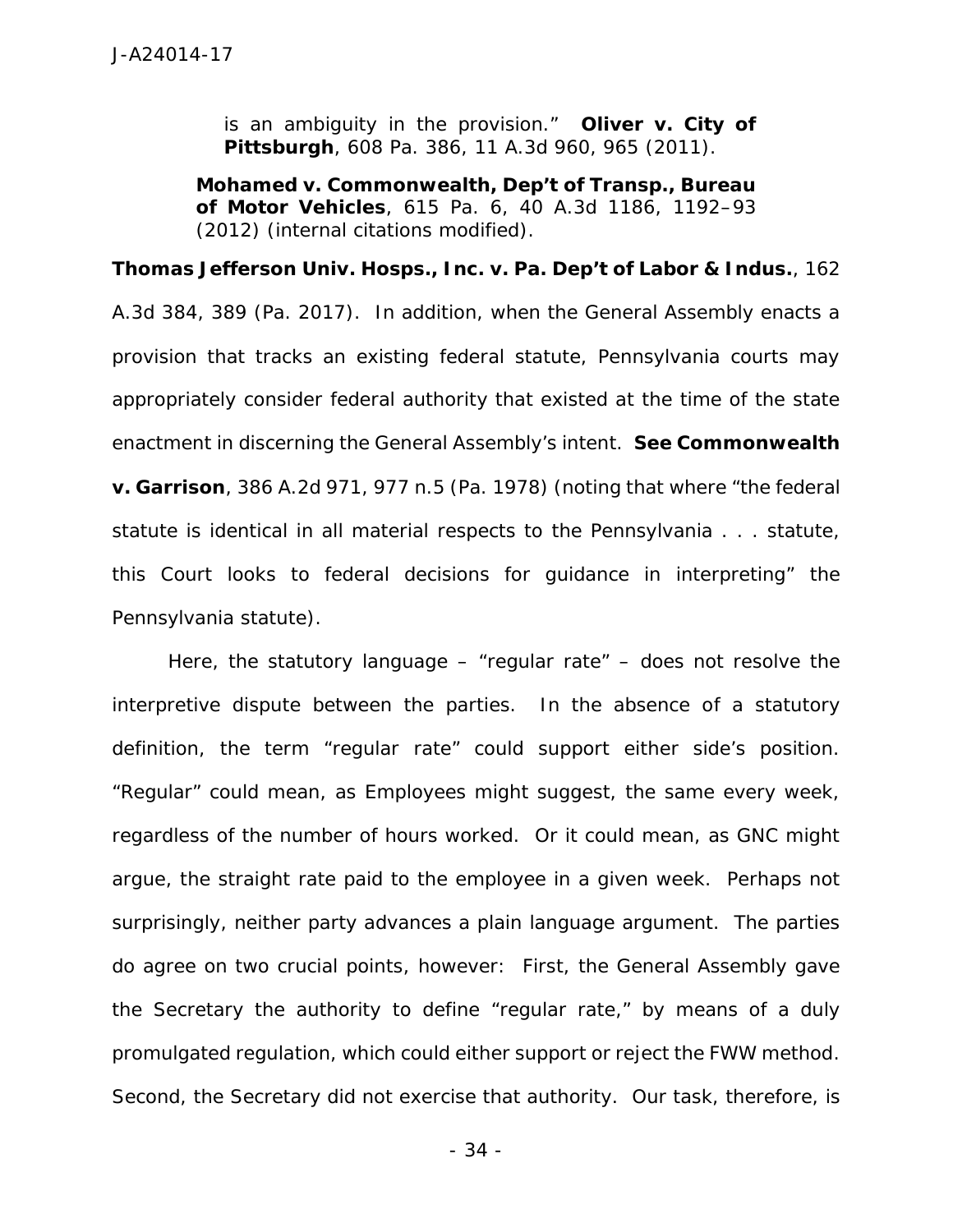to decide what the General Assembly intended "regular rate" to mean in the absence of action by the Secretary.<sup>20</sup> Did the General Assembly intend to **prohibit** the "fluctuating" component of the FWW method unless and until the Secretary promulgated a regulation authorizing it? Or did it intend to **permit** that method unless and until the Secretary promulgated a regulation prohibiting it? Unfortunately, we are left to discern meaning from legislative silence.

GNC argues that the answer comes from two undisputed facts: the General Assembly borrowed the term "regular rate" from the FSLA, and at the time the PMWA was enacted, federal law permitted the method of calculating "regular rate" at issue here. While Employees correctly argue that the PMWA was, at least in some respects, designed to give greater protections to workers than the FLSA, *see* Employees' Br. at 15, 21-22, we nonetheless agree with GNC.

First, by the time the PMWA was enacted in 1968, the FLSA was clearly understood to permit employers to calculate the "regular rate" of salaried employees each week by reference to the total hours worked in that particular week. Not only had the Supreme Court so held in *Missel*, 316 U.S. at 580,

 $20$  We note that even had the Secretary begun the process of promulgating a regulation defining "regular rate" when the PMWA was enacted in 1968, or when it was amended in 1988, the General Assembly undoubtedly knew that it would take a significant period of time to finally enact such a regulation. *See* Sections 5-5b of the Regulatory Review Act, 71 P.S. §§ 745.5- 745.5b (describing process for promulgation of regulation, from agency's initial proposal of regulation through final enactment, along with minimum time periods for each step).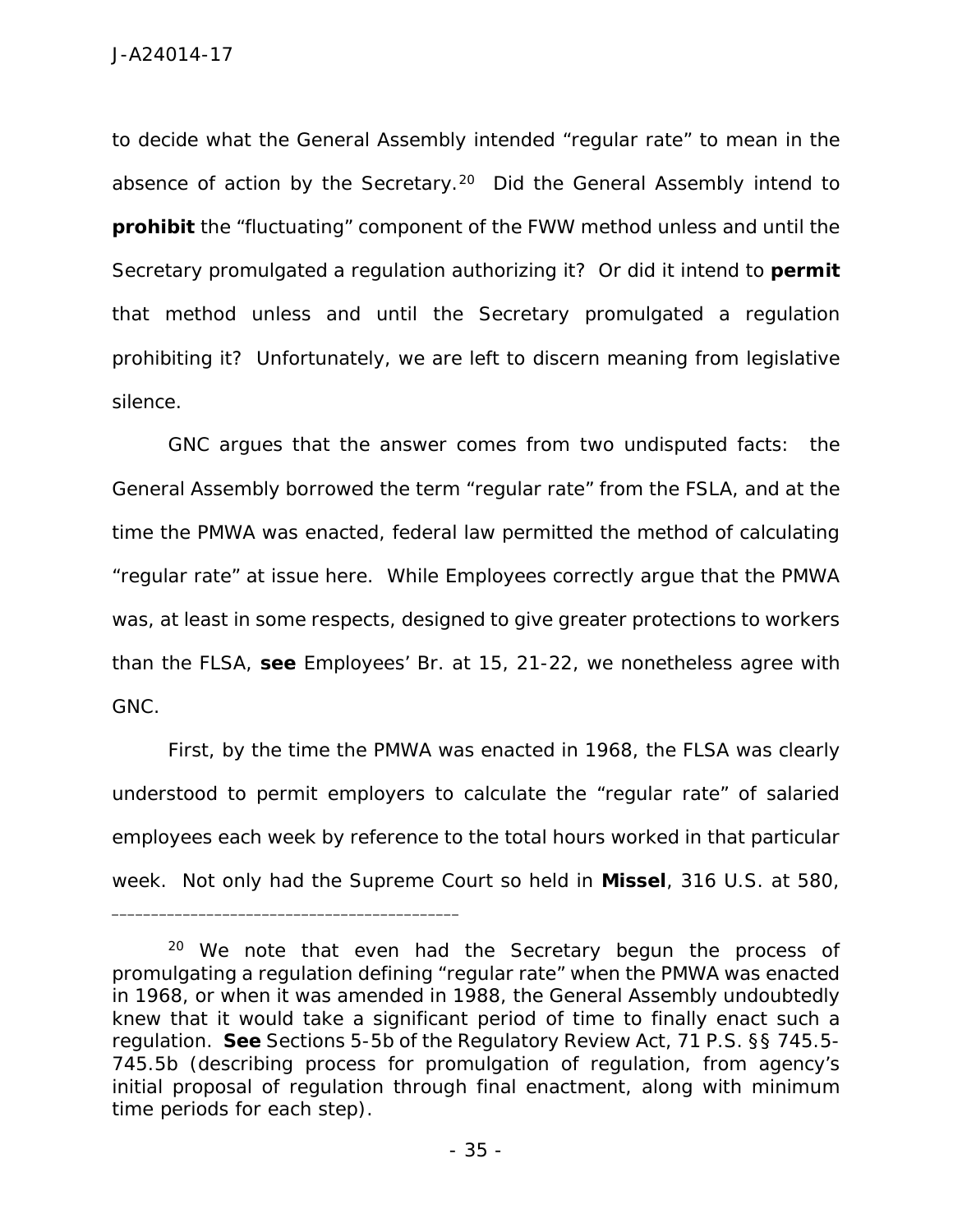but that holding had been expressly codified in a series of federal regulations beginning in 1950. *See supra* Part II.C.1.a. And the General Assembly was plainly aware of the FLSA, borrowing major features of the federal statute, including the term "regular rate," and initially crafting the PMWA to cover only employees not already protected by the FLSA. *See supra* Part II.C.1.b. By the time the General Assembly significantly expanded the PMWA's scope in 1988, any claim that it did not understand the federal meaning of "regular rate" would be implausible.

Second, the General Assembly obviously knew how to deviate from the FLSA when it so intended. For example, the General Assembly delegated regulatory authority to the Secretary, *see* 43 P.S. §§ 333.104(c), 333.109, where Congress had not done the same in the FLSA. Had the General Assembly intended that "regular rate" mean something different than under federal law during the interim between enactment of the PMWA and the promulgation of a defining regulation (an "interim" now running close to 40 years), it surely could (and should) have done so. Employees' argument that the absence of an express statutory authorization compels the conclusion that the General Assembly intended to bar the FWW method is both logically and jurisprudentially unsound.

Finally, Employees' argument based on the PMWA's general purpose is unavailing. While the PMWA arguably was intended to provide broader protections to employees than exist in the FLSA, *see Bayada Nurses*, 8 A.3d at 883; 43 P.S. § 333.101, that generalized intent is far too slender a reed on

- 36 -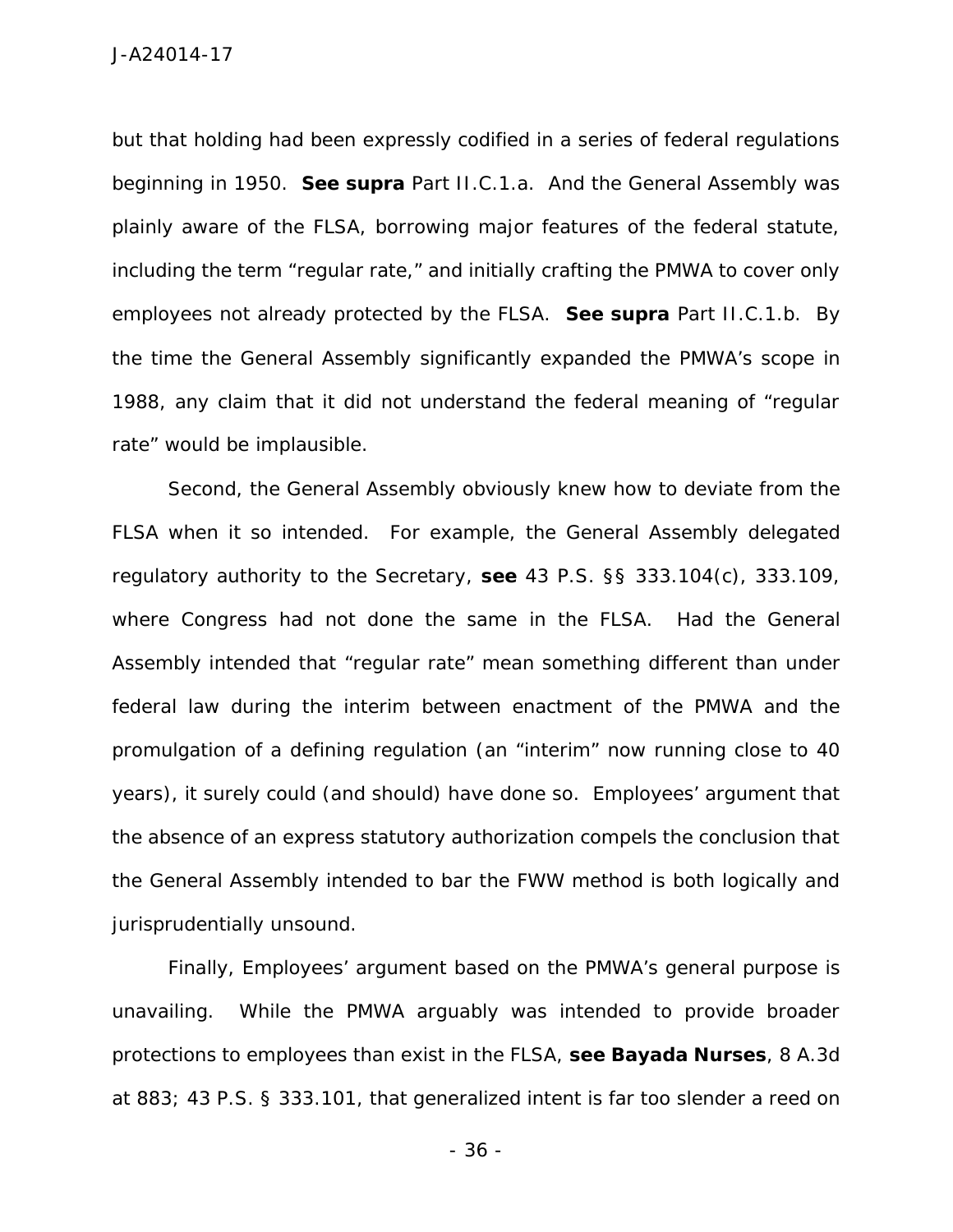which to rest a definition of "regular rate" directly contrary to the federal definition known to the General Assembly at the time it enacted the PMWA.

Accordingly, we conclude that the trial court erred in finding that the first part of GNC's FWW method – calculating the "regular rate" by dividing an employee's salary in a given week by the number of hours the employee actually worked that week – violated the PMWA.<sup>21</sup> Absent either legislative or regulatory action, GNC's calculation of the "regular rate" for salaried employees as weekly pay divided by hours actually worked comports with Pennsylvania law.<sup>22</sup>

**4. Paying an Overtime Premium of One-Half the Regular Rate**

We turn now to the second contested part of the FWW method – the

payment of an overtime premium of only one-half the "regular rate" for hours

 $21$  In reaching this conclusion, we place no reliance on the 1998 Letter written by a Department deputy chief counsel. *See supra* at 12-15 & n.6. By its own terms, the relevant portion of the letter addressed a "major issue which you did not raise," 1998 Ltr. at 5, and was merely the personal speculation of a single attorney for the Department. As far as the record reveals, the Department never provided the letter to anyone other than the attorney who apparently submitted an inquiry on behalf of an unnamed employer. As a result, and in light of the Department's failure to endorse the 1998 Letter in its October 11, 2017 response to this Court's order, we afford the observations in the letter no weight.

 $22$  In light of our resolution of the meaning of "regular rate" in the PMWA, we need not address GNC's arguments regarding the appropriate treatment of commissions earned by Employees. *See* GNC's Br. at 49-51 (arguing that even if this Court were to affirm the salary component of the trial court's judgment, the commissions earned by Employees should be divided by all hours worked in a given week, rather than by 40).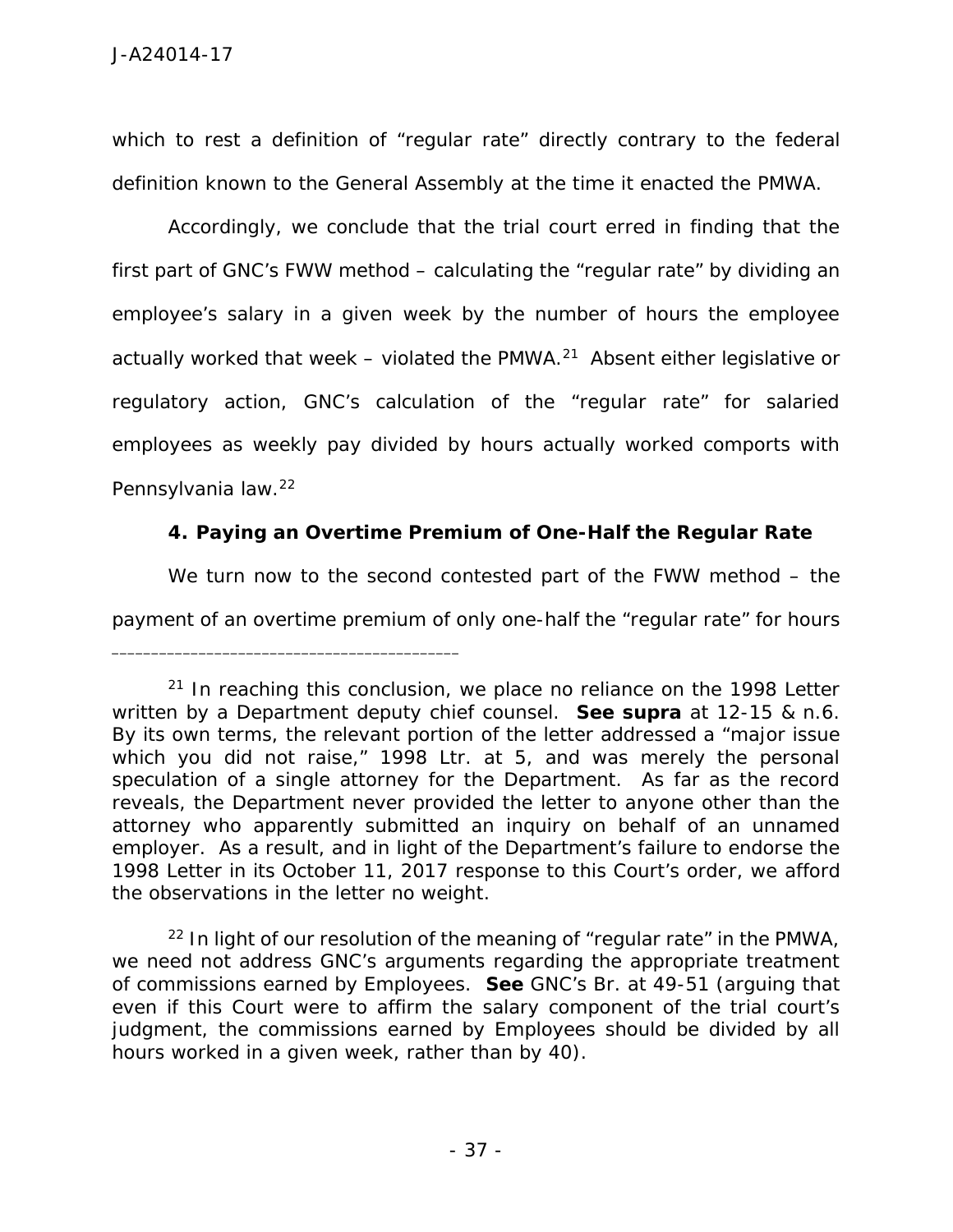worked over the standard 40. GNC's argument in this regard is essentially the same as the argument outlined above:  $23$  because the General Assembly adopted the "one and one-half times" language from the FLSA overtime provision, because federal law at the time the PMWA was enacted permitted the payment of an overtime premium of only one-half the "regular rate," and because the Secretary never adopted a contrary regulation, we should presume that the General Assembly intended to import the federal standard into the FLSA. The central flaw in this argument is that, unlike with the term "regular rate," the Secretary **did** adopt regulations addressing the appropriate multiplier for calculating overtime payments.

It is well settled that the rules of statutory construction apply to the interpretation of agency regulations. *See* 1 Pa. Code § 1.7; *Dep't of Envtl. Res. v. Rannels*, 610 A.2d 513, 515 (Pa.Cmwlth. 1992). Section 1921(a) of the Statutory Construction Act of 1972 provides that statutes (and thus regulations) should be construed, if possible, to give effect to all provisions. *See* 1 Pa.C.S. § 1921(a). In other words, "[s]tatutory provisions must . . . be read together and construed with reference to the entire act, and no provision should be construed in such a way as to render some other provision without effect." *Rannels*, 610 A.2d at 515.

The PMWA regulations adopted in 1977 contain three references, discussed below, to the number by which the regular rate should be multiplied

<sup>&</sup>lt;sup>23</sup> We note that GNC, in its multiple briefs filed with this Court, often treats the two aspects of the FWW method as one.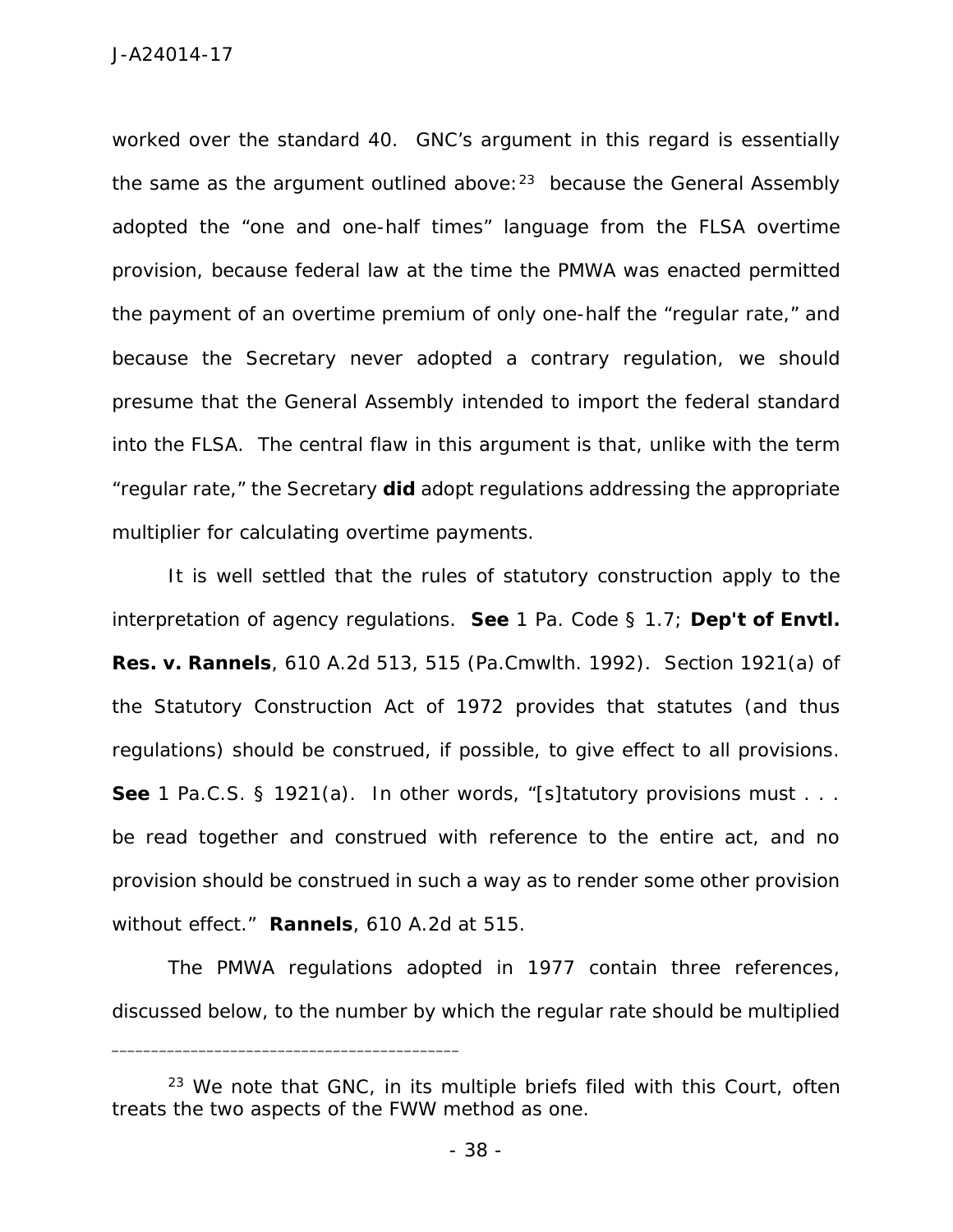to determine compensation for overtime. In addition, the Secretary chose not to adopt the federal regulation, 29 C.F.R. § 778.114(a), that expressly authorizes the one-half multiplier used by GNC. Taken together, these regulatory choices compel the conclusion that GNC's payment of an overtime premium of only one-half the "regular rate" violates Pennsylvania law.

The first PMWA regulation addressing the appropriate multiplier for calculating overtime payments is 34 Pa. Code § 231.41. Under the heading "Rate," it provides that "each employee shall be paid for overtime **not less than 1-1/2 times** the employee's regular rate of pay for all hours in excess of 40 hours in a workweek." *Id.* (emphasis added). Neither party argues that any of the listed exceptions to this general directive, *see* 43 P.S § 333.105, apply here.

Section 231.43(b), in contrast, authorizes overtime payment to a particular class of employees at one-half the regular rate:

> If the employee is paid a flat sum for a day's work or for doing a particular job without regard to the number of hours worked in the day or at the job and if he receives no other form of compensation for services, his regular rate is determined by totaling all the sums received at the day rates or job rates in the workweek and dividing by the total hours actually worked. He is then entitled to **extra half-time pay** at this rate for hours worked in excess of 40 in the workweek.

*Id.* § 231.43(b) (emphasis added).

Finally, section 231.43(d), the subject of the federal cases discussed above, *see supra* Part II.C.2, provides a safe harbor for employers who establish through agreement with their employees a "basic rate" for payment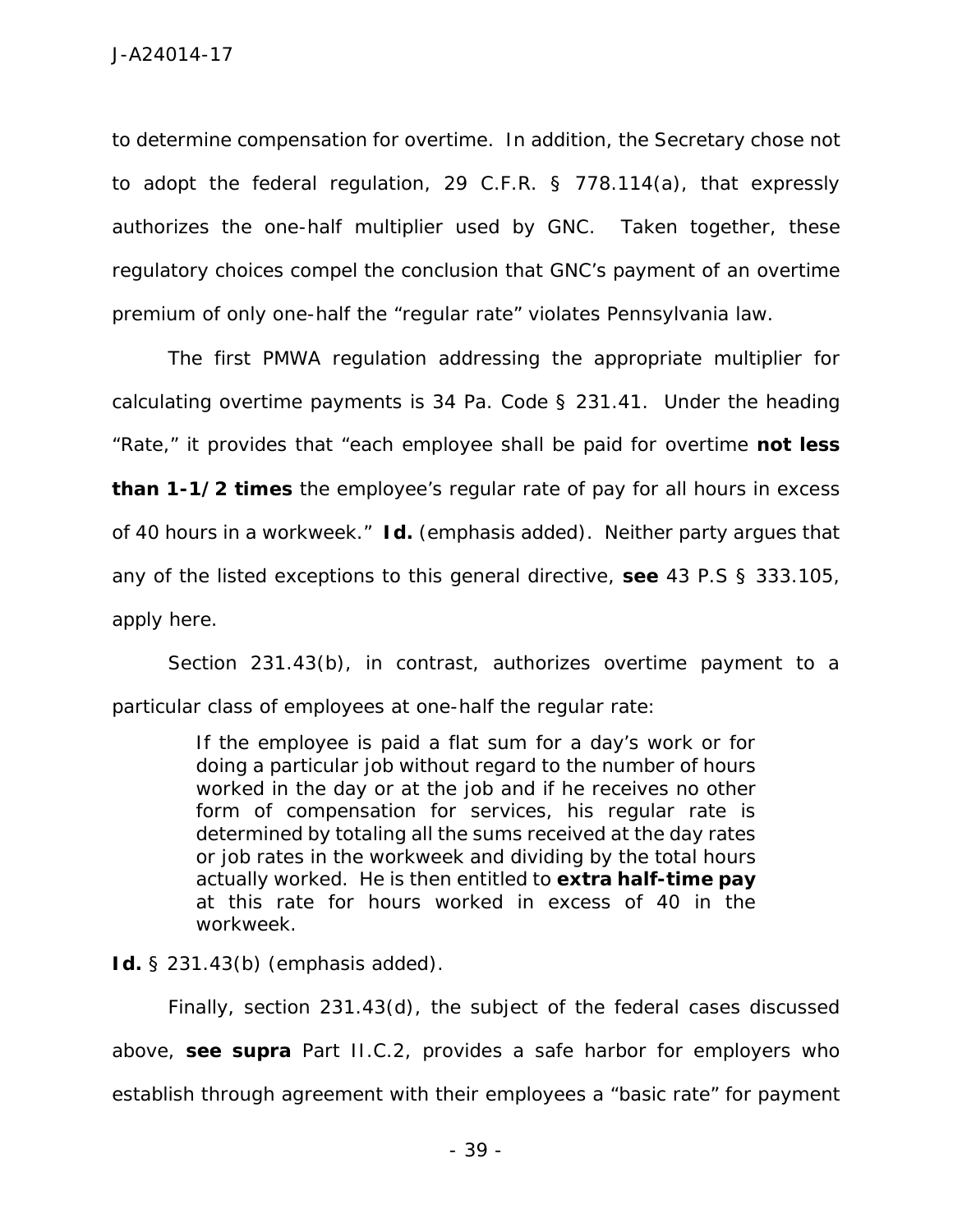for work "in excess of the maximum workweek," but only if the employer uses a multiplier of 1.5. All three subsections of this provision use the phrase "not less than 1 1/2 times" the applicable regular-time rate. *See* 34 Pa. Code § 231.43(d)(1)-(3). As both the *Verderame* and *Cerutti* courts explained, to take advantage of the safe harbor provided by the "agreement or understanding" language of subsection (d), "an employer must accept the burden of paying '1 1/2 times' the rate that results therefrom." *Verderame*, 31 F.Supp.3d at 708; *see Cerutti*, 777 F.Supp.2d at 945.

Reduced to its essence, GNC's argument is that "one and one-half" in the PMWA means the same as it does in the FLSA and its accompanying regulation: the "one" is covered by the employee's straight salary, so the employer satisfies its overtime obligation by paying an additional "one-half" of the regular rate. We disagree.

Had the Department wanted to authorize one-half time payment for employees such as plaintiffs here, it surely knew how to do so. "Although section 231.43(b) pertains to a flat sum for a day's work, and not, as here, a fluctuating workweek, the language used . . . certainly illustrates the regulatory [body's] willingness to set out 'one half' overtime standards." *Verderame*, 31 F.Supp.3d at 707.

This observation is reinforced by the Department's decision, undoubtedly a conscious one, to not adopt the federal regulation, 29 C.F.R. § 778.114(a), that expressly authorizes the one-half times regular rate overtime premium. GNC attempts to explain away this decision as meaningless, on the

 $-40-$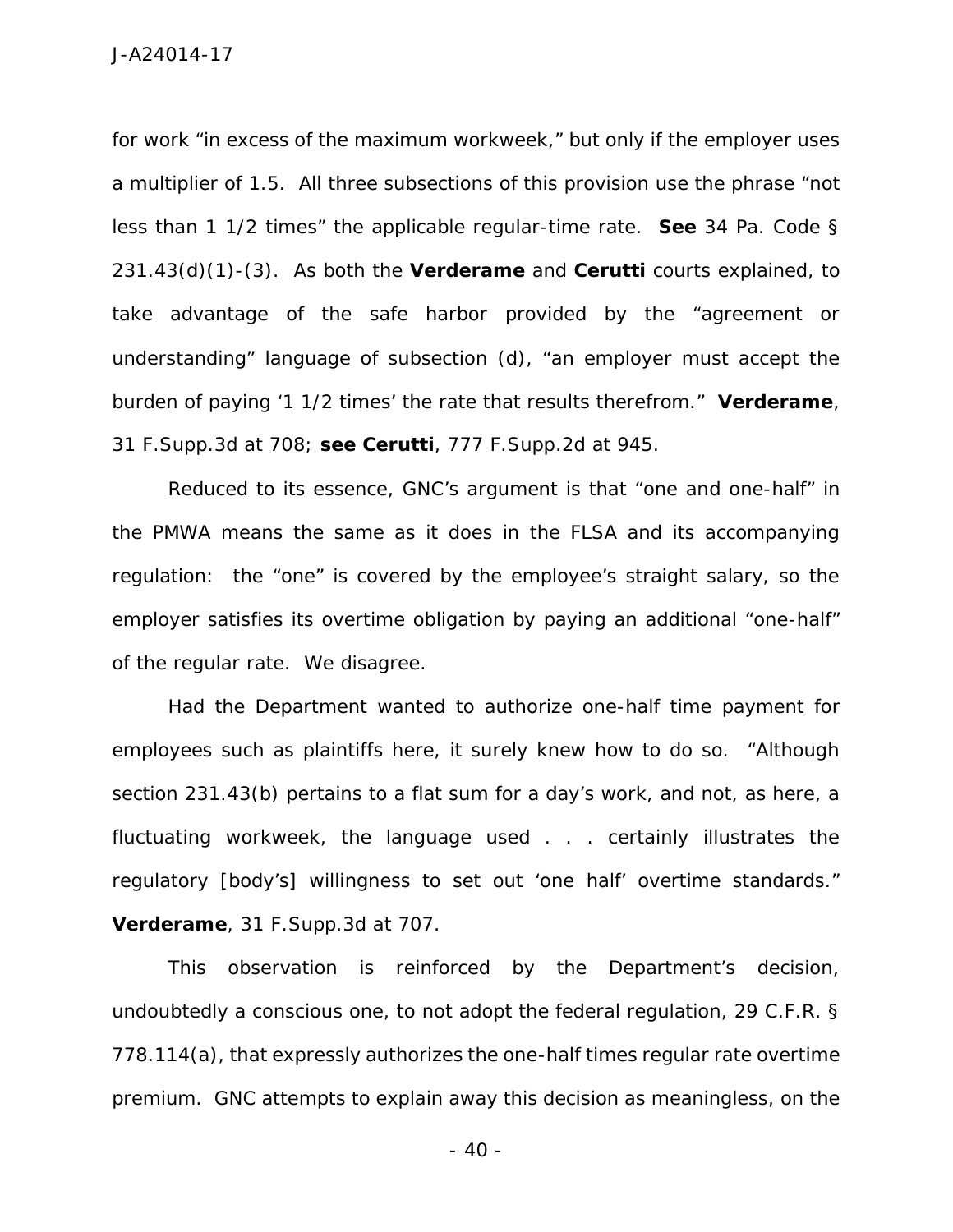ground that because the Supreme Court in *Missel* had already endorsed the "one-half" approach, no regulation (federal or state) was necessary. This explanation might have had force in the absence of **any** PMWA regulations addressing the appropriate overtime multiplier. It fails, however, in light of the Department's decision, in the regulations addressed above, to carefully distinguish between situations in which the appropriate multiplier is 1.5 versus 0.5.<sup>24</sup>

Accordingly, we conclude that the trial court correctly determined that the second part of GNC's FWW method – paying an overtime premium of one half the "regular rate" – violated the PMWA and its accompanying regulations. The governing regulation requires GNC to pay Employees, **in addition to** their regular salary, "not less than 1-1/2 times the employee's regular rate of pay for all hours in excess of 40 hours in a work week." 34 Pa. Code § 231.41.

**III. GNC's Belated Reliance on 34 Pa. Code § 231.43(d)(3)**

\_\_\_\_\_\_\_\_\_\_\_\_\_\_\_\_\_\_\_\_\_\_\_\_\_\_\_\_\_\_\_\_\_\_\_\_\_\_\_\_\_\_\_\_

GNC next asserts that 34 Pa. Code  $\S$  231.43(d)(3) permits GNC to calculate overtime compensation using a "basic rate" pursuant to an "agreement or understanding" with Employees. As GNC admits, however, it expressly disclaimed reliance on subsection (d)(3) of the regulation at the summary judgment stage of the proceedings. *See* GNC's Br. at 10 n.2, 51;

<sup>24</sup> While we place no reliance on the Department's 1998 Letter, *see supra* note 21, we note that its discussion of the FWW method focuses solely on the aspect of that method that uses hours actually worked to calculate the "regular rate" and makes no mention of the appropriate multiplier.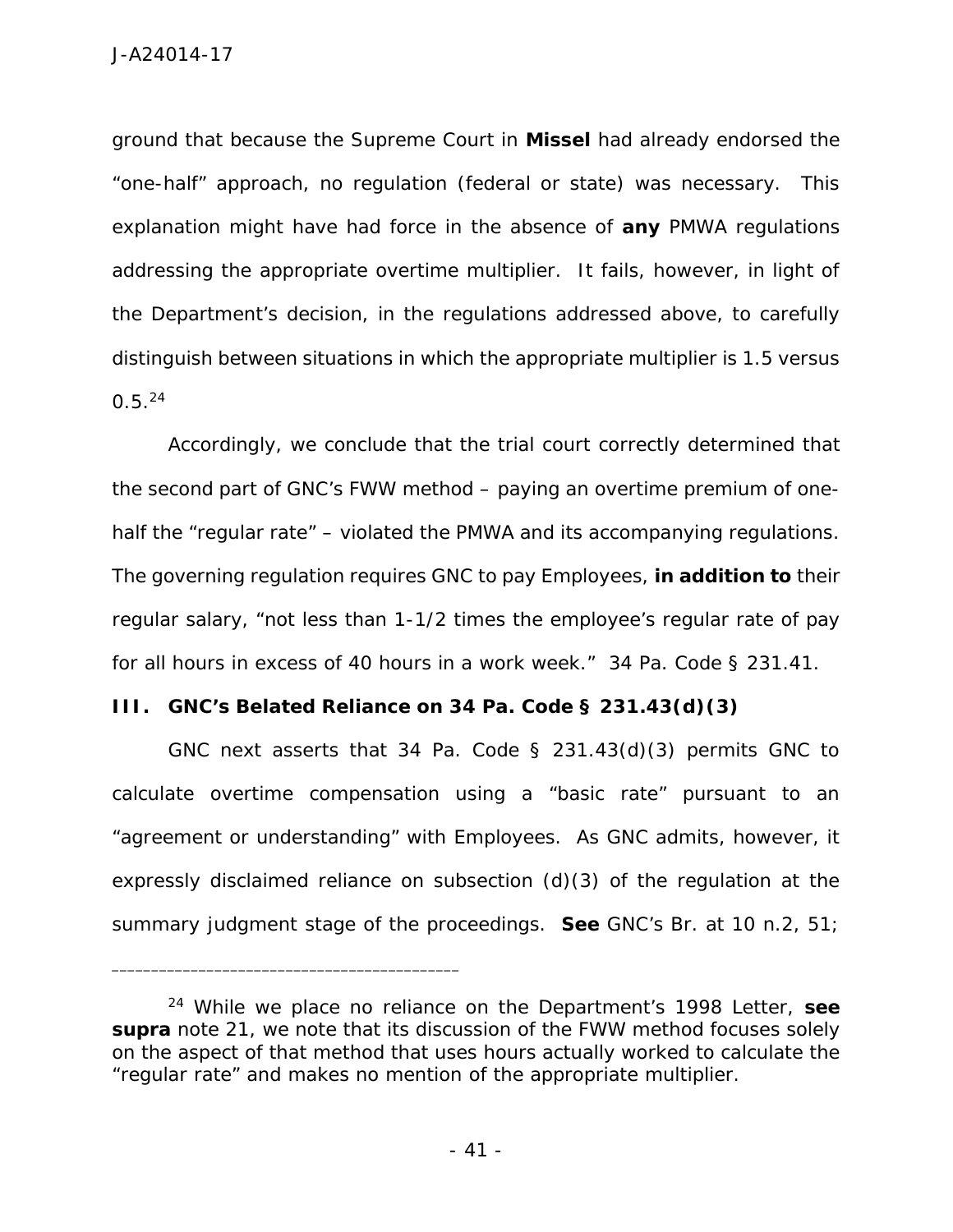*see also* Trial Ct. Op., 5/10/16, at 1-2 (stating that, at oral argument on motions for summary judgment, "[t]he parties placed on the record that no party would rely on [section] 231.43(d)(3)" and "the parties agreed that the court shall not consider this provision in this litigation").<sup>25</sup> In granting Employees' motion for a protective order, the trial court determined that GNC was precluded from taking discovery as to an "agreement or understanding" in light of its prior representation that subsection (d)(3) was inapplicable. *See* Trial Ct. Order, 5/10/16. We agree and, therefore, find no abuse of discretion. *See Shearer v. Hafer*, 135 A.3d 637, 642 (Pa.Super. 2015) (stating that issuance of protective order is within trial court's discretion and may not be reversed absent abuse of discretion).<sup>26</sup>

<sup>&</sup>lt;sup>25</sup> GNC describes its decision to disclaim reliance on subsection (b)(3) as an "erroneous," GNC's Br. at 10, and a "legal error," *id.* at 51. As Employees point out, however, GNC may also have had a strategic reason for wanting to avoid analysis of its overtime program under that subsection. *See* Employees' Br. at 59 & n.21. In particular, the three federal cases addressing overtime compensation plans under subsection (b)(3) – *Verderame*, *Foster*, and *Cerutti* – all held that employers were required to pay an overtime premium of one and one-half times the basic or regular rate, as opposed to one-half times that rate, *see supra*, Part II.C.2., which GNC did not do.

 $26$  For the same reason, we reject GNC's "alternative" argument that the trial court erred in granting Employees' motion for class certification because the class members had an "agreement or understanding" with GNC that their overtime would be calculated under 34 Pa. Code § 231.43(d)(3). *See* GNC's Br. at 53.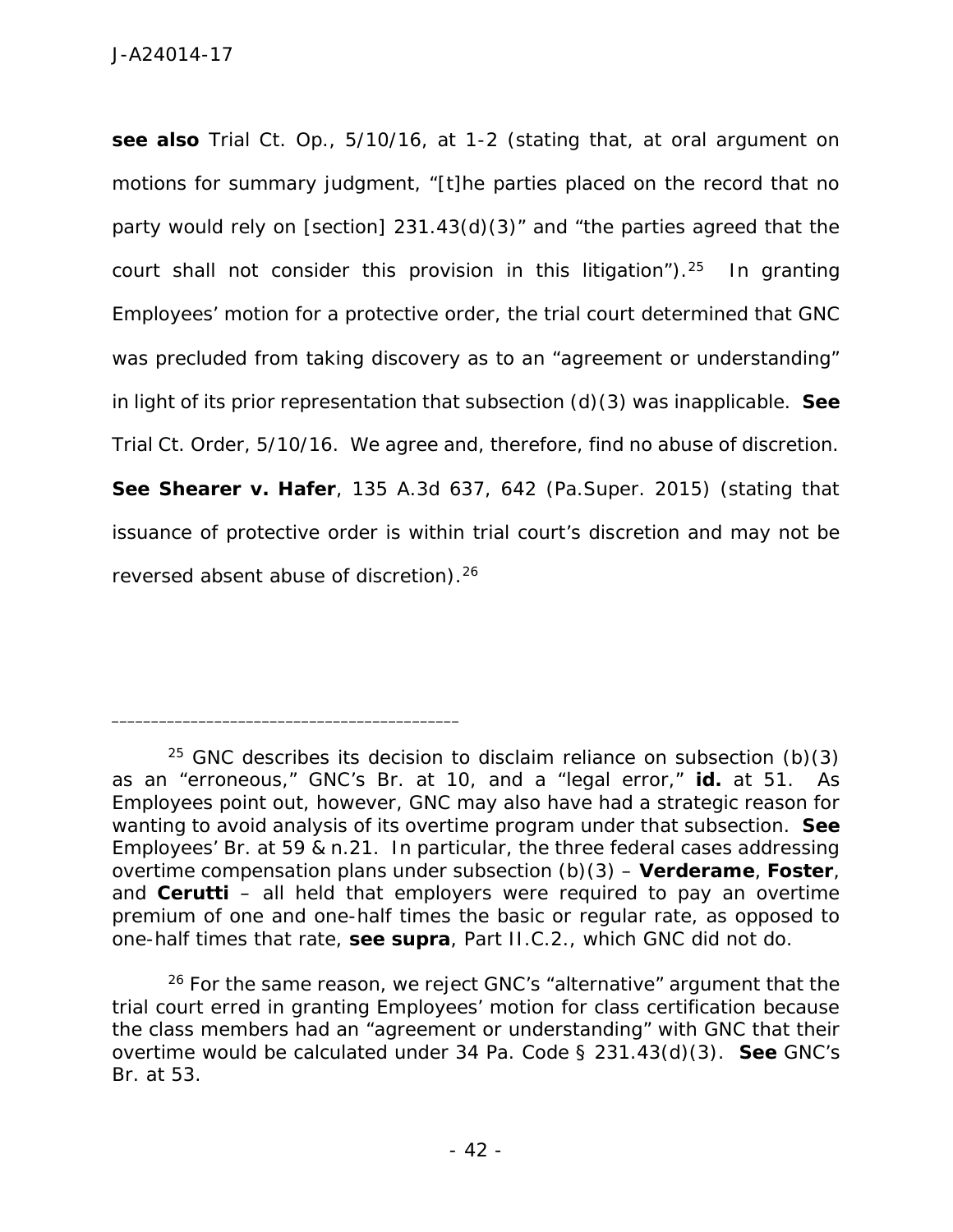## **IV. Award of Counsel Fees and Costs**

\_\_\_\_\_\_\_\_\_\_\_\_\_\_\_\_\_\_\_\_\_\_\_\_\_\_\_\_\_\_\_\_\_\_\_\_\_\_\_\_\_\_\_\_

Following the entry of final judgment in their favor, Employees filed a petition for counsel fees, litigation costs, and incentive payments.<sup>27</sup> The trial court awarded Employees \$360,000 in counsel fees and \$8,000 in litigation costs and denied their request for incentive payments.<sup>28</sup>

As discussed above, we have ruled in favor of GNC with regard to its method of calculating the "regular rate" under the FWW method and, therefore, reverse the trial court's judgment in part. Accordingly, in light of our disposition on the merits, we vacate the trial court's fees and costs order and remand for further proceedings.

**V. Conclusion**

In light of the two concurring and dissenting opinions filed in this matter, we summarize our disposition as follows. First, based on the agreement of Judges Moulton and Solano, we hold that GNC's method of calculating an employee's "regular rate" by dividing the employee's salary in a given week by the number of hours actually worked in that week did not violate the PMWA.

<sup>27</sup> *See* 43 P.S. § 333.113 (providing that "employee may recover in a civil action the full amount of such minimum wage[s] [under section 4 of the PMWA] less any amount actually paid to the worker by the employer, together with costs and such reasonable attorney's fees as may be allowed by the court").

 $28$  In its December 29, 2016 opinion, the trial court stated that, in calculating counsel fees, it applied "a multiplier of 1.5 . . . which counsel will not be paid if [Employees] lose on appeal." Trial Ct. Op., 12/29/16, at 1. The court noted, however, that if this Court were to reverse the judgment, Employees' "counsel w[ould] not receive any money for the time expended." *Id.*